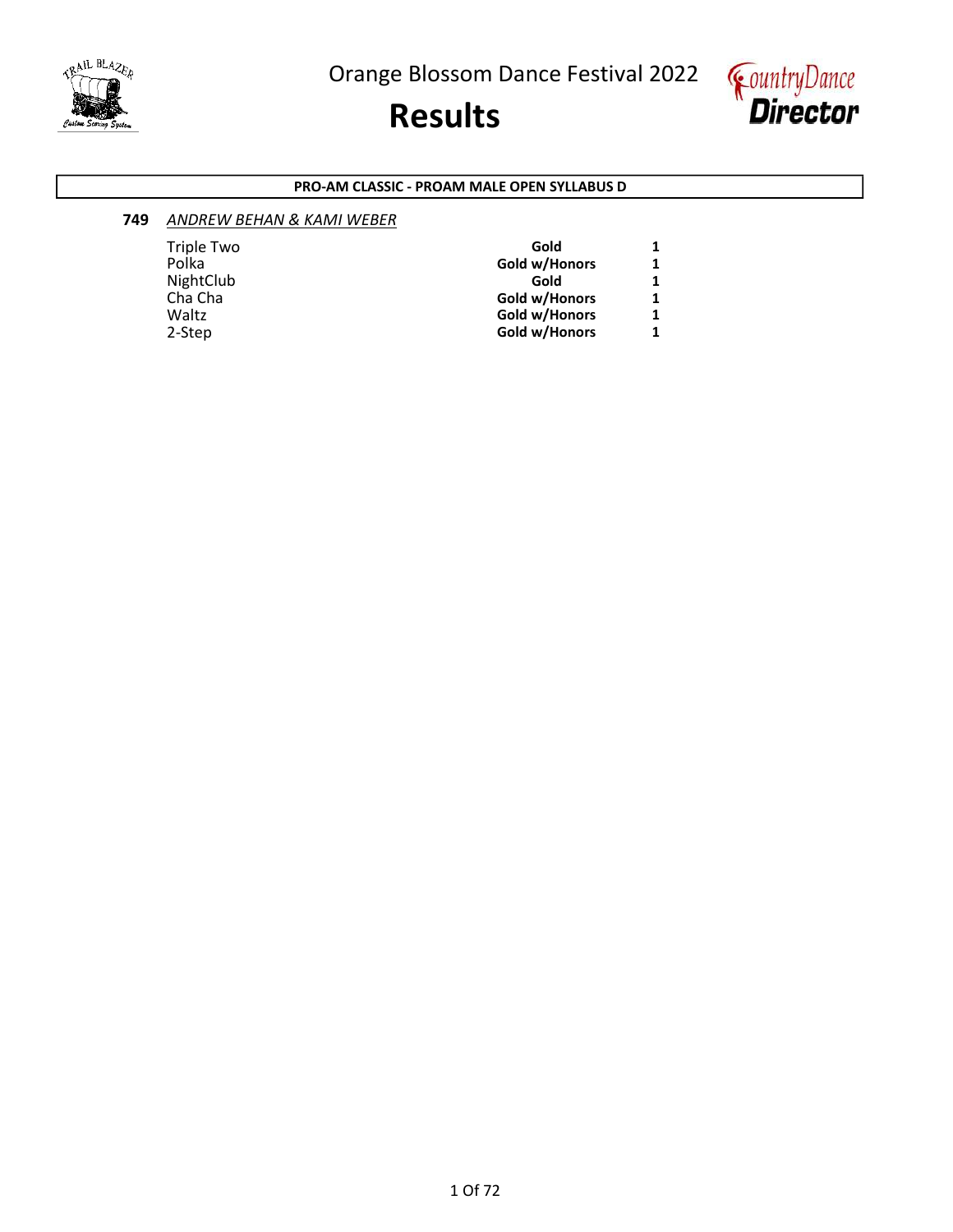



### PRO-AM CLASSIC - PROAM MALE PLATINUM NEWCOMER

| 1              | 621 | JAMES ALAN ANDERSON & JOY WHITESIDE                                  |                                                                                  |                                         |                |
|----------------|-----|----------------------------------------------------------------------|----------------------------------------------------------------------------------|-----------------------------------------|----------------|
|                |     | Polka<br>NightClub<br>Cha Cha<br>Waltz<br>2-Step<br>E. C. Swing      | Gold w/Honors<br>Gold<br>Gold w/Honors<br>Gold w/Honors<br>Gold<br>Gold w/Honors | 1<br>1<br>1<br>1<br>1<br>1              |                |
|                |     | W. C. Swing                                                          | Gold w/Honors                                                                    | 1                                       |                |
| $\overline{2}$ | 633 | THOMAS CHEEK & DANIELLE BLOUIN                                       |                                                                                  |                                         | EVANSVILLE, IN |
|                |     | Triple Two<br>NightClub<br>Cha Cha<br>Waltz<br>2-Step<br>W. C. Swing | Gold<br>Gold<br>Gold<br>Gold<br>Gold<br>Gold                                     | 1<br>$\overline{2}$<br>2<br>2<br>2<br>3 |                |
|                | 745 | PHIL VOELKEL & DANIELLE BLOUIN                                       |                                                                                  |                                         | DUNEDIN, FL    |
|                |     | Cha Cha<br>2-Step<br>W. C. Swing                                     | Gold<br>Gold<br>Gold w/Honors                                                    | 3<br>3<br>2                             |                |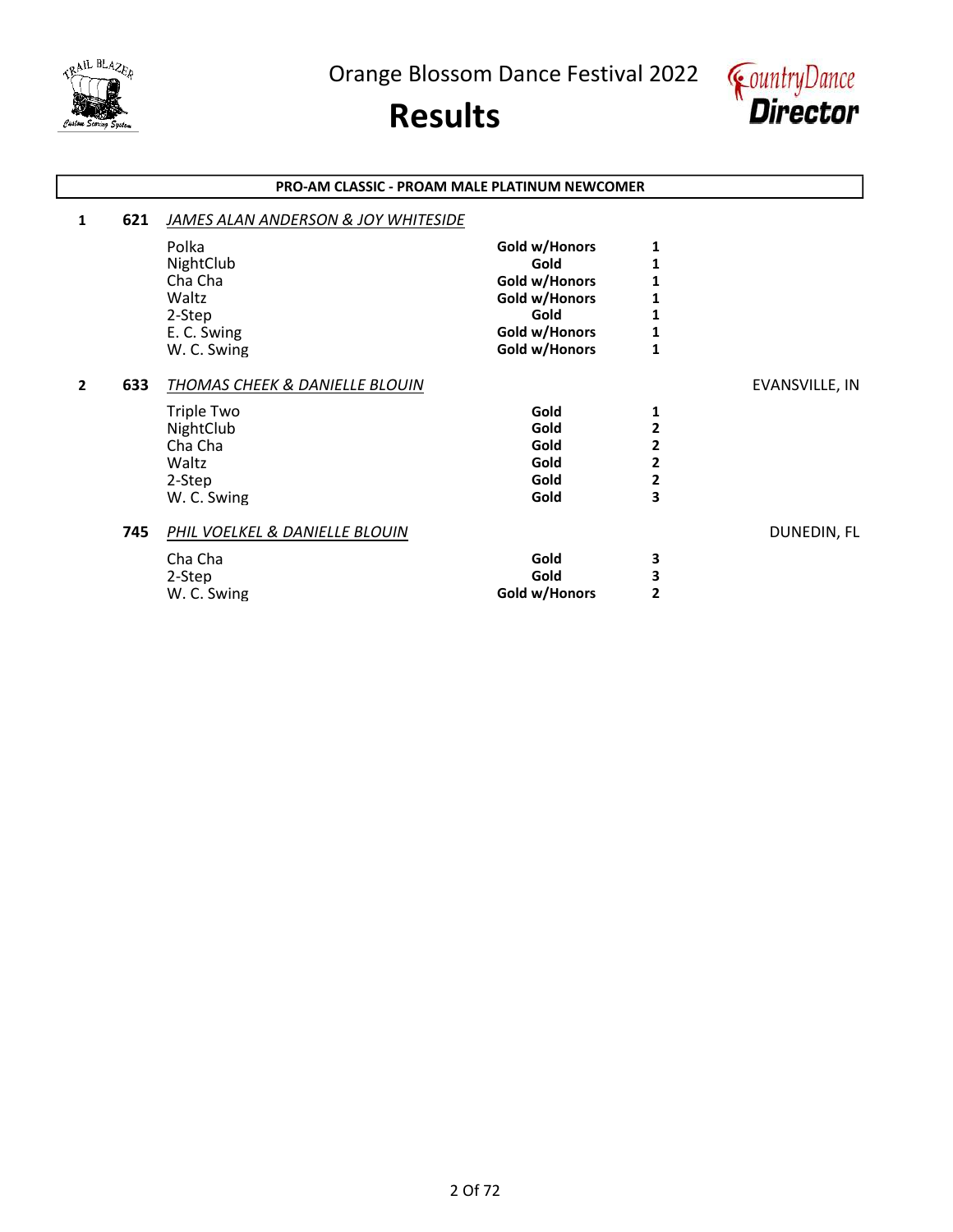





### PRO-AM CLASSIC - PROAM FEMALE PLATINUM NEWCOMER

| 1 | 626 | <b>SUSAN RIDEOUT &amp; SEBASTIAN QUINONES</b> |               |   |
|---|-----|-----------------------------------------------|---------------|---|
|   |     | NightClub                                     | Gold w/Honors | 1 |
|   |     | Cha Cha                                       | Gold          | 1 |
|   |     | Waltz                                         | Gold w/Honors | 1 |
|   |     | 2-Step                                        | Gold          | 1 |
|   |     | E. C. Swing                                   | Gold w/Honors | 1 |
|   |     | W. C. Swing                                   | Gold w/Honors | 1 |
|   |     |                                               |               |   |
| 2 | 757 | ANN WINN & SEBASTIAN QUINONES                 |               |   |
|   |     |                                               | Gold          | 1 |
|   |     | Triple Two                                    | Gold          | 2 |
|   |     | NightClub<br>Waltz                            | Gold          | 2 |
|   |     | 2-Step                                        | Gold          | 2 |
|   |     | E. C. Swing                                   | Gold          | 2 |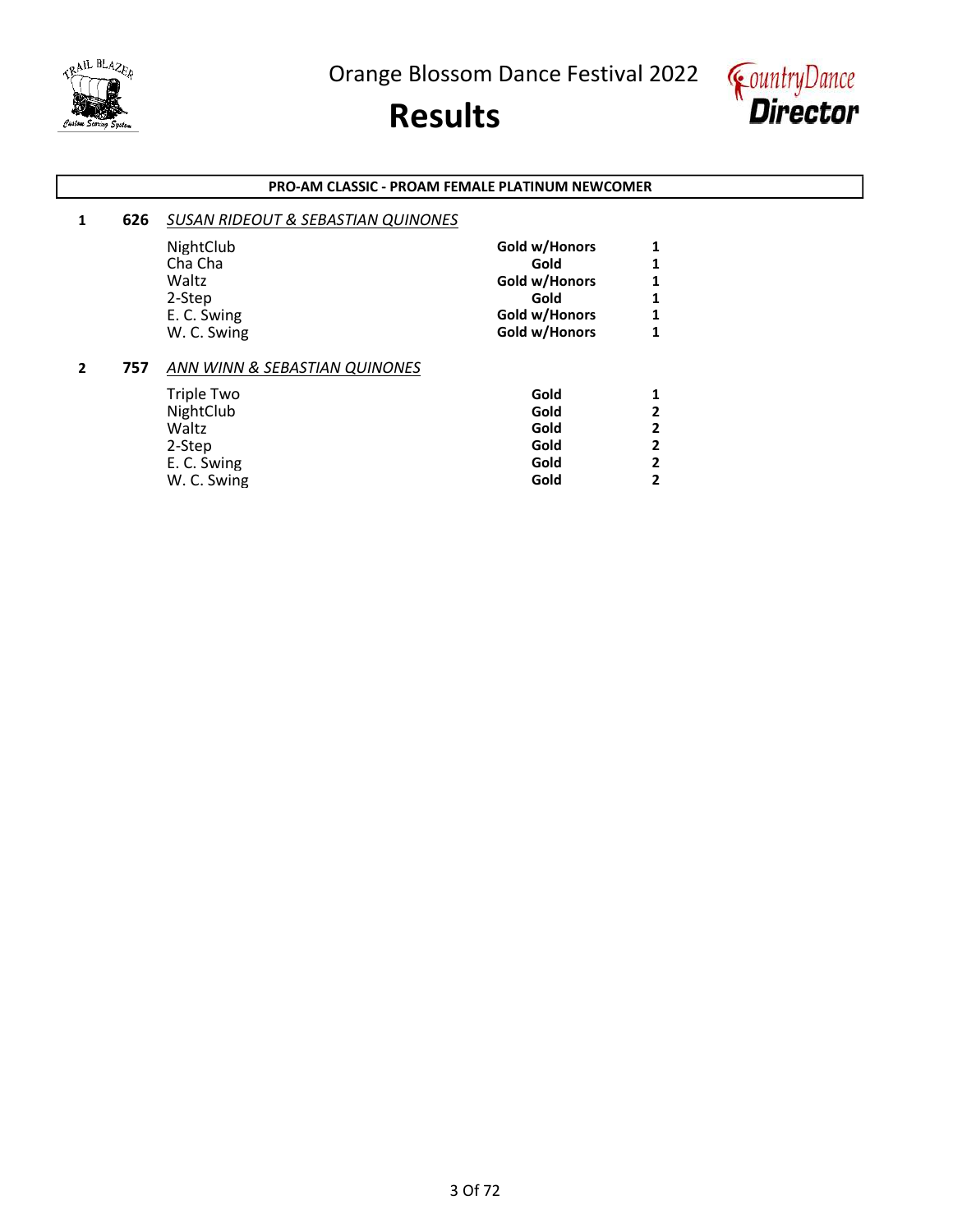

## Results



### 1 694 MARTIN CRABILL & SANDY PARKS WILMINGTON, OH Triple Two **Gold w/Honors** 1<br>Polka **Police College College College Colle**<br>**Gold w/Honors** 1 Polka **Gold w/Honors** 1<br>
NightClub **Gold w/Honors** 1 NightClub Gold w/Honors 1 Cha Cha Gold w/Honors 1 Waltz Gold w/Honors 1 2-Step **Gold w/Honors** 1<br>
E. C. Swing **E. C. Swing** E. C. Swing Carrier Collection Collection Collection Collection Collection Collection Collection Collection Collection Collection Collection Collection Collection Collection Collection Collection Collection Collection Coll Gold w/Honors 2 621 JAMES ALAN ANDERSON & JOY WHITESIDE Polka 2012 and 2012 and 2012 and 2012 and 2012 and 2012 and 2012 and 2012 and 2012 and 2012 and 2013 and 2013 NightClub and 2 and 2 and 2 and 2 and 2 and 2 and 2 and 2 and 2 and 2 and 2 and 2 and 2 and 2 and 2 and 2 and 2 and 2 and 2 and 2 and 2 and 2 and 2 and 2 and 2 and 2 and 2 and 2 and 2 and 2 and 2 and 2 and 2 and 2 and 2 an Cha Cha Waltz **Contract Contract Contract Contract Contract Contract Contract Contract Contract Contract Contract Contract Contract Contract Contract Contract Contract Contract Contract Contract Contract Contract Contract Contract** 2-Step 2012 2013 2014 E. C. Swing Contact Contact Contact Contact Contact Contact Contact Contact Contact Contact Contact Contact Contact Contact Contact Contact Contact Contact Contact Contact Contact Contact Contact Contact Contact Contact Co W. C. Swing 3 633 <u>THOMAS CHEEK & DANIELLE BLOUIN</u> EVANSVILLE, IN Triple Two Gold 2 NightClub 3<br>Cha Cha and 2011 - Cha Cha and 2014 - Gold 4 Cha Cha **Andrea** Gold **4** Waltz **3** 2-Step and the contract of the Gold and the Gold and the Gold and the Gold and the Gold and the Gold and the Gold and  $4$ W. C. Swing Gold 4 4 723 RODGER BALDWIN & KRISTA THOMAS AND ANNOUNCEMENT ATLANTIC BEACH, FL Polka 3 Cha Cha Silver 5 Waltz Silver 4 2-Step 3 E. C. Swing 3 **745** PHIL VOELKEL & DANIELLE BLOUIN Cha Cha Gold 3 2-Step 5 W. C. Swing **Collaction Collaction Collaction Collaction Collaction Collaction Collaction Collaction Collaction Collaction Collaction Collaction Collaction Collaction Collaction Collaction Collaction Collaction Collaction** PRO-AM CLASSIC - PROAM MALE GOLD NEWCOMER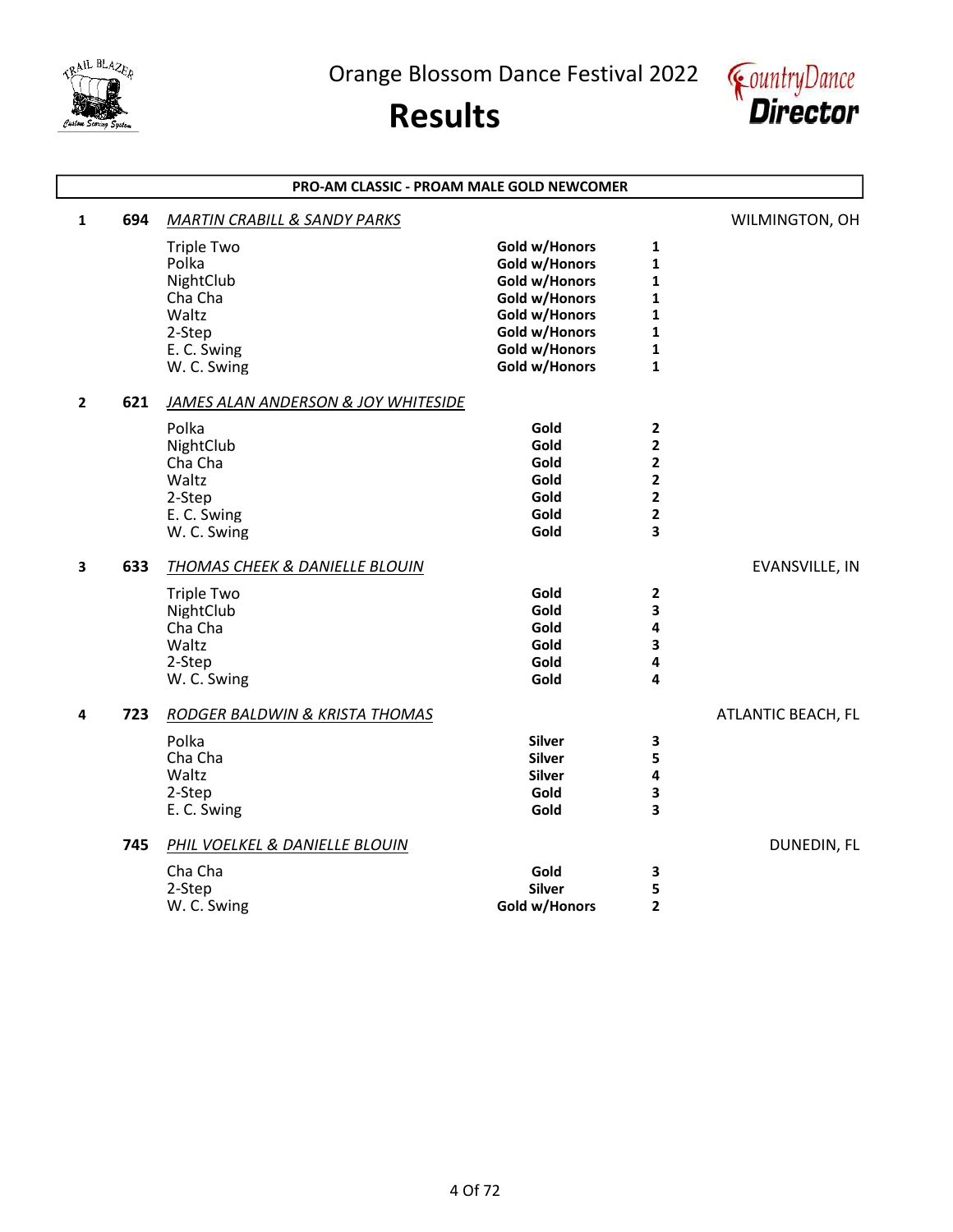

# Results



|              |     | <b>PRO-AM CLASSIC - PROAM FEMALE GOLD NEWCOMER</b> |               |                              |                 |
|--------------|-----|----------------------------------------------------|---------------|------------------------------|-----------------|
| $\mathbf{1}$ | 674 | <b>TERRY RETIEF &amp; LEE STARR</b>                |               |                              | TAYLORS, SC     |
|              |     | <b>Triple Two</b>                                  | Gold w/Honors | 1                            |                 |
|              |     | Polka                                              | Gold w/Honors | 1                            |                 |
|              |     | NightClub                                          | Gold w/Honors | 1                            |                 |
|              |     | Cha Cha                                            | Gold w/Honors | 1                            |                 |
|              |     | Waltz                                              | Gold w/Honors | 1                            |                 |
|              |     | 2-Step                                             | Gold w/Honors | 3                            |                 |
|              |     | E. C. Swing                                        | Gold w/Honors | 1                            |                 |
|              |     | W. C. Swing                                        | Gold w/Honors | 2                            |                 |
| $\mathbf{2}$ | 637 | <b>LISA BOWIE &amp; PJ TURNER</b>                  |               |                              | LOUISVILLE, TN  |
|              |     | <b>Triple Two</b>                                  | Gold          | 3                            |                 |
|              |     | NightClub                                          | Gold          | 4                            |                 |
|              |     | Cha Cha                                            | Gold w/Honors | 2                            |                 |
|              |     | Waltz                                              | Gold          | 4                            |                 |
|              |     | 2-Step                                             | Gold w/Honors | 1                            |                 |
|              |     | E. C. Swing                                        | Gold w/Honors | $\overline{\mathbf{c}}$<br>1 |                 |
|              |     | W. C. Swing                                        | Gold w/Honors |                              |                 |
| 3            | 626 | <b>SUSAN RIDEOUT &amp; SEBASTIAN QUINONES</b>      |               |                              |                 |
|              |     | NightClub                                          | Gold          | 2                            |                 |
|              |     | Cha Cha                                            | Gold w/Honors | 4                            |                 |
|              |     | Waltz                                              | Gold          | 2                            |                 |
|              |     | 2-Step                                             | Gold w/Honors | $\overline{\mathbf{c}}$      |                 |
|              |     | E. C. Swing                                        | Gold          | 3                            |                 |
|              |     | W. C. Swing                                        | Gold w/Honors | 3                            |                 |
| 4            | 720 | <b>PEGGY CARPENTER &amp; CHARLES JONES</b>         |               |                              | OLD HICKORY, TN |
|              |     | <b>Triple Two</b>                                  | Gold          | 2                            |                 |
|              |     | Polka                                              | Gold          | 2                            |                 |
|              |     | NightClub                                          | Gold          | 5                            |                 |
|              |     | Cha Cha                                            | Gold w/Honors | 3                            |                 |
|              |     | Waltz                                              | Gold          | 3                            |                 |
|              |     | 2-Step                                             | Gold          | 5                            |                 |
|              |     | E. C. Swing<br>W. C. Swing                         | Gold<br>Gold  | 4<br>5                       |                 |
|              |     |                                                    |               |                              |                 |
| 5            | 678 | RHONDA LEE & SHAWN SWAITHES                        |               |                              | ORLANDO, FL     |
|              |     | Polka                                              | Gold          | 3                            |                 |
|              |     | NightClub                                          | Gold          | 3                            |                 |
|              |     | Cha Cha                                            | Gold          | 5                            |                 |
|              |     | Waltz                                              | Gold          | 5                            |                 |
|              |     | 2-Step<br>W. C. Swing                              | Gold<br>Gold  | 4                            |                 |
|              |     |                                                    |               |                              |                 |
|              | 757 | ANN WINN & SEBASTIAN QUINONES                      |               |                              |                 |
|              |     | <b>Triple Two</b>                                  | <b>Silver</b> | 4                            |                 |
|              |     | NightClub                                          | Gold          |                              |                 |
|              |     | Waltz                                              | Gold          |                              |                 |
|              |     | 2-Step                                             | Gold          | 4                            |                 |
|              |     | E. C. Swing                                        | <b>Silver</b> |                              |                 |
|              |     | W. C. Swing                                        | <b>Silver</b> |                              |                 |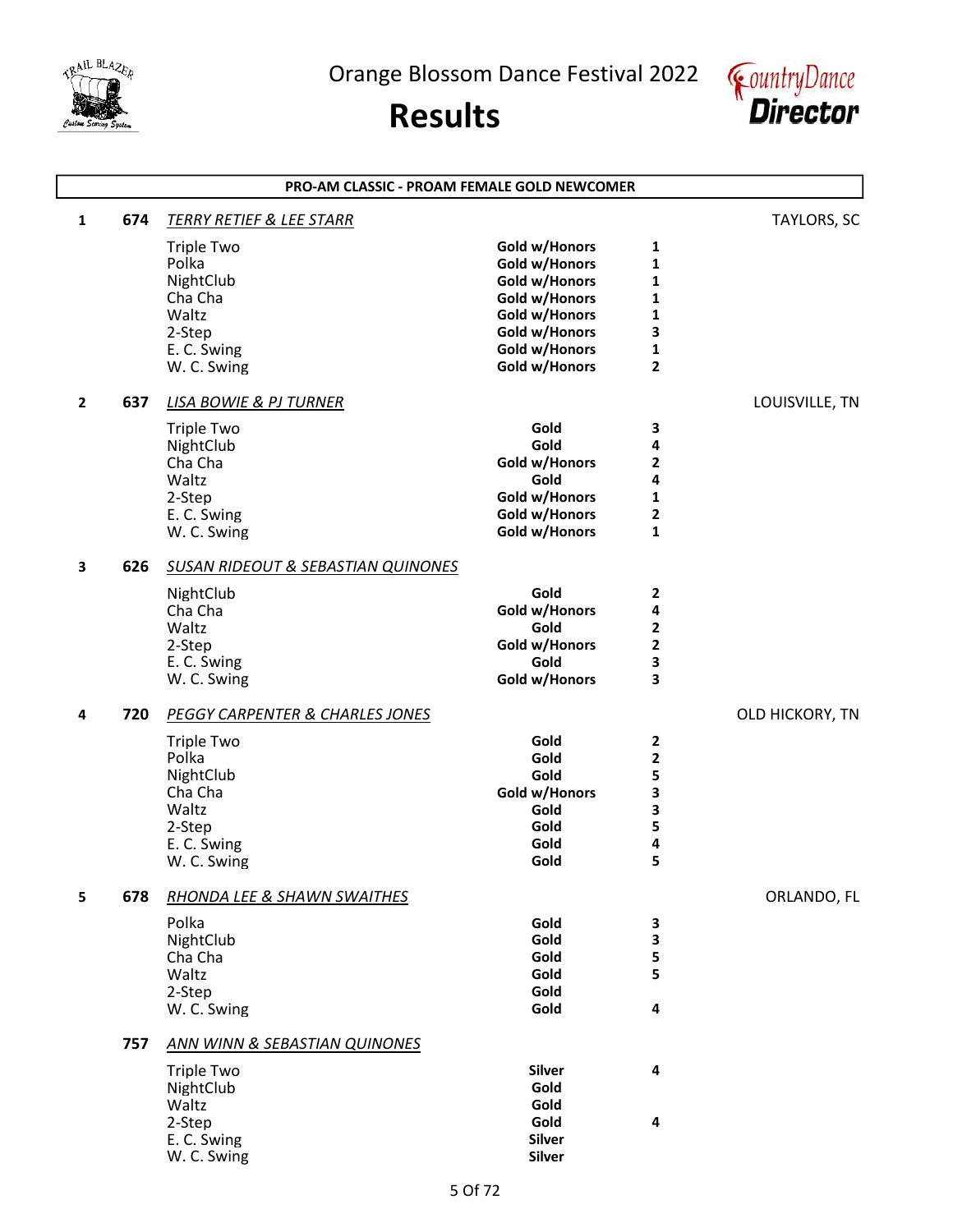

# Results

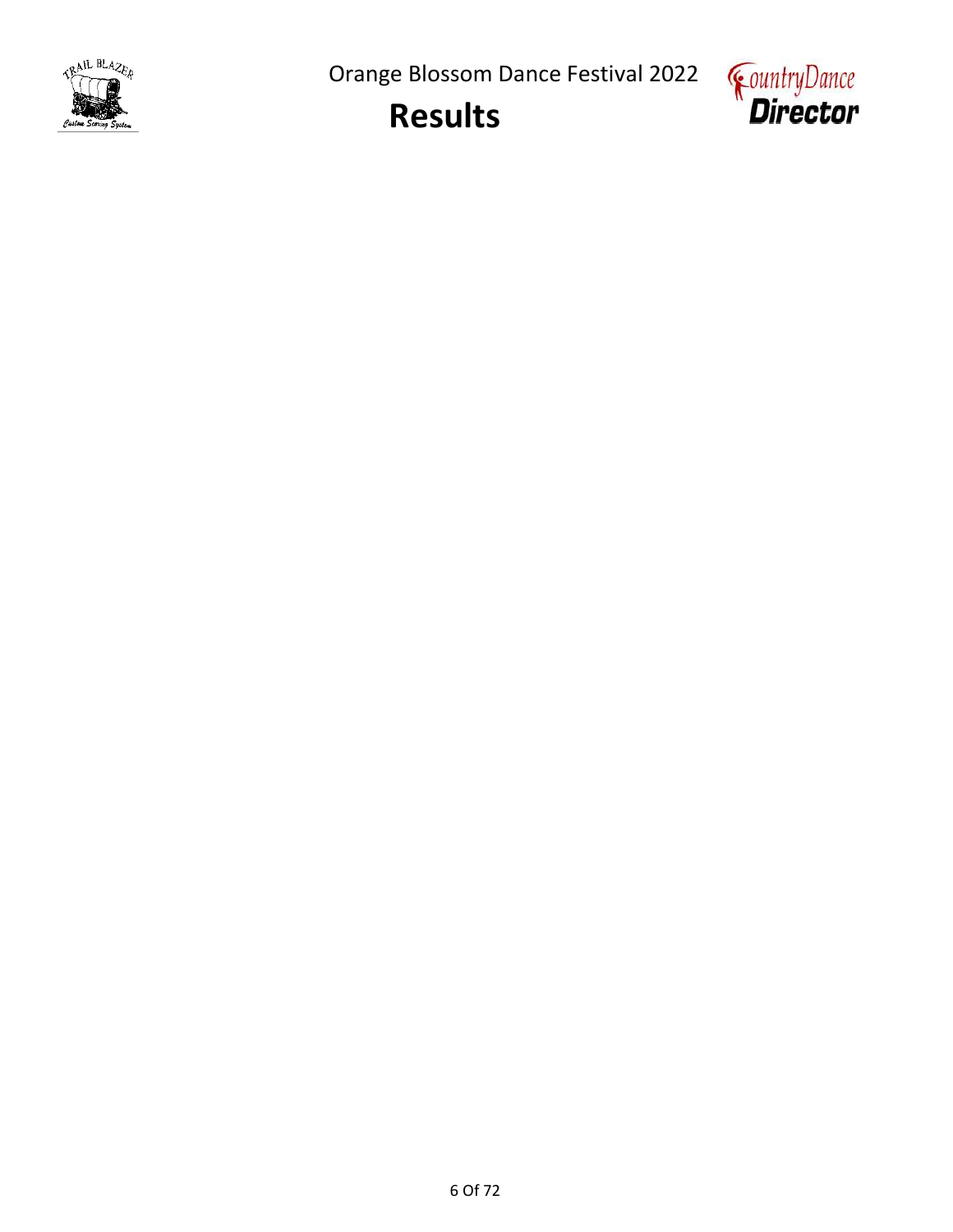

# Results



### PRO-AM CLASSIC - PROAM FEMALE GOLD NEWCOMER (continued)

| 668 | <b>MARIETTE TIPTON &amp; RON PUTMAN</b> |               |   | CLERMONT, GA |
|-----|-----------------------------------------|---------------|---|--------------|
|     | Polka                                   | Gold          | 4 |              |
|     | NightClub                               | <b>Silver</b> |   |              |
|     | Cha Cha                                 | <b>Silver</b> |   |              |
|     | Waltz                                   | <b>Silver</b> |   |              |
|     | 2-Step                                  | <b>Silver</b> |   |              |
|     | E. C. Swing                             | Gold          | 5 |              |
|     | W. C. Swing                             | <b>Silver</b> |   |              |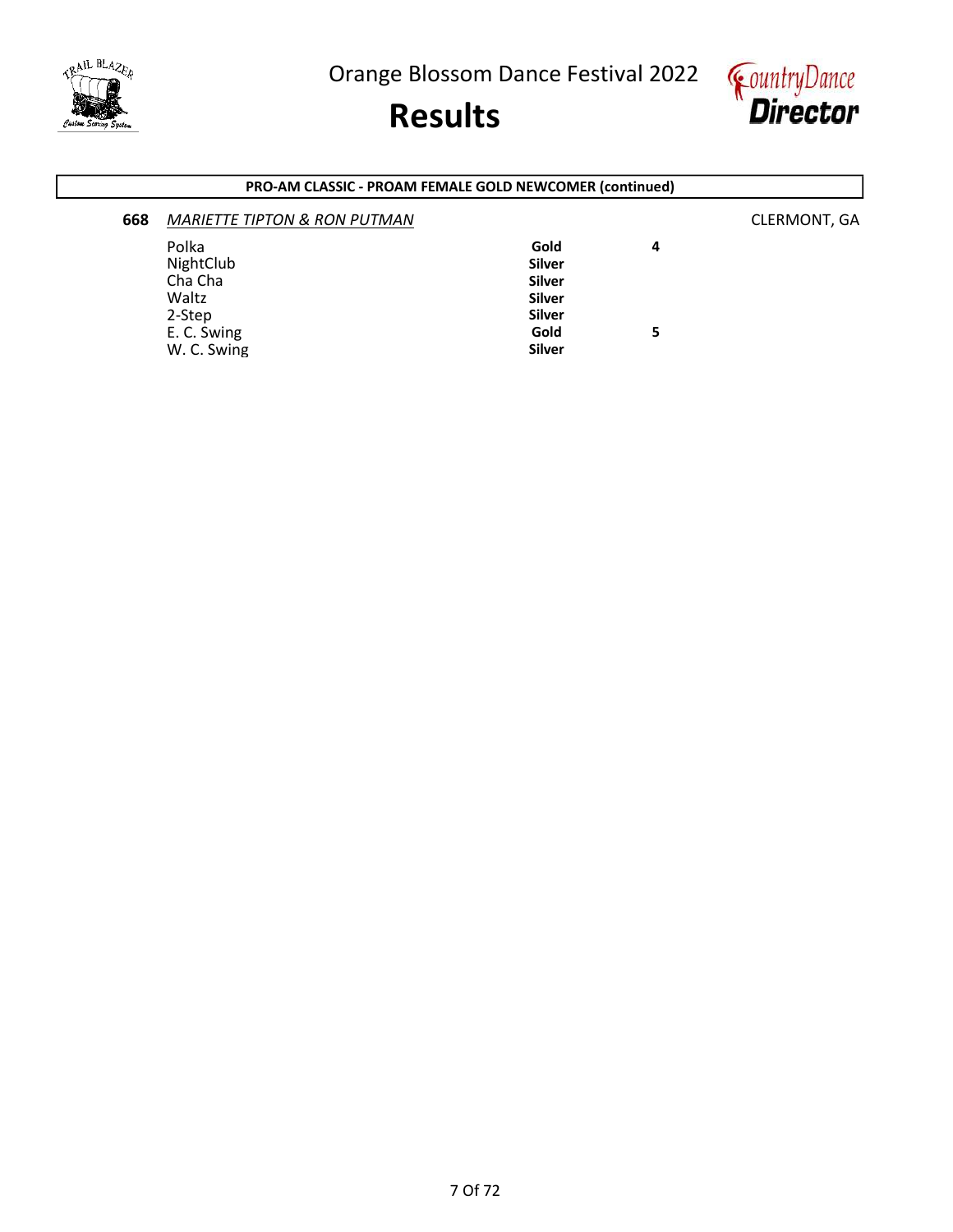

## Results



### 1 694 MARTIN CRABILL & SANDY PARKS WILMINGTON, OH Triple Two **Gold w/Honors** 1<br>Polka **Pole Republic Cold w/Honors** 1 Polka **Gold w/Honors** 1<br>
NightClub **Gold w/Honors** 1 NightClub Gold w/Honors 1 Gold w/Honors<br>Gold Waltz **Contract Contract Contract Contract Contract Contract Contract Contract Contract Contract Contract Contract Contract Contract Contract Contract Contract Contract Contract Contract Contract Contract Contract Contract** 2-Step 2<br>
E. C. Swing Collection Collection Collection Collection Collection Collection Collection Collection Collection<br>
2 E. C. Swing Carrier Collection Collection Collection Collection Collection Collection Collection Collection Co<br>
Collection Collection Collection Collection Collection Collection Collection Collection Collection Collection<br> Gold w/Honors 2 602 RON SHUFF & RACHEL CHAMPION NASHVILLE, TN Triple Two Gold 2 NightClub Gold 2 Waltz **3** 2-Step **Gold w/Honors** 3<br>
W. C. Swing **Gold w/Honors** 3 Gold w/Honors 1 3 686 TAYLOR WALSTON & RACHEL CHAMPION MURTREESBORO, TN NightClub Gold 4 Cha Cha Gold w/Honors 2 Waltz **Alternative Collection Collection Collection Collection Collection Collection Collection Collection Collection Collection Collection Collection Collection Collection Collection Collection Collection Collection Colle** 2-Step Gold w/Honors and 2-Step Gold with the Gold with the Collection of the Collection of the Collection of the Collection of the Collection of the Collection of the Collection of the Collection of the Collection of the E. C. Swing the C. Swing term of the C. Swing term of the C. Swing of the C. Swing of the C. Swing of the C. S<br>
C. Swing the C. Swing term of the C. Swing of the C. Swing of the C. Swing of the C. Swing of the C. S. S. S. W. C. Swing 4 761 ROBERT SNITZER & RACHEL CHAMPION MURFREESBORO, TN Triple Two Gold 3 Polka **College College College College College College College College College College College College College** NightClub 3<br>Cha Cha 3 and 3 and 4 and 4 and 5 and 5 and 5 and 5 and 4 and 5 and 5 and 5 and 4 and 5 and 4 and 5 and 4 and 5 Cha Cha **Gold** 3 Waltz **Contract Contract Contract Contract Contract Contract Contract Contract Contract Contract Contract Contract Contract Contract Contract Contract Contract Contract Contract Contract Contract Contract Contract Contract** 2-Step 5 E. C. Swing Contact Contact Contact Contact Contact Contact Contact Contact Contact Contact Contact Contact Contact Contact Contact Contact Contact Contact Contact Contact Contact Contact Contact Contact Contact Contact Co W. C. Swing 5 723 RODGER BALDWIN & KRISTA THOMAS AND ANNOUNCED ATLANTIC BEACH, FL Polka 3 Cha Cha **Andrea** Gold **4** Waltz **Silver** 5 2-Step and the contract of the Gold and the Gold and the Gold and the Gold and the Contract of the Gold and the Contract of the Gold and the Contract of the Contract of the Contract of the Contract of the Contract of the C E. C. Swing **4** PRO-AM CLASSIC - PROAM MALE SILVER NEWCOMER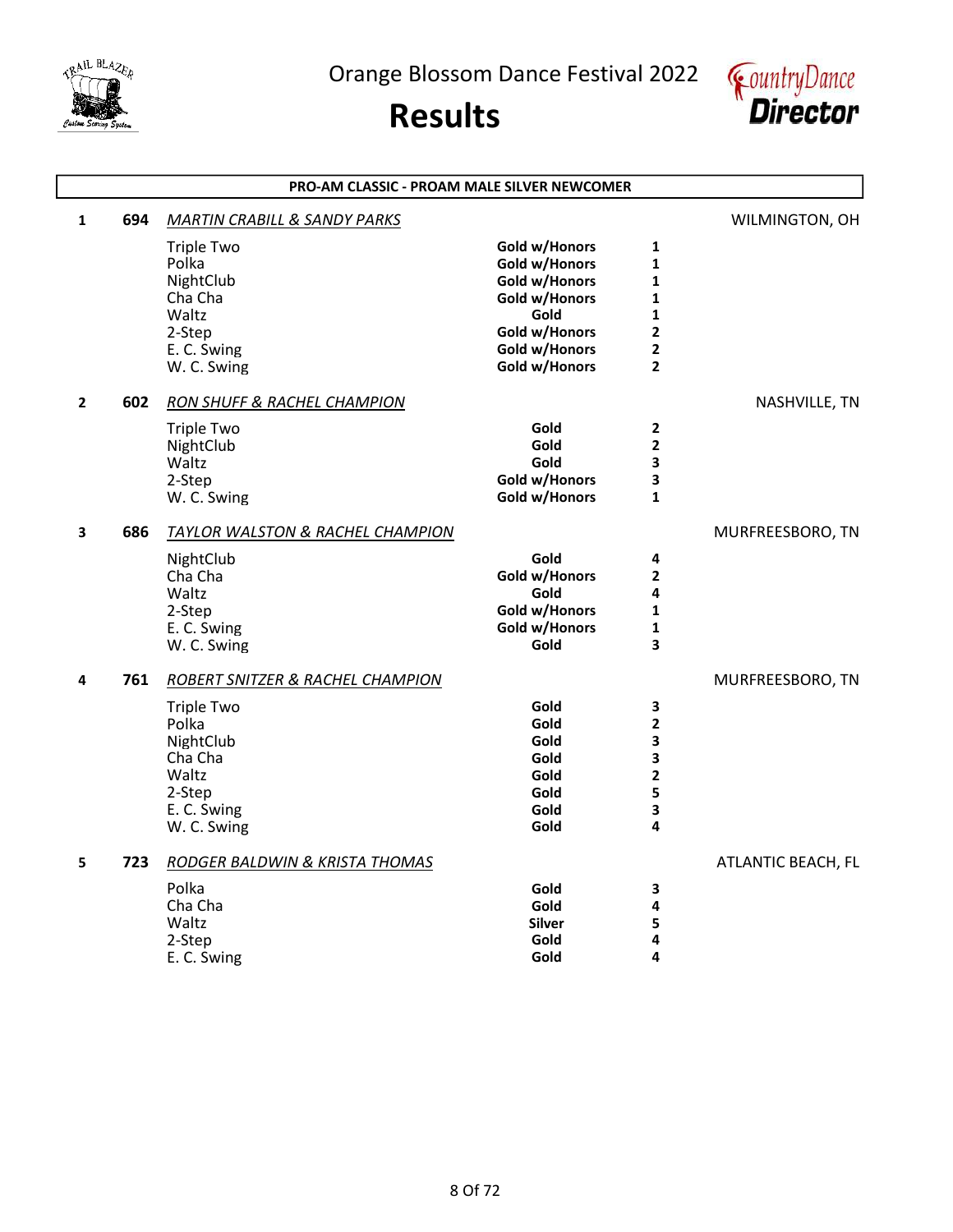

# Results



### PRO-AM CLASSIC - PROAM FEMALE SILVER NEWCOMER

| $\mathbf{1}$ | 689 | DAWN MUSGRAVE & LOUIS SCHREIBER            |               |                | WEST PALM BEACH, FL |
|--------------|-----|--------------------------------------------|---------------|----------------|---------------------|
|              |     | <b>Triple Two</b>                          | Gold w/Honors | 1              |                     |
|              |     | Polka                                      | Gold w/Honors | 1              |                     |
|              |     | NightClub                                  | Gold w/Honors | 1              |                     |
|              |     | Cha Cha                                    | Gold w/Honors | 1              |                     |
|              |     | Waltz                                      | Gold w/Honors | 1              |                     |
|              |     | 2-Step                                     | Gold w/Honors | 1              |                     |
|              |     | E. C. Swing                                | Gold w/Honors | 1              |                     |
|              |     | W. C. Swing                                | Gold w/Honors | 1              |                     |
|              |     |                                            |               |                |                     |
| $\mathbf{2}$ | 611 | JANIE BAILEY & CHARLES JONES               |               |                | MARIETTA, GA        |
|              |     | <b>Triple Two</b>                          | Gold w/Honors | 2              |                     |
|              |     | Polka                                      | Gold w/Honors | 2              |                     |
|              |     | NightClub                                  | Gold          | 4              |                     |
|              |     | Cha Cha                                    | Gold w/Honors | 2              |                     |
|              |     | Waltz                                      | Gold w/Honors | 2              |                     |
|              |     | 2-Step                                     | Gold w/Honors | 2              |                     |
|              |     | E. C. Swing                                | Gold w/Honors | З              |                     |
|              |     | W. C. Swing                                | Gold w/Honors | $\overline{2}$ |                     |
| 3            | 712 | VANESSA WILSON & SEAN STEELE               |               |                | JACKSONVILLE, FL    |
|              |     | NightClub                                  | Gold w/Honors | 2              |                     |
|              |     | Cha Cha                                    | Gold w/Honors | 3              |                     |
|              |     | Waltz                                      | Gold w/Honors | 3              |                     |
|              |     | 2-Step                                     | Gold w/Honors | 3              |                     |
|              |     | E. C. Swing                                | Gold w/Honors | 2              |                     |
|              |     | W. C. Swing                                | Gold w/Honors | 3              |                     |
|              |     |                                            |               |                |                     |
| 4            | 720 | <b>PEGGY CARPENTER &amp; CHARLES JONES</b> |               |                | OLD HICKORY, TN     |
|              |     | <b>Triple Two</b>                          | Gold          | 4              |                     |
|              |     | Polka                                      | Gold          | З              |                     |
|              |     | NightClub                                  | Gold          | 5              |                     |
|              |     | Cha Cha                                    | Gold w/Honors | 4              |                     |
|              |     | Waltz                                      | Gold          | 5              |                     |
|              |     | 2-Step                                     | Gold          | 5              |                     |
|              |     | E. C. Swing                                | Gold          | 4              |                     |
|              |     | W. C. Swing                                | Gold          | 5              |                     |
| 5            | 678 | <b>RHONDA LEE &amp; SHAWN SWAITHES</b>     |               |                | ORLANDO, FL         |
|              |     | Polka                                      | Gold          | 4              |                     |
|              |     | NightClub                                  | Gold          | 3              |                     |
|              |     | Cha Cha                                    | Gold          | 5              |                     |
|              |     | Waltz                                      | Gold          | 4              |                     |
|              |     | 2-Step                                     | Gold          |                |                     |
|              |     | W. C. Swing                                | Gold          | 4              |                     |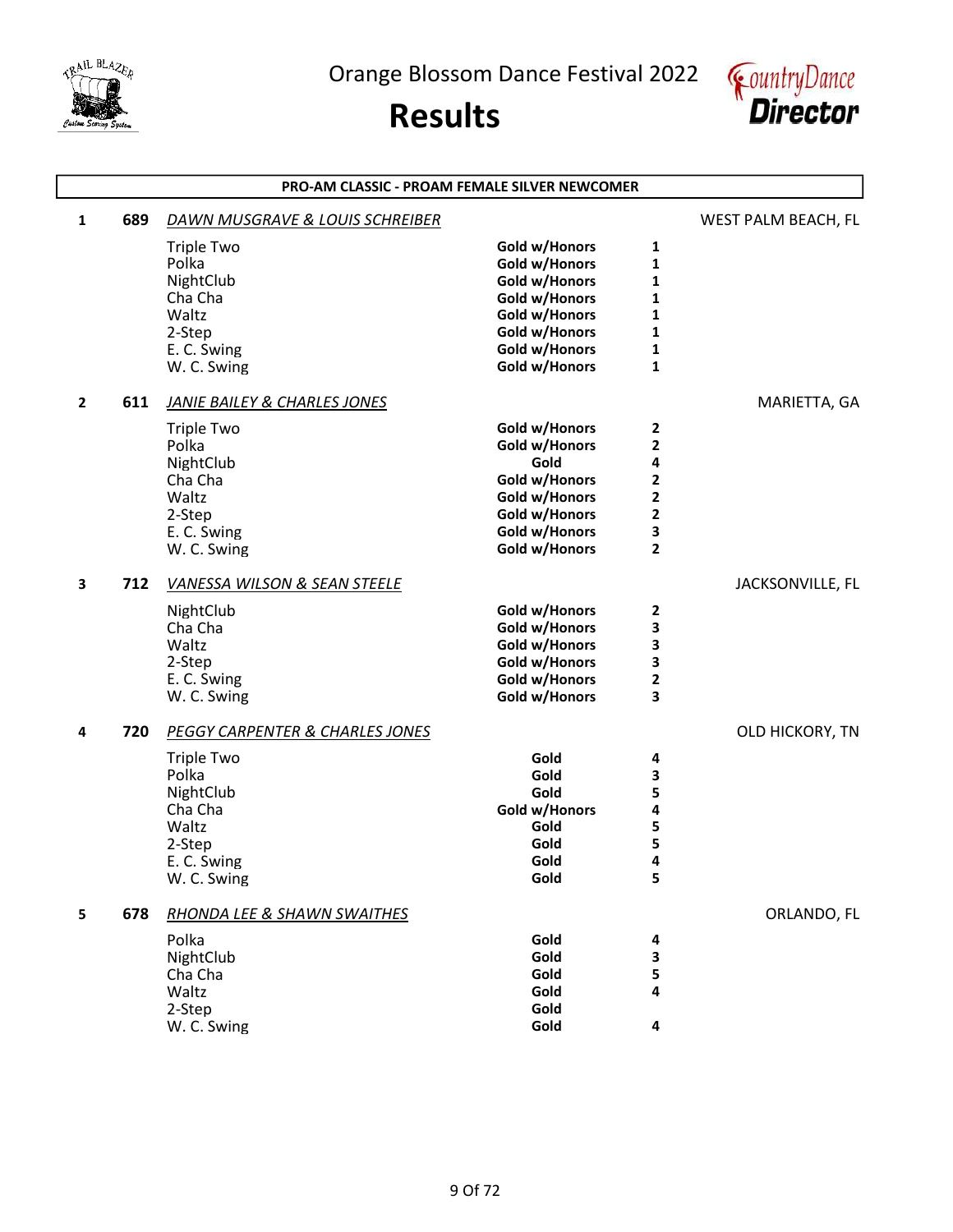

# Results



| <b>PRO-AM CLASSIC - PROAM FEMALE SILVER NEWCOMER (continued)</b>               |                                                                                          |        |                   |  |  |
|--------------------------------------------------------------------------------|------------------------------------------------------------------------------------------|--------|-------------------|--|--|
| <b>MARIETTE TIPTON &amp; RON PUTMAN</b>                                        |                                                                                          |        | CLERMONT, GA      |  |  |
| Polka<br>NightClub<br>Cha Cha<br>Waltz<br>2-Step<br>E. C. Swing<br>W. C. Swing | Gold<br><b>Silver</b><br>Gold<br><b>Silver</b><br><b>Silver</b><br>Gold<br><b>Silver</b> | 5<br>5 |                   |  |  |
| <b>VALERIE GLOVER &amp; SHAWN SWAITHES</b><br>Triple Two<br>NightClub          | Gold<br>Gold                                                                             | 3<br>5 | POMPANO BEACH, FL |  |  |
|                                                                                | 2-Step                                                                                   | Gold   | 4                 |  |  |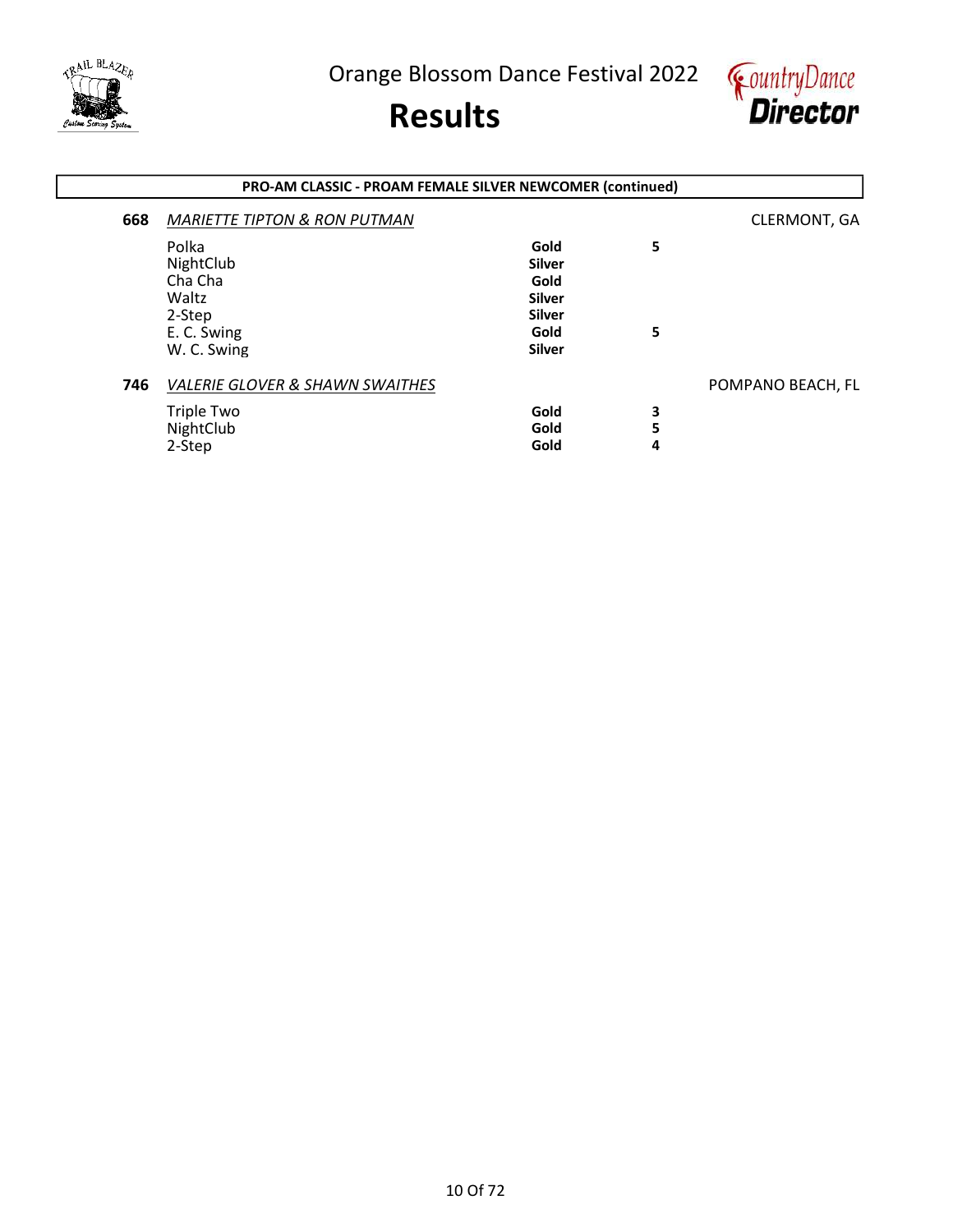RAIL BLAZEA

Orange Blossom Dance Festival 2022

# Results



### PRO-AM CLASSIC - PROAM MALE DIAMOND NEWCOMER

| 1            | 694 | <b>MARTIN CRABILL &amp; SANDY PARKS</b>     |               |                | WILMINGTON, OH   |
|--------------|-----|---------------------------------------------|---------------|----------------|------------------|
|              |     | <b>Triple Two</b>                           | Gold w/Honors | 1              |                  |
|              |     | NightClub                                   | Gold w/Honors | 1              |                  |
|              |     | Cha Cha                                     | Gold w/Honors | 1              |                  |
|              |     | Waltz                                       | Gold w/Honors | 1              |                  |
|              |     | 2-Step                                      | Gold w/Honors | 1              |                  |
|              |     | E. C. Swing                                 | Gold w/Honors | 1              |                  |
|              |     | W. C. Swing                                 | Gold w/Honors | 1              |                  |
| $\mathbf{2}$ | 645 | JULIAN TURNIPSEED & RACHEL CHAMPION         |               |                | ELLENWOOD, GA    |
|              |     | <b>Triple Two</b>                           | Gold          | 2              |                  |
|              |     | Polka                                       | Gold w/Honors | 1              |                  |
|              |     | NightClub                                   | Gold w/Honors | 3              |                  |
|              |     | Cha Cha                                     | Gold          | 3              |                  |
|              |     | Waltz                                       | Gold          | 2              |                  |
|              |     | 2-Step                                      | Gold w/Honors | 4              |                  |
|              |     | E. C. Swing                                 | Gold          | 3              |                  |
|              |     | W. C. Swing                                 | Gold          | 4              |                  |
| 3            | 602 | RON SHUFF & RACHEL CHAMPION                 |               |                | NASHVILLE, TN    |
|              |     | <b>Triple Two</b>                           | Gold          | 3              |                  |
|              |     | NightClub                                   | Gold          | 5              |                  |
|              |     | Waltz                                       | Gold          | 4              |                  |
|              |     | 2-Step                                      | Gold w/Honors | 2              |                  |
|              |     | W. C. Swing                                 | Gold w/Honors | $\overline{2}$ |                  |
| 4            | 686 | <b>TAYLOR WALSTON &amp; RACHEL CHAMPION</b> |               |                | MURFREESBORO, TN |
|              |     | NightClub                                   | Gold          | 4              |                  |
|              |     | Cha Cha                                     | Gold w/Honors | 2              |                  |
|              |     | Waltz                                       | <b>Silver</b> | 5              |                  |
|              |     | 2-Step                                      | Gold w/Honors | 3              |                  |
|              |     | E. C. Swing                                 | Gold w/Honors | 2              |                  |
|              |     | W. C. Swing                                 | Gold w/Honors | 3              |                  |
| 5            | 761 | <b>ROBERT SNITZER &amp; RACHEL CHAMPION</b> |               |                | MURFREESBORO, TN |
|              |     | <b>Triple Two</b>                           | Gold          | 4              |                  |
|              |     | Polka                                       | Gold          | 2              |                  |
|              |     | NightClub                                   | Gold w/Honors | 2              |                  |
|              |     | Cha Cha                                     | Gold          | 4              |                  |
|              |     | Waltz                                       | Gold          | 3              |                  |
|              |     | 2-Step                                      | Gold          | 5              |                  |
|              |     | E. C. Swing                                 | Gold          | 4              |                  |
|              |     | W. C. Swing                                 | Gold          | 5              |                  |
|              | 605 | <b>CHRIS WULFF &amp; BRITTNEY VALDEZ</b>    |               |                | EAST DUNDEE, IL  |
|              |     | NightClub                                   | Gold          |                |                  |
|              |     | Cha Cha                                     | Gold          | 5              |                  |
|              |     | Waltz                                       | <b>Silver</b> |                |                  |
|              |     | 2-Step                                      | Gold          |                |                  |
|              |     | W. C. Swing                                 | Silver        |                |                  |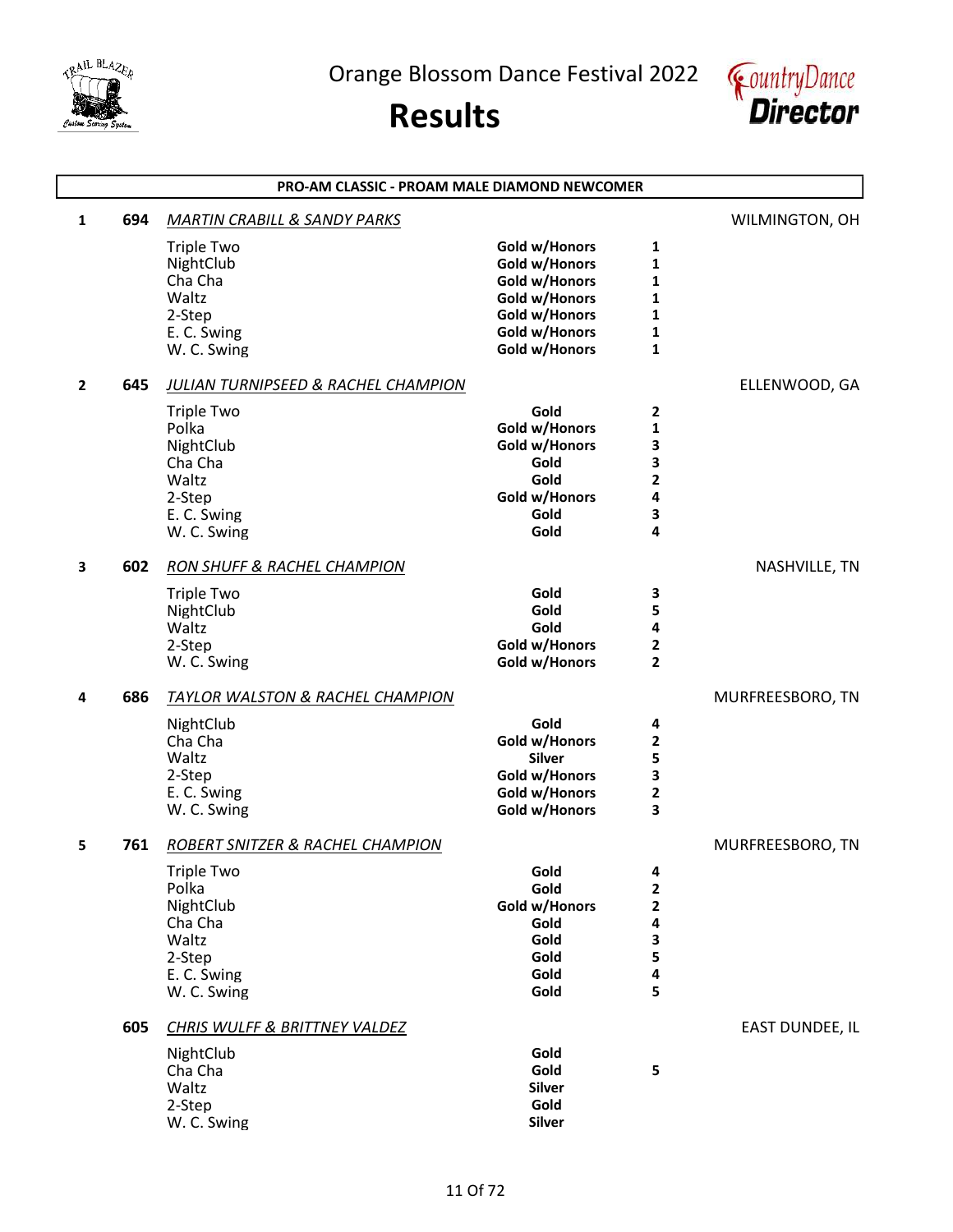RAIL BLAZEA

Orange Blossom Dance Festival 2022

# Results



### PRO-AM CLASSIC - PROAM FEMALE DIAMOND NEWCOMER

| 1 | 742 | SYBIL BOISTON & STAN WOJCIECHOWSKI         |               |                         | PENNSYLVANIA      |
|---|-----|--------------------------------------------|---------------|-------------------------|-------------------|
|   |     | <b>Triple Two</b>                          | Gold w/Honors | 1                       |                   |
|   |     | NightClub                                  | Gold w/Honors | $\mathbf{1}$            |                   |
|   |     | Cha Cha                                    | Gold w/Honors | $\mathbf{1}$            |                   |
|   |     | Waltz                                      | Gold w/Honors | 1                       |                   |
|   |     | 2-Step                                     | Gold w/Honors | $\mathbf 1$             |                   |
|   |     | E. C. Swing                                | Gold w/Honors | $\mathbf{2}$            |                   |
|   |     | W. C. Swing                                | Gold w/Honors | $\mathbf{1}$            |                   |
| 2 | 611 | <b>JANIE BAILEY &amp; CHARLES JONES</b>    |               |                         | MARIETTA, GA      |
|   |     | <b>Triple Two</b>                          | Gold w/Honors | 2                       |                   |
|   |     | Polka                                      | Gold w/Honors | $\mathbf 1$             |                   |
|   |     | NightClub                                  | Gold          | 3                       |                   |
|   |     | Cha Cha                                    | Gold          | 3                       |                   |
|   |     | Waltz                                      | Gold          | $\mathbf{2}$            |                   |
|   |     | 2-Step                                     | Gold w/Honors | $\overline{\mathbf{2}}$ |                   |
|   |     | E. C. Swing                                | Gold          | 3                       |                   |
|   |     | W. C. Swing                                | Gold          | 3                       |                   |
|   | 712 | VANESSA WILSON & SEAN STEELE               |               |                         | JACKSONVILLE, FL  |
|   |     | NightClub                                  | Gold w/Honors | 2                       |                   |
|   |     | Cha Cha                                    | Gold w/Honors | $\mathbf{2}$            |                   |
|   |     | 2-Step                                     | Gold          | 3                       |                   |
|   |     | E. C. Swing                                | Gold w/Honors | 1                       |                   |
|   |     | W. C. Swing                                | Gold w/Honors | $\mathbf{2}$            |                   |
|   | 746 | <b>VALERIE GLOVER &amp; SHAWN SWAITHES</b> |               |                         | POMPANO BEACH, FL |
|   |     | <b>Triple Two</b>                          | Gold          | 3                       |                   |
|   |     | NightClub                                  | Gold          | 4                       |                   |
|   |     | 2-Step                                     | Gold          | 4                       |                   |
|   | 659 | <b>MELISSA WATKINS &amp; RON PUTMAN</b>    |               |                         | GAINESVILLE, GA   |
|   |     | NightClub                                  | Gold          | 5                       |                   |
|   |     | Cha Cha                                    | <b>Silver</b> | 4                       |                   |
|   |     | E. C. Swing                                | Gold          | 4                       |                   |
|   |     |                                            |               |                         |                   |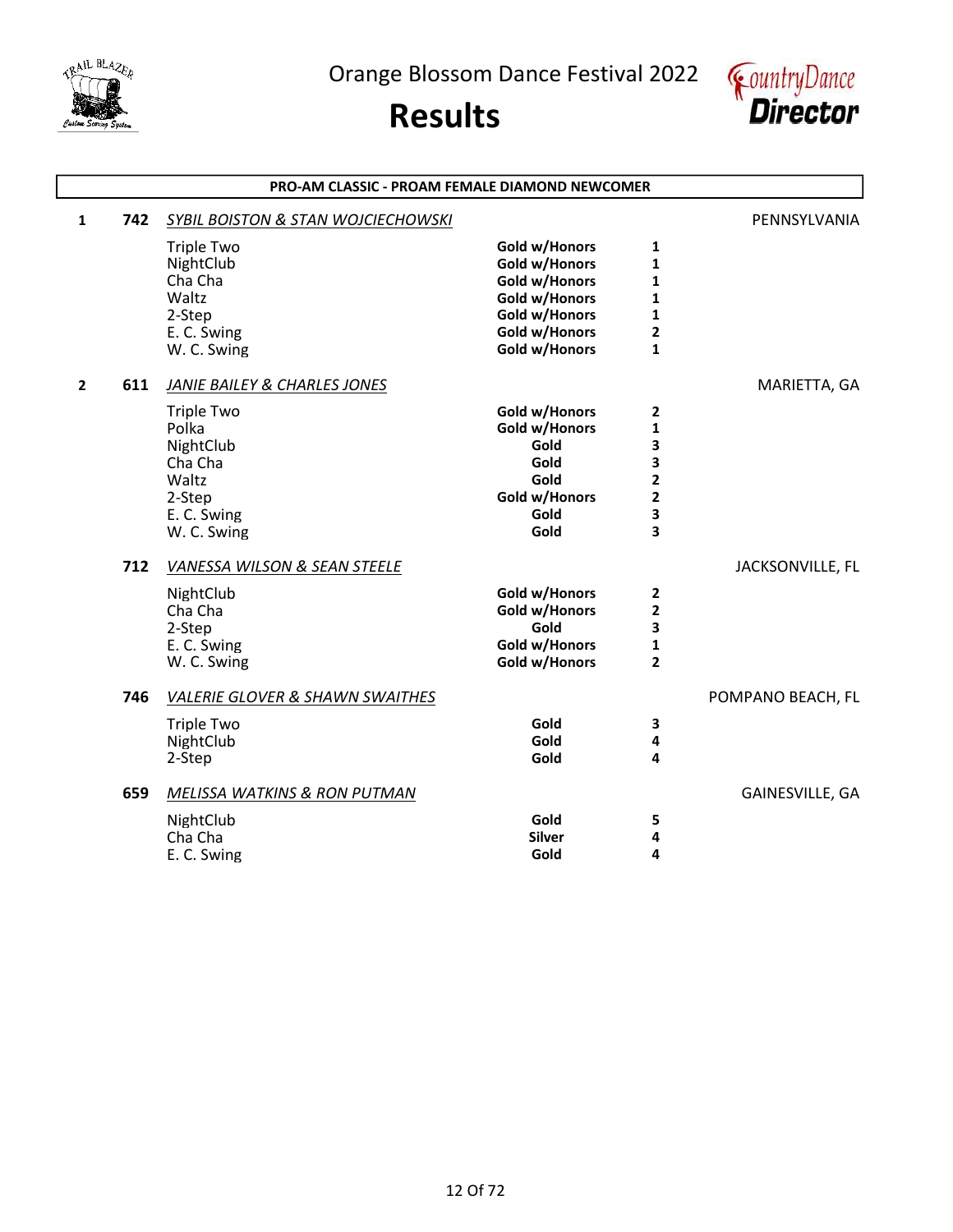

# Results



### PRO-AM CLASSIC - PROAM FEMALE CRYSTAL NEWCOMER

| 1              | 747 | JOANNA CANDELARIA & PJ TURNER        |                      |                         | KNOXVILLE, TN     |
|----------------|-----|--------------------------------------|----------------------|-------------------------|-------------------|
|                |     | <b>Triple Two</b>                    | Gold w/Honors        | 1                       |                   |
|                |     | NightClub                            | Gold w/Honors        | 1                       |                   |
|                |     | Cha Cha                              | Gold w/Honors        | 1                       |                   |
|                |     | Waltz                                | <b>Gold Graduate</b> | 1                       |                   |
|                |     | 2-Step                               | Gold w/Honors        | 2                       |                   |
|                |     |                                      | <b>Gold Graduate</b> | 1                       |                   |
|                |     | E. C. Swing                          |                      |                         |                   |
| $\overline{2}$ | 742 | SYBIL BOISTON & STAN WOJCIECHOWSKI   |                      |                         | PENNSYLVANIA      |
|                |     | <b>Triple Two</b>                    | Gold w/Honors        | 2                       |                   |
|                |     | NightClub                            | Gold w/Honors        | 2                       |                   |
|                |     | Cha Cha                              | Gold w/Honors        | 2                       |                   |
|                |     | Waltz                                | Gold w/Honors        | 2                       |                   |
|                |     | 2-Step                               | Gold w/Honors        | 1                       |                   |
|                |     | E. C. Swing                          | Gold w/Honors        | 2                       |                   |
|                |     | W. C. Swing                          | Gold w/Honors        | $\overline{\mathbf{2}}$ |                   |
|                |     |                                      |                      |                         |                   |
| 3              | 720 | PEGGY CARPENTER & CHARLES JONES      |                      |                         | OLD HICKORY, TN   |
|                |     | <b>Triple Two</b>                    | Gold                 | 4                       |                   |
|                |     | Polka                                | Gold                 | 1                       |                   |
|                |     | NightClub                            | Gold                 | 5                       |                   |
|                |     | Cha Cha                              | Gold                 | 5                       |                   |
|                |     | Waltz                                | Gold                 | 4                       |                   |
|                |     | 2-Step                               | Gold                 | 4                       |                   |
|                |     | E. C. Swing                          | Gold                 | 4                       |                   |
|                |     | W. C. Swing                          | Gold                 | 3                       |                   |
|                |     |                                      |                      |                         |                   |
| 4              | 628 | SARAH BANAS & DEVIN RYAN / PJ TURNER |                      |                         | CHICAGO, IL       |
|                |     | NightClub                            | Gold w/Honors        | 3                       |                   |
|                |     | Cha Cha                              | Gold w/Honors        | 3                       |                   |
|                |     | Waltz                                | Gold                 | 3                       |                   |
|                |     | 2-Step                               | Gold                 | 5                       |                   |
|                |     | W. C. Swing                          | Gold                 | 4                       |                   |
|                |     |                                      |                      |                         |                   |
| 5              | 637 | <b>LISA BOWIE &amp; PJ TURNER</b>    |                      |                         | LOUISVILLE, TN    |
|                |     | <b>Triple Two</b>                    | <b>Silver</b>        | 5                       |                   |
|                |     | NightClub                            | Gold                 |                         |                   |
|                |     | Cha Cha                              | Gold                 | 4                       |                   |
|                |     | Waltz                                | Gold                 | 5                       |                   |
|                |     | 2-Step                               | Gold w/Honors        | 3                       |                   |
|                |     | E. C. Swing                          | Gold w/Honors        | 3                       |                   |
|                |     | W. C. Swing                          | Gold w/Honors        | 1                       |                   |
|                | 746 | VALERIE GLOVER & SHAWN SWAITHES      |                      |                         | POMPANO BEACH, FL |
|                |     |                                      |                      |                         |                   |
|                |     | <b>Triple Two</b>                    | Gold                 | 3                       |                   |
|                |     | NightClub                            | Gold                 | 4                       |                   |
|                |     | 2-Step                               | Gold                 |                         |                   |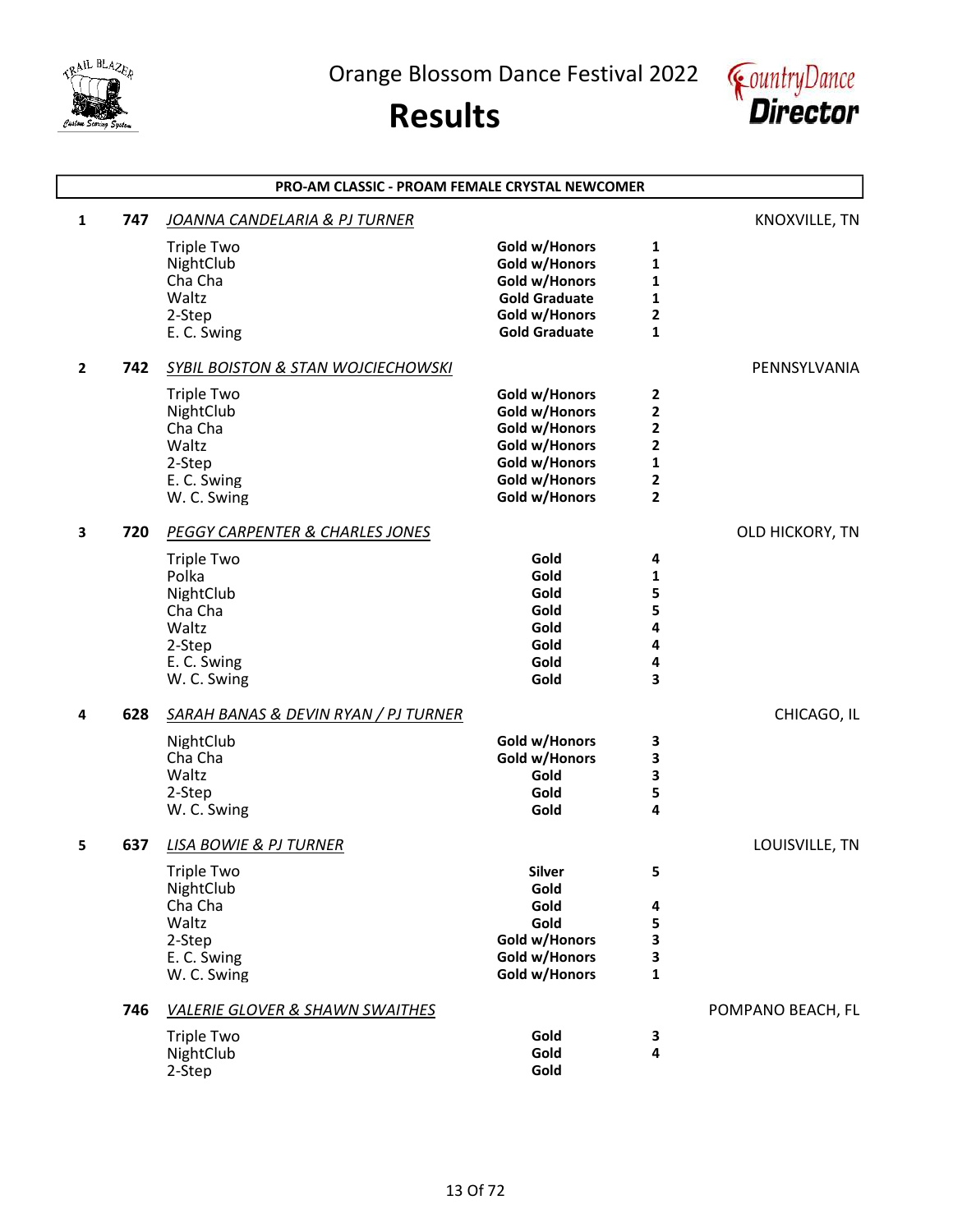



L

# Results



٦

|   | <b>PRO-AM CLASSIC - PROAM MALE OPEN NEWCOMER</b> |                                          |               |   |                 |  |
|---|--------------------------------------------------|------------------------------------------|---------------|---|-----------------|--|
| 1 | 605                                              | <b>CHRIS WULFF &amp; BRITTNEY VALDEZ</b> |               |   | EAST DUNDEE, IL |  |
|   |                                                  | NightClub                                | Gold          | 1 |                 |  |
|   |                                                  | Cha Cha                                  | Gold          | 2 |                 |  |
|   |                                                  | Waltz                                    | <b>Silver</b> | 2 |                 |  |
|   |                                                  | 2-Step                                   | Gold          | 2 |                 |  |
|   |                                                  | W. C. Swing                              | Gold          | 1 |                 |  |
|   | 690                                              | ANDREW VAUGHN & AIMEE ALLEN              |               |   | ORLANDO, FL     |  |
|   |                                                  | 2-Step                                   | Gold          | 3 |                 |  |
|   | 749                                              | ANDREW BEHAN & KAMI WEBER                |               |   |                 |  |
|   |                                                  | <b>Triple Two</b>                        | Gold          | 1 |                 |  |
|   |                                                  | Polka                                    | Gold w/Honors |   |                 |  |
|   |                                                  | NightClub                                | Gold          | 2 |                 |  |
|   |                                                  | Cha Cha                                  | Gold w/Honors |   |                 |  |
|   |                                                  | Waltz                                    | Gold w/Honors |   |                 |  |
|   |                                                  | 2-Step                                   | Gold          |   |                 |  |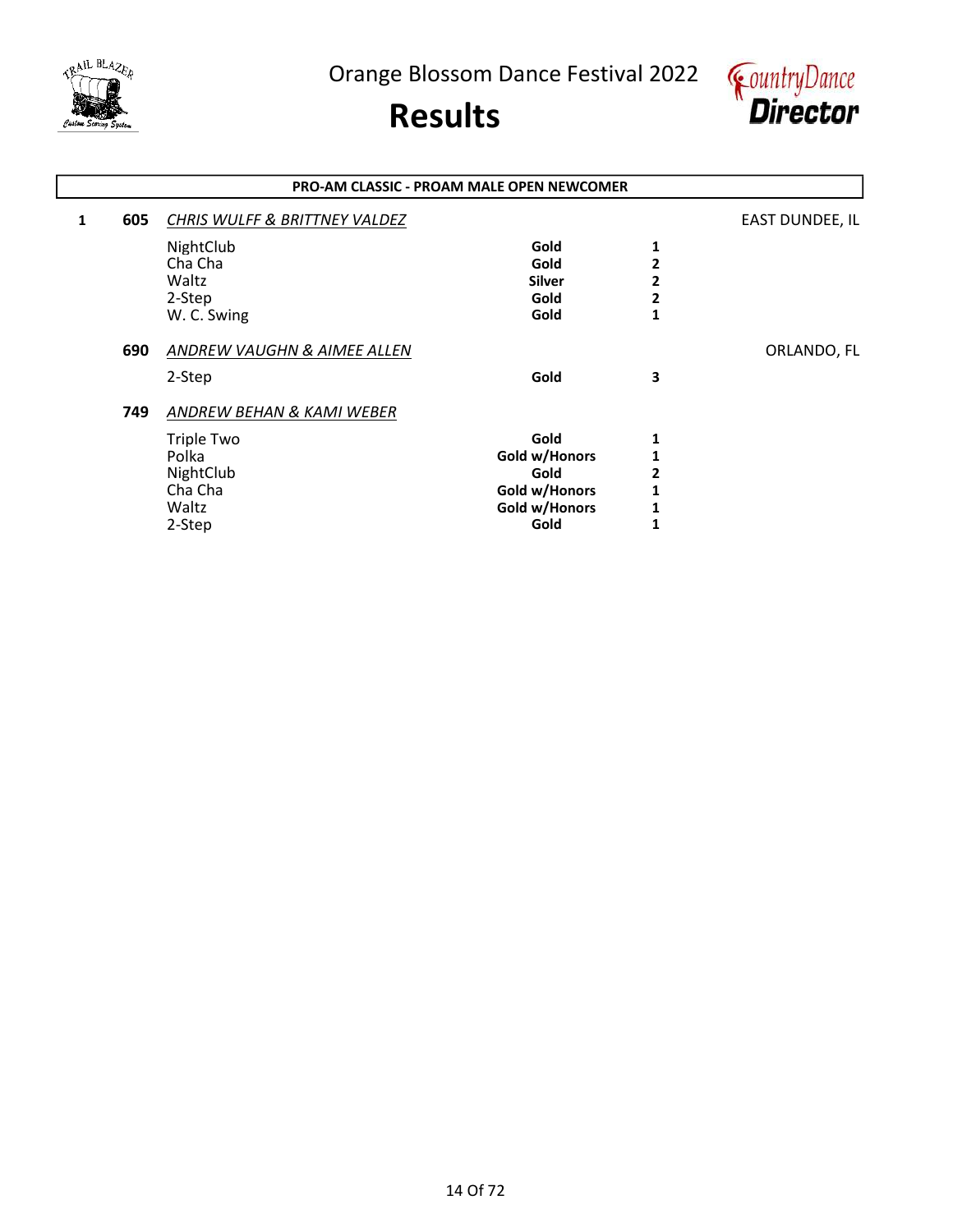

# Results



### PRO-AM CLASSIC - PROAM FEMALE OPEN NEWCOMER

| 1 | 685 | SAMANTHA MULDER & MIKE WAGNER              |                      |                |                 |
|---|-----|--------------------------------------------|----------------------|----------------|-----------------|
|   |     | <b>Triple Two</b>                          | <b>Gold Graduate</b> | 1              |                 |
|   |     | NightClub                                  | <b>Gold Graduate</b> | $\mathbf{1}$   |                 |
|   |     | Cha Cha                                    | <b>Gold Graduate</b> | 1              |                 |
|   |     | Waltz                                      | Gold w/Honors        | 1              |                 |
|   |     | 2-Step                                     | <b>Gold Graduate</b> | 2              |                 |
|   |     | E. C. Swing                                | Gold w/Honors        | $\overline{2}$ |                 |
| 2 | 719 | TAYLOR BOOTHE & MIKE WAGNER                |                      |                | DEHONA, FL      |
|   |     | NightClub                                  | Gold w/Honors        | 2              |                 |
|   |     | Cha Cha                                    | Gold w/Honors        | 2              |                 |
|   |     | Waltz                                      | Gold                 | 4              |                 |
|   |     | 2-Step                                     | Gold w/Honors        | 3              |                 |
|   |     | E. C. Swing                                | Gold w/Honors        | $\mathbf{1}$   |                 |
| 3 | 628 | SARAH BANAS & DEVIN RYAN / PJ TURNER       |                      |                | CHICAGO, IL     |
|   |     | NightClub                                  | Gold                 | 3              |                 |
|   |     | Cha Cha                                    | Gold w/Honors        | 3              |                 |
|   |     | Waltz                                      | Gold w/Honors        | $\mathbf{2}$   |                 |
|   |     | 2-Step                                     | Gold w/Honors        | 5              |                 |
|   |     | W. C. Swing                                | Gold                 | $\overline{2}$ |                 |
| 4 | 790 | <b>WINDHAM KROHA &amp; LOUIS SCHREIBER</b> |                      |                | PORT ORANGE, FL |
|   |     | Polka                                      | Gold                 | 1              |                 |
|   |     | NightClub                                  | Gold                 | 4              |                 |
|   |     | Cha Cha                                    | Gold w/Honors        | 4              |                 |
|   |     | Waltz                                      | Gold                 | 3              |                 |
|   |     | 2-Step                                     | Gold                 |                |                 |
|   |     | E. C. Swing                                | Gold                 | 3              |                 |
|   |     | W. C. Swing                                | Gold                 | 3              |                 |
|   | 739 | <b>ELENA SCAVONE &amp; PJ TURNER</b>       |                      |                | KNOXVILLE, TN   |
|   |     | 2-Step                                     | <b>Gold Graduate</b> | 1              |                 |
|   |     | W. C. Swing                                | <b>Gold Graduate</b> | 1              |                 |
|   | 637 | <b>LISA BOWIE &amp; PJ TURNER</b>          |                      |                | LOUISVILLE, TN  |
|   |     | 2-Step                                     | Gold w/Honors        | 4              |                 |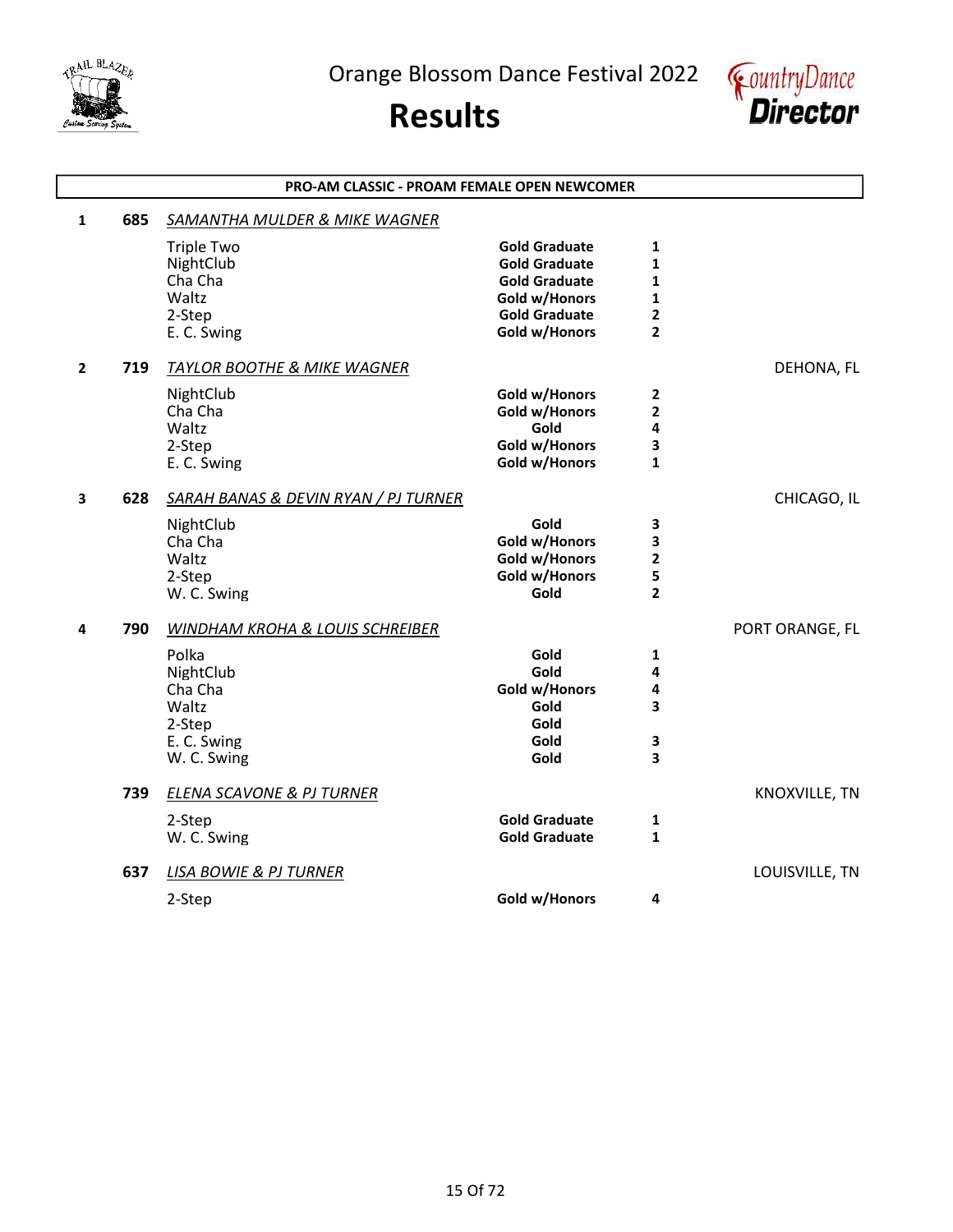

# Results



### PRO-AM CLASSIC - PROAM FEMALE TEEN NEWCOMER

| 1 | 779 | OLIVIA PICARD & CATHERINE PISANO-PICARD |               |   | <b>OKLAHOMA</b> |
|---|-----|-----------------------------------------|---------------|---|-----------------|
|   |     | Triple Two                              | Gold w/Honors | 1 |                 |
|   |     | Polka                                   | Gold w/Honors |   |                 |
|   |     | NightClub                               | Gold w/Honors |   |                 |
|   |     | Cha Cha                                 | Gold w/Honors |   |                 |
|   |     | Waltz                                   | Gold w/Honors |   |                 |
|   |     | 2-Step                                  | Gold w/Honors |   |                 |
|   |     | E. C. Swing                             | Gold w/Honors |   |                 |
|   |     | W. C. Swing                             | Gold w/Honors |   |                 |
| 2 | 616 | <b>BRIANNE TURNER &amp; PJ TURNER</b>   |               |   | KNOXVILLE, TN   |
|   |     | Triple Two                              | Gold w/Honors | 2 |                 |
|   |     | NightClub                               | Gold w/Honors |   |                 |
|   |     | Cha Cha                                 | Gold          |   |                 |
|   |     | Waltz                                   | Gold w/Honors |   |                 |
|   |     | 2-Step                                  | Gold          |   |                 |
|   |     | E. C. Swing                             | Gold          |   |                 |
|   |     | W. C. Swing                             | Gold          |   |                 |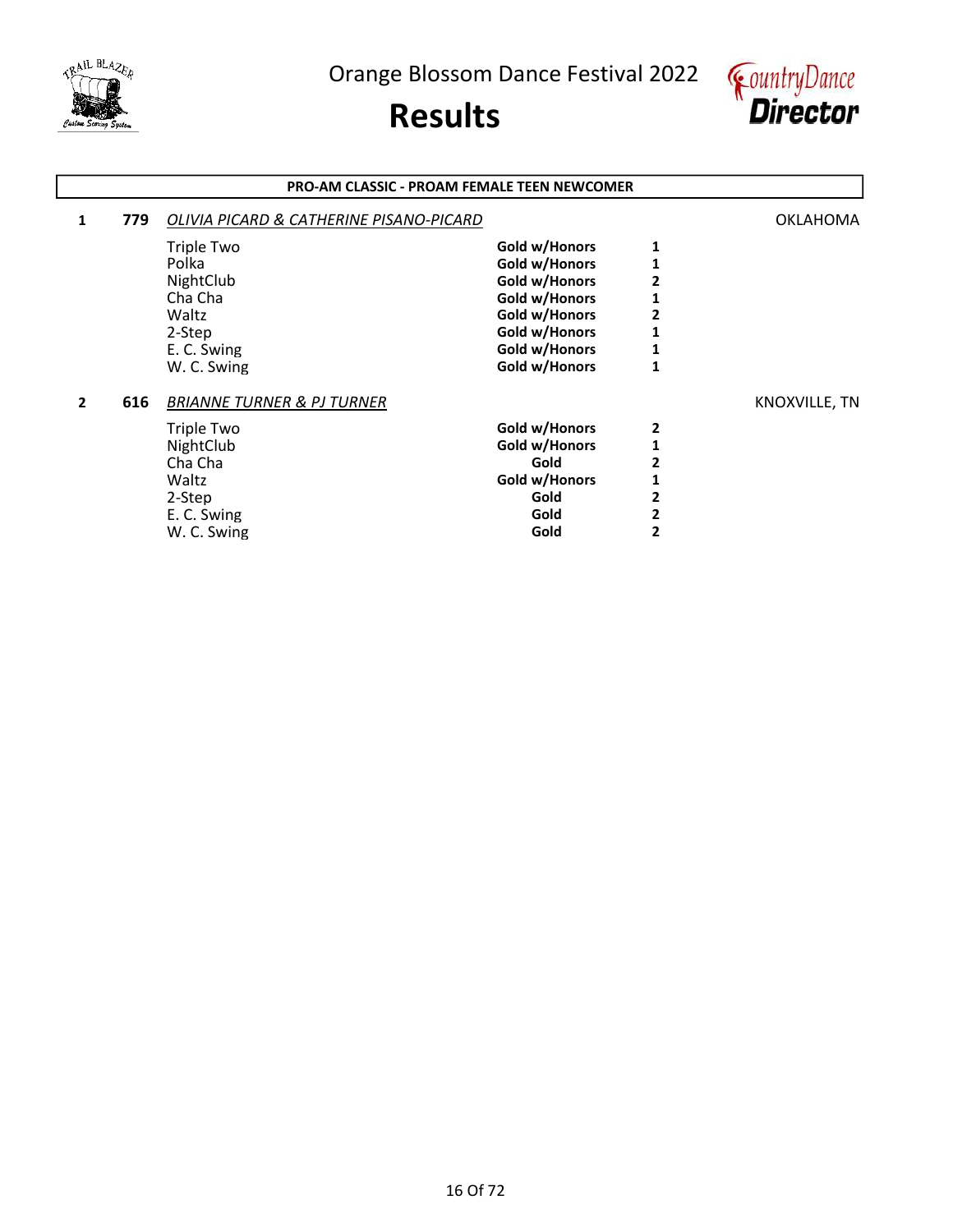



### PRO-AM CLASSIC - PROAM FEMALE YOUTH NEWCOMER

### 1 617 TYRA FRANKLIN & SHAWN SWAITHES **FLORIDA**

| <b>Triple Two</b> | Gold          | 1 |
|-------------------|---------------|---|
| Polka             | Gold w/Honors | 1 |
| NightClub         | Gold          | 1 |
| Cha Cha           | Gold w/Honors | 1 |
| Waltz             | Gold          | 1 |
| 2-Step            | Gold w/Honors | 1 |
| E. C. Swing       | Gold w/Honors | 1 |
| W. C. Swing       | Gold          | 1 |
|                   |               |   |

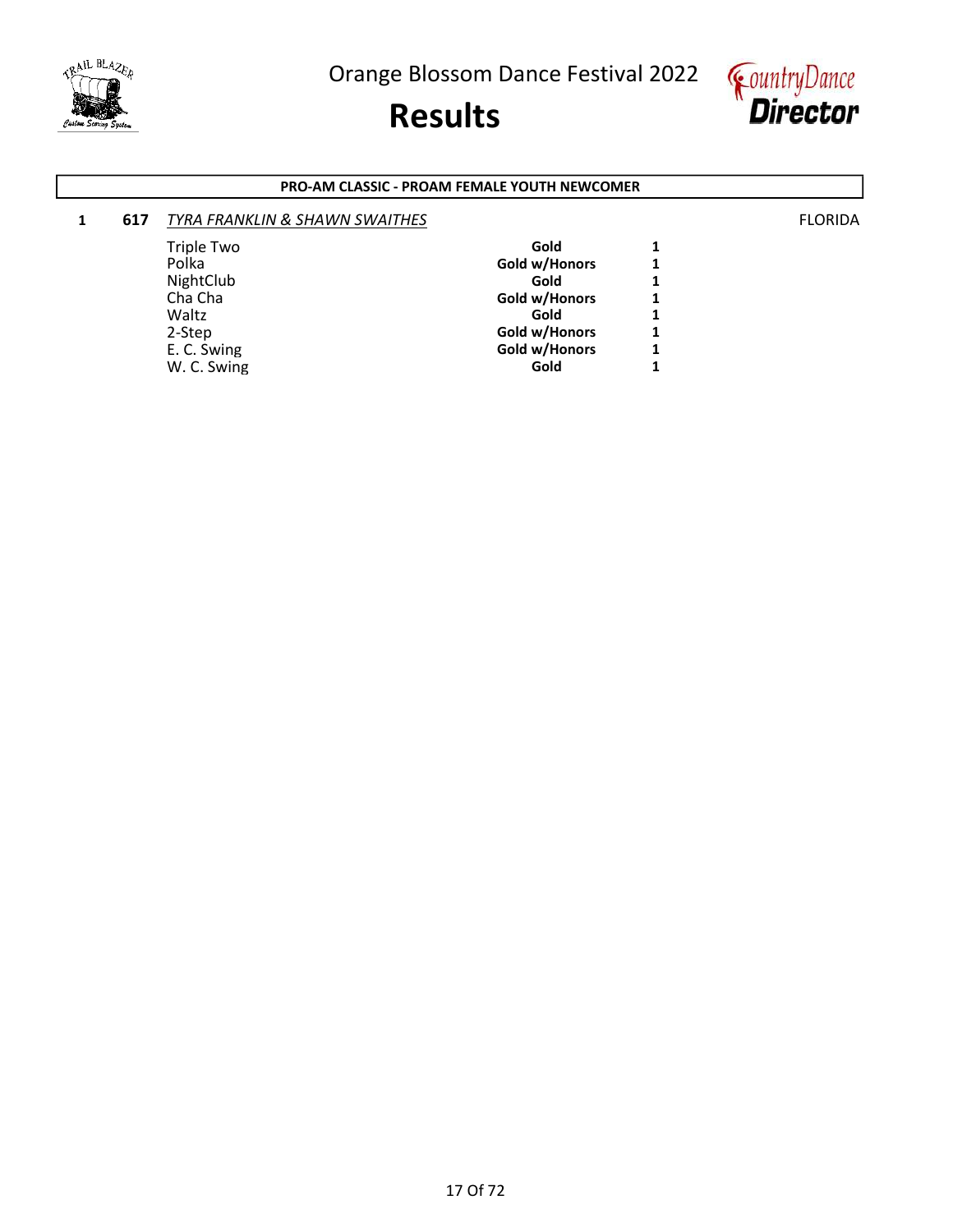

# Results



### PRO-AM CLASSIC - PROAM FEMALE PLATINUM NOVICE

### 1 704 KATHY OWENS & JOHN BURNS TALLAHASSEE, FL Triple Two **Gold w/Honors** 1<br>Polka **1** Cold w/Honors 1 Polka **Gold w/Honors** 1<br>
NightClub **Gold w/Honors** 1 NightClub Gold w/Honors 1<br>
Cha Cha **Gold w/Honors** 1 Cha Cha Gold w/Honors 1 Waltz **Contract Contract Contract Contract Contract Contract Contract Contract Contract Contract Contract Contract Contract Contract Contract Contract Contract Contract Contract Contract Contract Contract Contract Contract** 2-Step Gold w/Honors 1<br>
2. C. Swing Cold and Cold w/Honors 2 E. C. Swing Gold w/Honors 1<br>
W. C. Swing Gold w/Honors 1 Gold w/Honors 2 751 DONNIE MCCLAUGHERTY & JOHN BURNS TALLAHASSEE, FL NightClub Gold w/Honors 2 Cha Cha Gold 2 Gold w/Honors<br>Gold 2-Step 2014 2 W. C. Swing 2002 2004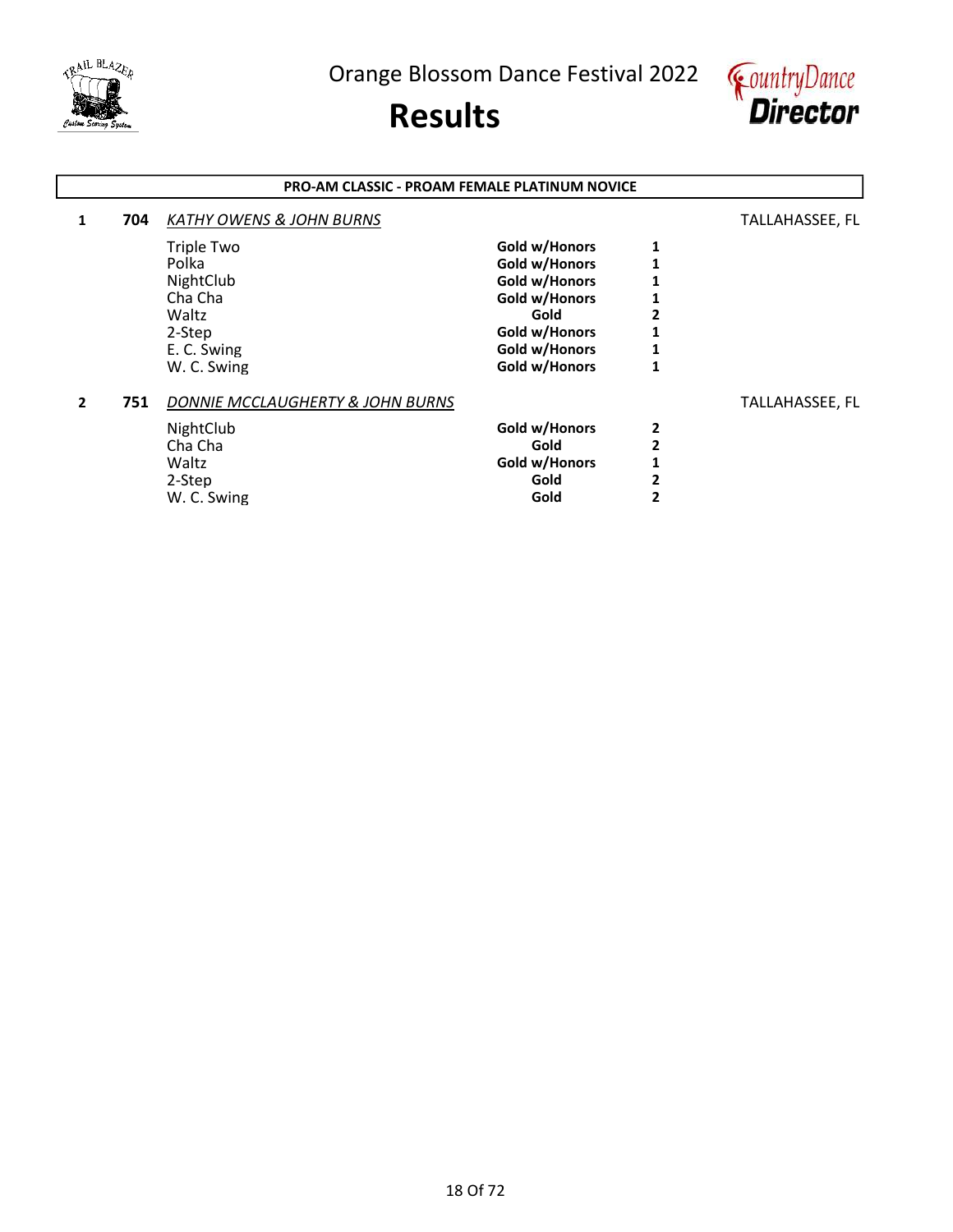

### Results



### 1 709 BILL SZEWC & MARNIE MATTEI CAREFREE, AZ Triple Two **Gold w/Honors** 1<br>Polka **Pole Republic Cold w/Honors** 1 Polka **Gold w/Honors** 1<br>
NightClub **Gold w/Honors** 1 NightClub Gold w/Honors 1 Gold w/Honors Waltz Gold w/Honors 1 2-Step **Gold w/Honors** 1<br>
E. C. Swing **E. C. Swing** E. C. Swing Carrier Collection Collection Collection Collection Collection Collection Collection Collection Collection Collection Collection Collection Collection Collection Collection Collection Collection Collection Coll Gold w/Honors 2 710 RANDY WILLIAMS & DONNA BONHAM STEINFELD INDIAN HARBOR BEACH, FL Polka **Andrea** Gold **4** NightClub Gold w/Honors 2 Cha Cha Gold 2 Waltz Gold w/Honors 2 2-Sold w/Honors 1<br>Gold 4 E. C. Swing Gold and C. Swing C. C. Swing C. C. Swing C. C. Swing C. C. Swing C. C. Swing C. C. Swing C. C. Swing C. C. Swing C. C. Swing C. C. Swing C. C. Swing C. C. S. C. S. C. C. S. C. C. C. S. C. C. C. C. C. C. C. C. W. C. Swing Gold w/Honors 3 607 JOHN OTTERSON & NICOLE WARDELL **SEEMING A SEAL OF STATISTIC ACCOUNT OF STATISTIC** FL Triple Two Gold 4 Polka 2012 and 2012 and 2014 and 2014 and 2014 and 2014 and 2014 and 2014 and 2014 and 2014 and 2014 and 2014 and 2014 and 2014 and 2014 and 2014 and 2014 and 2014 and 2014 and 2014 and 2014 and 2014 and 2014 and 2014 and NightClub Gold 3 Cha Cha **Andrea** Cha Gold **4** Waltz Gold w/Honors 3 2-Step and the contract of the Gold and the Gold and the Gold and the Gold and the Contract of the Gold and the Contract of the Gold and the Contract of the Contract of the Contract of the Contract of the Contract of the C E. C. Swing **E. C. Swing 2 4 691** MIKE NICKELL & VICKIE ROSE LEXINGTON, KY Triple Two **Gold w/Honors** 2 Polka Gold and Controller and Controller and Controller and Controller and Controller and Controller and Controller NightClub Gold 4 Cha Cha Gold **5** Waltz **Alternative Collection Collection Collection Collection Collection Collection Collection Collection Collection Collection Collection Collection Collection Collection Collection Collection Collection Collection Colle** 2-Step 5 E. C. Swing 3 W. C. Swing 3 5 728 DAVID CARPENTER & RACHEL CHAMPION NASHVILLE, TN Triple Two Gold 5 NightClub Gold Cha Cha Gold 2 Waltz **Gold** 2-Step **Gold w/Honors** 3<br>
E. C. Swing C. C. Swing E. C. Swing Gold<br>
W. C. Swing Gold Gold Communication Cold Gold W. C. Swing **Strategies Collection Collection** Collection Strategies Collection Strategies Collection Strategies Strategies Strategies Strategies Strategies Strategies Strategies Strategies Strategies Strategies Strategies PRO-AM CLASSIC - PROAM MALE GOLD NOVICE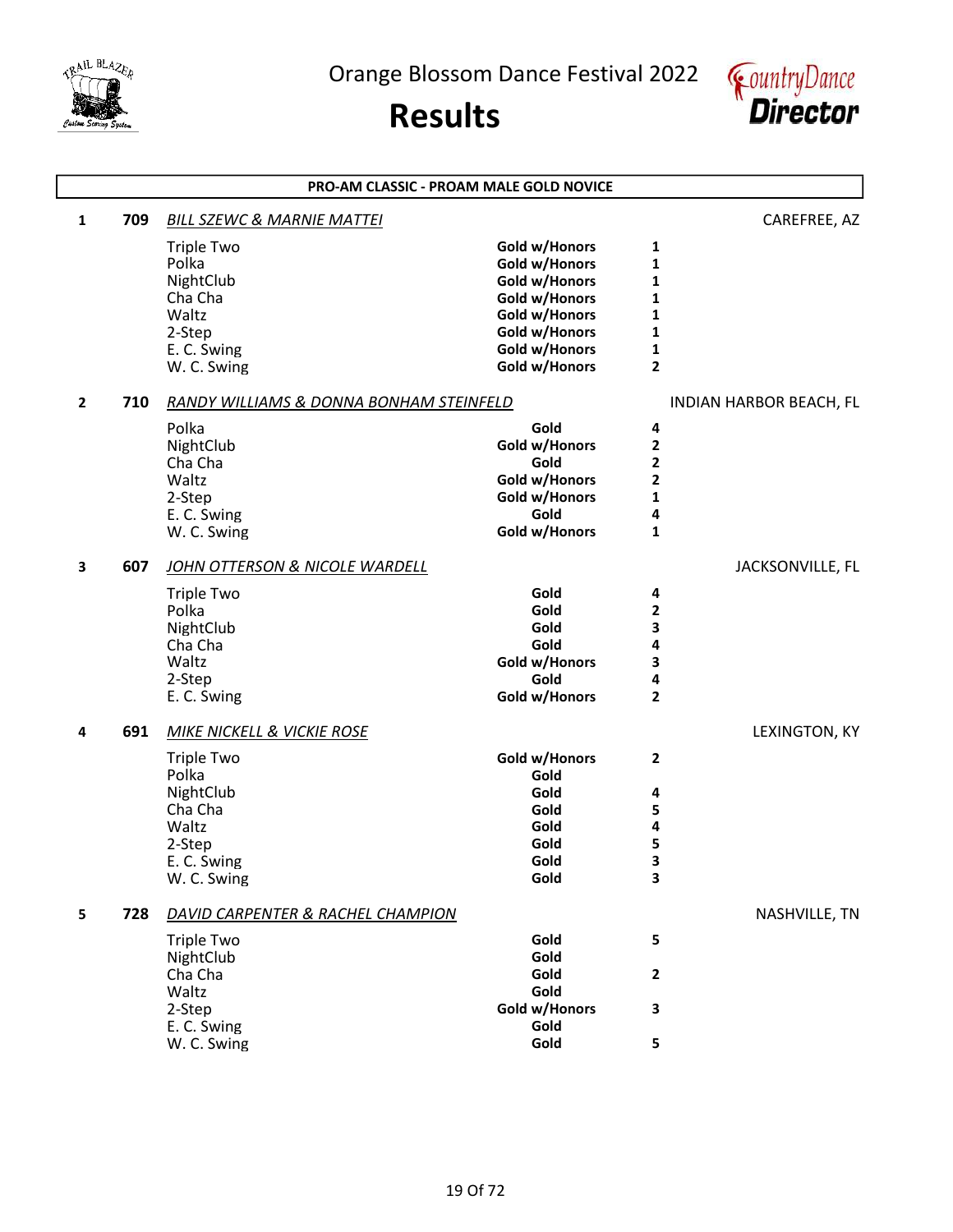

# Results



|     | PRO-AM CLASSIC - PROAM MALE GOLD NOVICE (continued) |               |   |                    |  |
|-----|-----------------------------------------------------|---------------|---|--------------------|--|
| 670 | <b>GENE KASHACK &amp; MARNIE MATTEI</b>             |               |   | SACRAMENTO, CA     |  |
|     | <b>Triple Two</b>                                   | Gold          | 3 |                    |  |
|     | Polka                                               | Gold          | 5 |                    |  |
|     | NightClub                                           | Gold          |   |                    |  |
|     | Cha Cha                                             | Gold          |   |                    |  |
|     | Waltz                                               | Gold          |   |                    |  |
|     | 2-Step                                              | Gold          |   |                    |  |
|     | E. C. Swing                                         | Gold          |   |                    |  |
|     | W. C. Swing                                         | Gold          | 4 |                    |  |
| 688 | <b>PRESTON ALLMAN &amp; VICKIE ROSE</b>             |               |   | PENROSE, NC        |  |
|     | <b>Triple Two</b>                                   | Gold          |   |                    |  |
|     | Polka                                               | Gold          |   |                    |  |
|     | NightClub                                           | Gold          | 5 |                    |  |
|     | Cha Cha                                             | Gold          |   |                    |  |
|     | Waltz                                               | Gold          | 5 |                    |  |
|     | 2-Step                                              | Gold          |   |                    |  |
|     | E. C. Swing                                         | Gold          | 5 |                    |  |
|     | W. C. Swing                                         | Gold          |   |                    |  |
| 639 | <b>BOB THRASH &amp; KAMI WEBER</b>                  |               |   | NASHVILLE, TN      |  |
|     | <b>Triple Two</b>                                   | Gold          |   |                    |  |
|     | Polka                                               | Gold          | 3 |                    |  |
|     | Waltz                                               | Gold          |   |                    |  |
|     | 2-Step                                              | Gold          |   |                    |  |
| 723 | RODGER BALDWIN & KRISTA THOMAS                      |               |   | ATLANTIC BEACH, FL |  |
|     | Cha Cha                                             | <b>Silver</b> |   |                    |  |
|     | Waltz                                               | <b>Silver</b> |   |                    |  |
|     | 2-Step                                              | <b>Silver</b> |   |                    |  |
|     | E. C. Swing                                         | <b>Silver</b> |   |                    |  |
|     |                                                     |               |   |                    |  |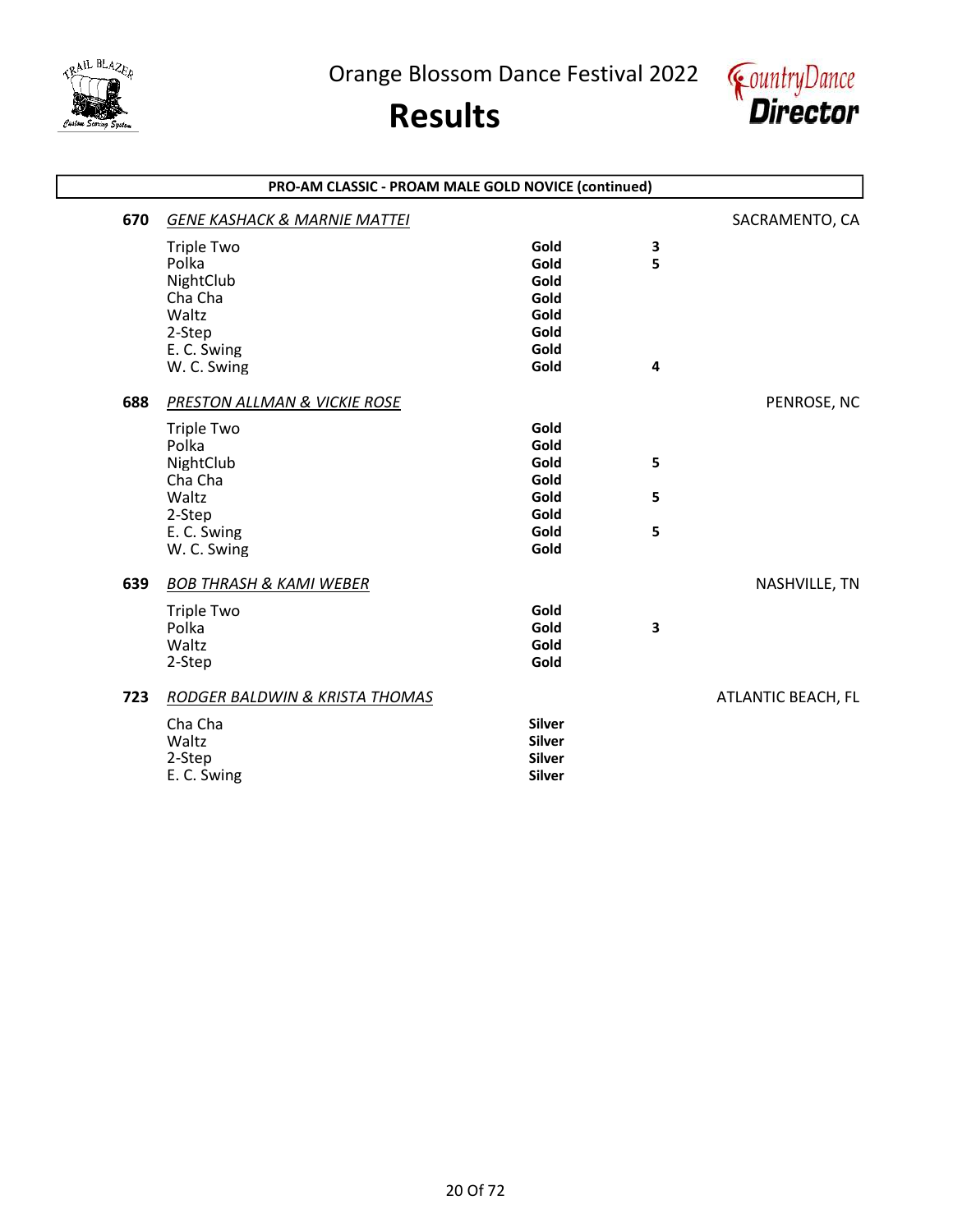IL BLAZ<sub>ED</sub>

Orange Blossom Dance Festival 2022

## Results



### 1 721 SUE MILLER & CHARLES JONES ALPHARETTA, GA Triple Two **Gold w/Honors** 2<br>Polka **Polician Collection Collection Collection**<br>The Gold w/Honors 2 Polka **Gold w/Honors** 1<br>
NightClub **Gold w/Honors** 3 NightClub Gold w/Honors 3 Cha Cha Gold 2 Waltz Gold w/Honors 4 2-Step **Gold w/Honors** 1<br>
E. C. Swing **E. C. Swing** E. C. Swing Carrier Collection Collection Collection Collection Collection Collection Collection Collection Collection Collection Collection Collection Collection Collection Collection Collection Collection Collection Coll Gold w/Honors 2 760 SHARON LUCIE & CHRISTOPHER MUISE MIDDLETON, MA Triple Two Gold w/Honors 1 Gold w/Honors 1<br>Gold w/Honors 1 Waltz **Gold w/Honors Gold w/Honors** 2-Step and the contract of the Gold and the Gold and the Gold and the Gold and the Gold and the Gold and the Gold and  $4$ E. C. Swing Contact Contact Contact Contact Contact Contact Contact Contact Contact Contact Contact Contact Contact Contact Contact Contact Contact Contact Contact Contact Contact Contact Contact Contact Contact Contact Co W. C. Swing 3 619 JAN GEYER & ERIC ZIMMER **PALM COAST, FL** Triple Two Gold 3 NightClub Gold w/Honors 2 Gold w/Honors 1<br>
Gold w/Honors 3 Waltz Gold w/Honors 3 2-Step 3 E. C. Swing **E. C. Swing Solution** Cold with the Second Cold with Cold at the Second Cold Cold Cold Cold 4 W. C. Swing **4** 4 701 PATTY OTTERSON & WILLIAM BRAND / CHARLES JONES JACKSONVILLE, FL Triple Two Gold 5 NightClub Gold 4 Cha Cha **Gold** 3 Waltz **Sand Collection Collection Collection Collection Collection Collection Collection Collection Collection Co** 2-Step 2014 2 E. C. Swing Cold E. C. Swing Cold C. Swing Cold C. Swing Cold C. C. Swing Cold C. C. Swing C. C. Swing C. C. Swing C. S. C. Swing C. S. C. S. C. S. C. S. C. S. C. S. C. S. C. S. C. S. C. S. C. S. C. C. S. C. S. C. S. C. S. W. C. Swing Gold w/Honors 5 612 BRENDA SZEWC & CARMEN MATTEI Triple Two Gold 4 Pold w/Honors 2<br>Gold 5 NightClub Gold 5 Cha Cha Gold **5** Waltz Gold w/Honors 2 2-Step 5 E. C. Swing **4** W. C. Swing Gold PRO-AM CLASSIC - PROAM FEMALE GOLD NOVICE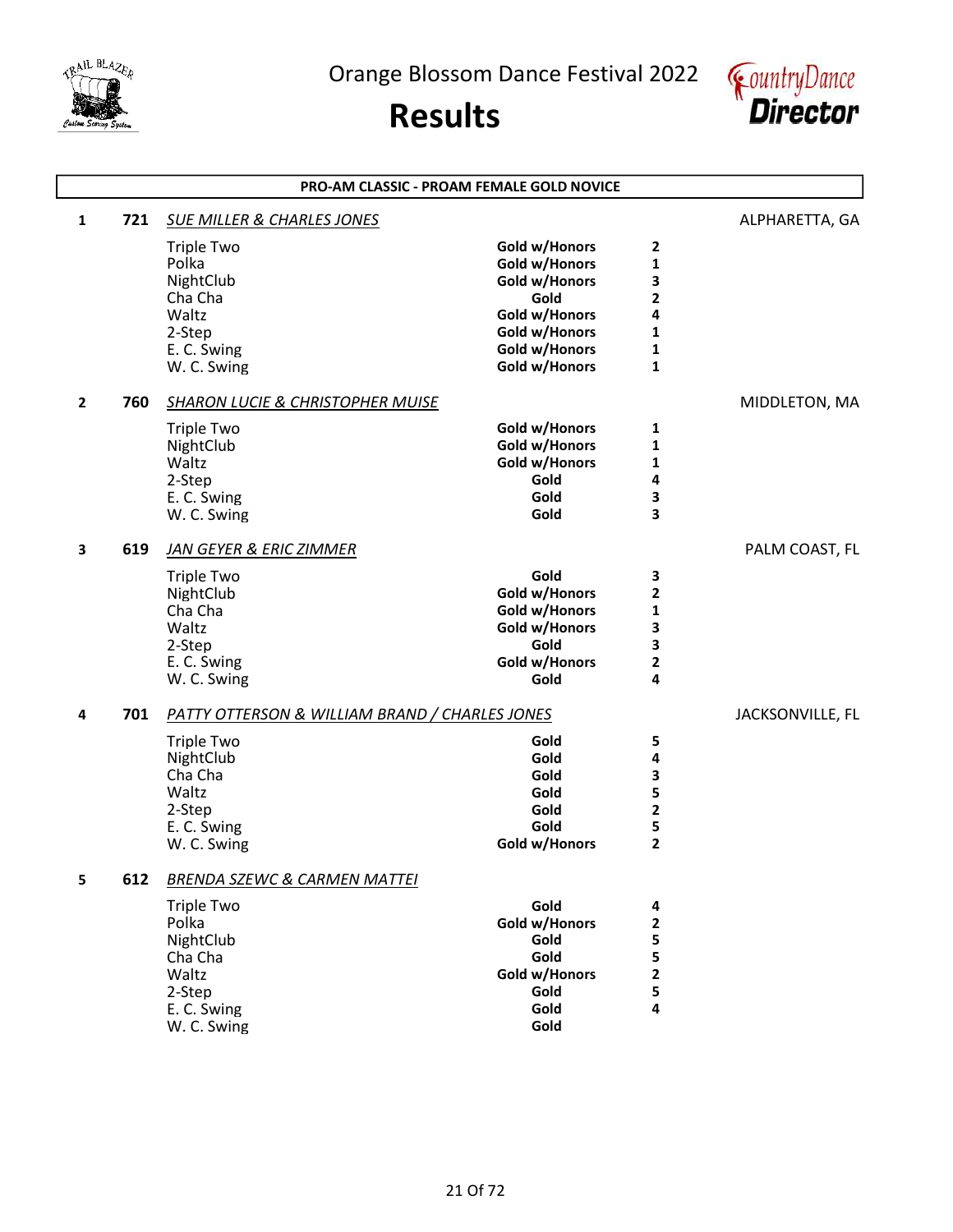

# Results



### PRO-AM CLASSIC - PROAM FEMALE GOLD NOVICE (continued)

| 702 | <b>JEAN MAGGIO &amp; RON PUTMAN</b> |      |   | GAINESVILLE, GA |
|-----|-------------------------------------|------|---|-----------------|
|     | Polka                               | Gold | 3 |                 |
|     | NightClub                           | Gold |   |                 |
|     | Cha Cha                             | Gold | 4 |                 |
|     | Waltz                               | Gold |   |                 |
|     | 2-Step                              | Gold |   |                 |
|     | E. C. Swing                         | Gold |   |                 |
|     | W. C. Swing                         | Gold |   |                 |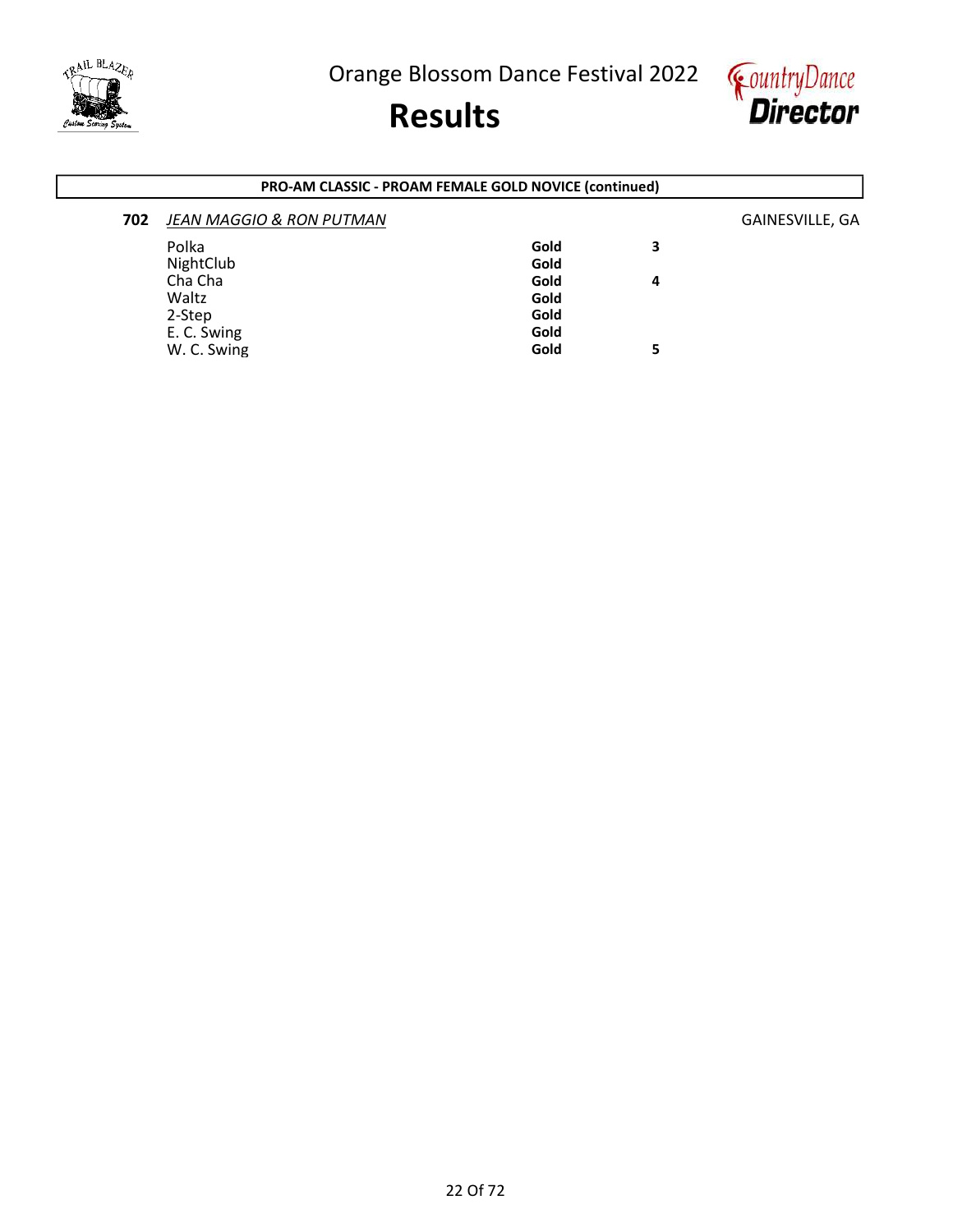



PRO-AM CLASSIC - PROAM MALE SILVER NOVICE



### 1 647 TROY SELDEN & SHANNON WESTHOFF **ENGLEWOOD, CO** Triple Two **Gold w/Honors** 1<br>Polka **Pole Republic Cold w/Honors** 1 Polka **Gold w/Honors** 1<br>
NightClub **Gold w/Honors** 1 Gold w/Honors<br>Silver Cha Cha Waltz Gold w/Honors 1 2-Step 2<br>
E. C. Swing Collection Collection Collection Collection Collection Collection Collection Collection Collection<br>
2 E. C. Swing Carrier Collection Collection Collection Collection Collection Collection Collection Collection Collection Collection Collection Collection Collection Collection Collection Collection Collection Collection Coll Gold w/Honors 2 710 RANDY WILLIAMS & DONNA BONHAM STEINFELD INDIAN HARBOR BEACH, FL Polka **Polen Collect Collect Collect Collect Collect Collect Collect Collect Collect Collect Collect Collect Co<br>
Polen Collect Collect Collect Collect Collect Collect Collect Collect Collect Collect Collect Collect Collect** Gold w/Honors 2<br>Gold w/Honors 2 Cha Cha **Gold w/Honors** 1999 Cha Cha Gold w/Honors 1999 Cha Cha Gold w/Honors 1999 Cha Gold w/Honors 1999 Cha Gold w/Honors 1999 Cha Gold w/Honors 1999 Cha Gold w/Honors 1999 Cha Gold w/Honors 1999 Cha Gold w/Honors 1999 C Waltz **Alternative Collection Collection Collection Collection Collection Collection Collection Collection Collection Collection Collection Collection Collection Collection Collection Collection Collection Collection Colle** 2-Step 3<br>
E. C. Swing Collection Collection Cold w/Honors 3<br>
Gold w/Honors 3 E. Gold w/Honors 1<br>Gold w/Honors 2 W. C. Swing Gold w/Honors 3 607 JOHN OTTERSON & NICOLE WARDELL **SEEMING A SEAL OF STATISTIC ACCOUNT OF STATISTIC** FL Triple Two Gold 3 Polka 3 NightClub Gold 3 Cha Cha **Andrea** Cha Gold **4** Waltz Gold w/Honors 2 2-Step 5 E. C. Swing **Gold w/Honors** 3 **4 691** MIKE NICKELL & VICKIE ROSE LEXINGTON, KY Triple Two **Gold w/Honors** 2 Polka Gold and Controller and Controller and Controller and Controller and Controller and Controller and Controller NightClub Gold 5 Cha Cha Gold w/Honors 2 Waltz **3** 2-Step Gold E. C. Swing Contact Contact Contact Contact Contact Contact Contact Contact Contact Contact Contact Contact Co<br>
But C. Swing Contact Contact Contact Contact Contact Contact Contact Contact Contact Contact Contact Contact C W. C. Swing 3 5 728 DAVID CARPENTER & RACHEL CHAMPION NASHVILLE, TN Triple Two Gold 4 NightClub Gold Cha Cha **Gold** 3 Waltz **Gold** 5 2-Step **Gold w/Honors** 4<br>
E. C. Swing Communication Cold Gold E. C. Swing Gold<br>
W. C. Swing Gold Gold Communication Cold Gold W. C. Swing Gold 4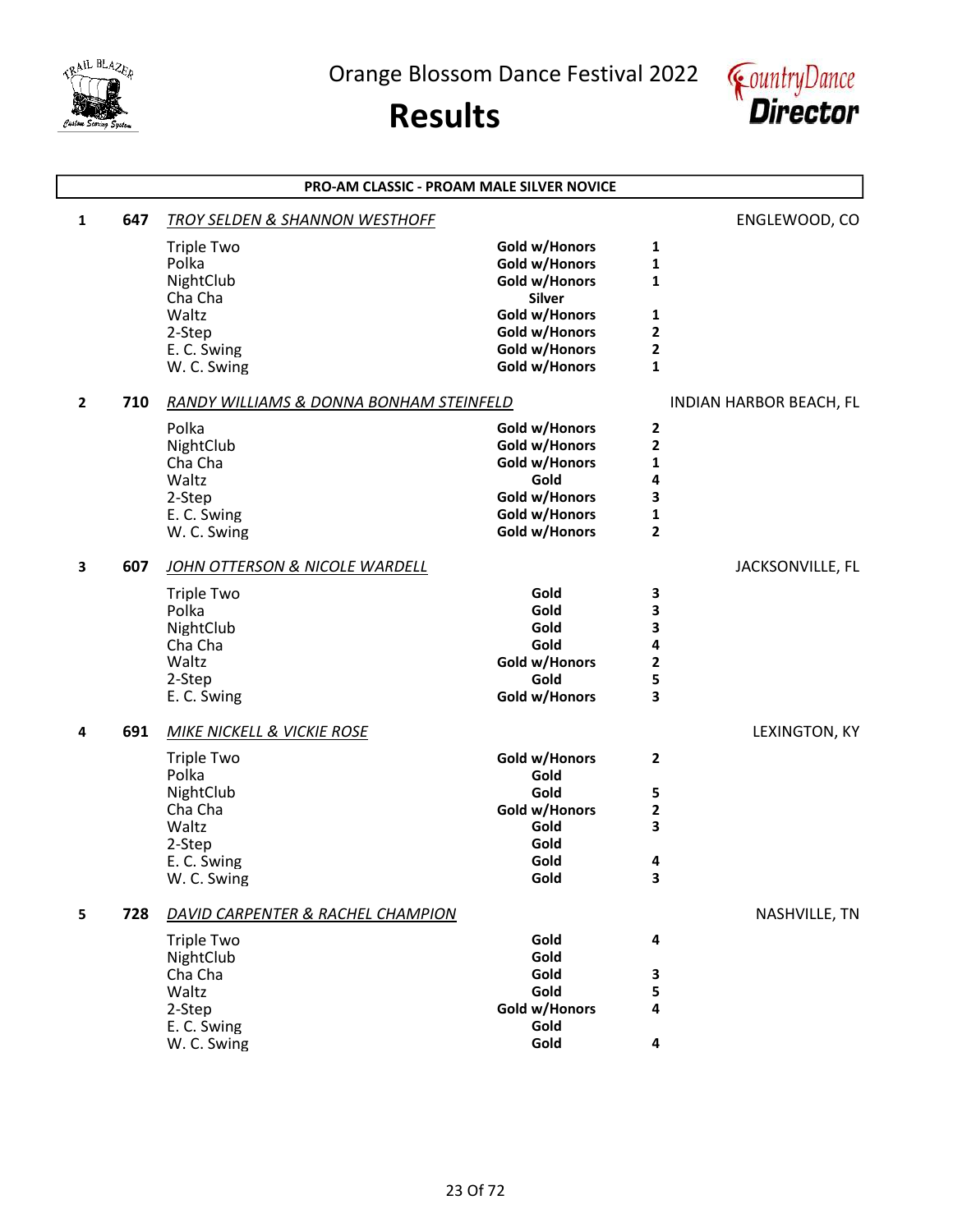

# Results



|     | PRO-AM CLASSIC - PROAM MALE SILVER NOVICE (continued) |               |             |                      |
|-----|-------------------------------------------------------|---------------|-------------|----------------------|
| 670 | <b>GENE KASHACK &amp; MARNIE MATTEI</b>               |               |             | SACRAMENTO, CA       |
|     | <b>Triple Two</b>                                     | Gold          |             |                      |
|     | Polka                                                 | Gold          | 5           |                      |
|     | NightClub                                             | Gold          | 4           |                      |
|     | Cha Cha                                               | Gold          | 5           |                      |
|     | Waltz                                                 | Gold          |             |                      |
|     | 2-Step                                                | Gold          |             |                      |
|     | E. C. Swing                                           | Gold          |             |                      |
|     | W. C. Swing                                           | Gold          | 5           |                      |
| 699 | DALE BLAIR & RACHEL CHAMPION                          |               |             | DALLAS, GA           |
|     | <b>Triple Two</b>                                     | Gold          | 5           |                      |
|     | Polka                                                 | Gold          |             |                      |
|     | NightClub                                             | Gold          |             |                      |
|     | Cha Cha                                               | Gold          |             |                      |
|     | Waltz                                                 | Gold          |             |                      |
|     | 2-Step                                                | Gold          |             |                      |
|     | E. C. Swing                                           | Gold          | 5           |                      |
|     | W. C. Swing                                           | Gold          |             |                      |
| 768 | JOHN DEMBIEC & DONNA BONHAM STEINFELD                 |               |             | <b>BRADENTON, FL</b> |
|     | 2-Step                                                | Gold w/Honors | $\mathbf 1$ |                      |
| 639 | <b>BOB THRASH &amp; KAMI WEBER</b>                    |               |             | NASHVILLE, TN        |
|     | <b>Triple Two</b>                                     | Gold          | 5           |                      |
|     | Polka                                                 | Gold          | 4           |                      |
|     | Waltz                                                 | Gold          |             |                      |
|     | 2-Step                                                | Gold          |             |                      |
| 723 | RODGER BALDWIN & KRISTA THOMAS                        |               |             | ATLANTIC BEACH, FL   |
|     | Cha Cha                                               | <b>Silver</b> |             |                      |
|     | Waltz                                                 | Gold          |             |                      |
|     | 2-Step                                                | <b>Silver</b> |             |                      |
|     | E. C. Swing                                           | <b>Silver</b> |             |                      |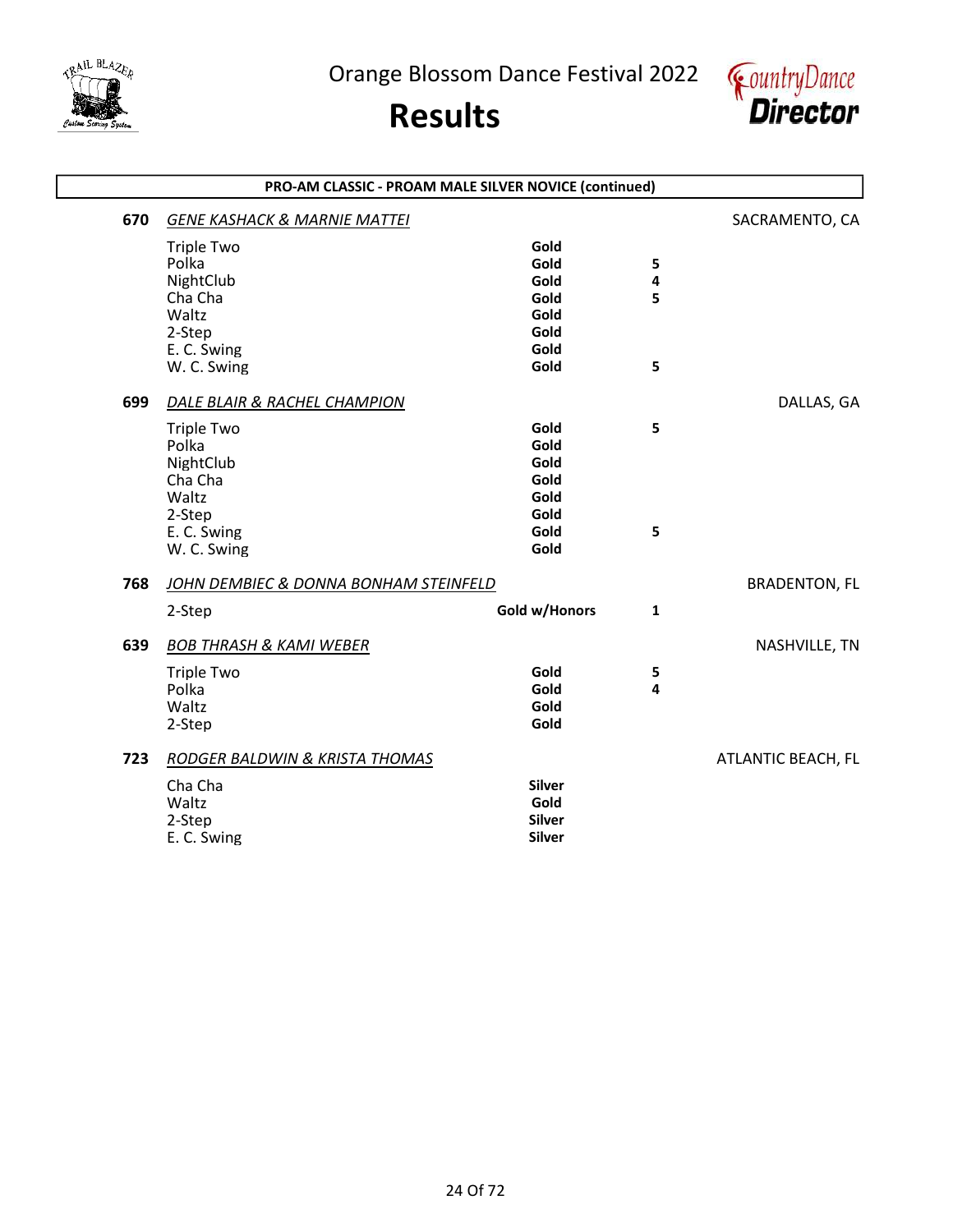AIL BLAZED

Orange Blossom Dance Festival 2022

## Results



### 1 721 SUE MILLER & CHARLES JONES ALPHARETTA, GA Triple Two Gold 4 Polka **Gold w/Honors** 1<br>
NightClub **Gold w/Honors** 1 NightClub **Gold w/Honors** 4<br>
Cha Cha **Gold w/Honors** 2 Gold w/Honors Waltz **Gold** 2-Step 1 and 2 and 2 and 2 and 2 and 2 and 2 and 2 and 2 and 2 and 2 and 2 and 2 and 2 and 2 and 2 and 2 and 2 and 2 and 2 and 2 and 2 and 2 and 2 and 2 and 2 and 2 and 2 and 2 and 2 and 2 and 2 and 2 and 2 and 2 and 2 and E. C. Swing Gold 2<br>
W. C. Swing Gold Collection Collection Collection Collection Collection Collection Collection Collection Collection Collection Collection Collection Collection Collection Collection Collection Collectio Gold w/Honors 2 695 TAMMY TREAT & SHAWN SWAITHES WINTER GARDEN, FL Triple Two **Gold w/Honors** 2<br>Polka **Gold 2** Polka **College College College College College College College College College College College College College** NightClub Gold w/Honors and 1 Cha Cha Gold w/Honors 1 Waltz Gold w/Honors 2 2-Step and the contract of the Gold and the Gold and the Gold and the Gold and the Contract of the Gold and the Contract of the Gold and the Contract of the Contract of the Contract of the Contract of the Contract of the C E. C. Swing Gold 3 619 JAN GEYER & ERIC ZIMMER **PALM COAST, FL** Triple Two Gold w/Honors 3 Gold w/Honors 2<br>Gold w/Honors 3 Cha Cha Gold w/Honors 3 Gold w/Honors<br>Gold 2-Step Gold E. C. Swing the C. Swing term of the C. Swing of the C. Swing of the C. Swing of the C. Swing of the C. Swing o<br>
Gold w/Honors 3 W. C. Swing Gold w/Honors 4 760 SHARON LUCIE & CHRISTOPHER MUISE NUMBER MIDDLETON, MA Triple Two **Gold w/Honors** 1 NightClub Gold w/Honors 5 Waltz Gold Graduate 1 2-Step Gold E. C. Swing Contact Contact Contact Contact Contact Contact Contact Contact Contact Contact Contact Contact Contact Contact Contact Contact Contact Contact Contact Contact Contact Contact Contact Contact Contact Contact Co W. C. Swing Gold 5 and 5 and 5 and 5 and 5 and 5 and 5 and 5 and 5 and 5 and 5 and 5 and 5 and 5 and 5 and 5 and 5 and 5 and 5 and 5 and 5 and 5 and 5 and 5 and 5 and 5 and 5 and 5 and 5 and 5 and 5 and 5 and 5 and 5 and 5 5 673 KARI CHRISTENSEN & SAM WETZEL **South and Service Contract Contract Contract Contract Contract Contract Contract Contract Contract Contract Contract Contract Contract Contract Contract Contract Contract Contract Contr** Triple Two Gold 5 Polka 3 NightClub Gold<br>Cha Cha Gold Gold Gold Gold Gold Cha Cha Gold Waltz **Gold** 2-Step **Gold w/Honors** 2<br>
E. C. Swing **COLOUT COLOUT COLOUT COLOUT 2** E. C. Swing W. C. Swing Gold PRO-AM CLASSIC - PROAM FEMALE SILVER NOVICE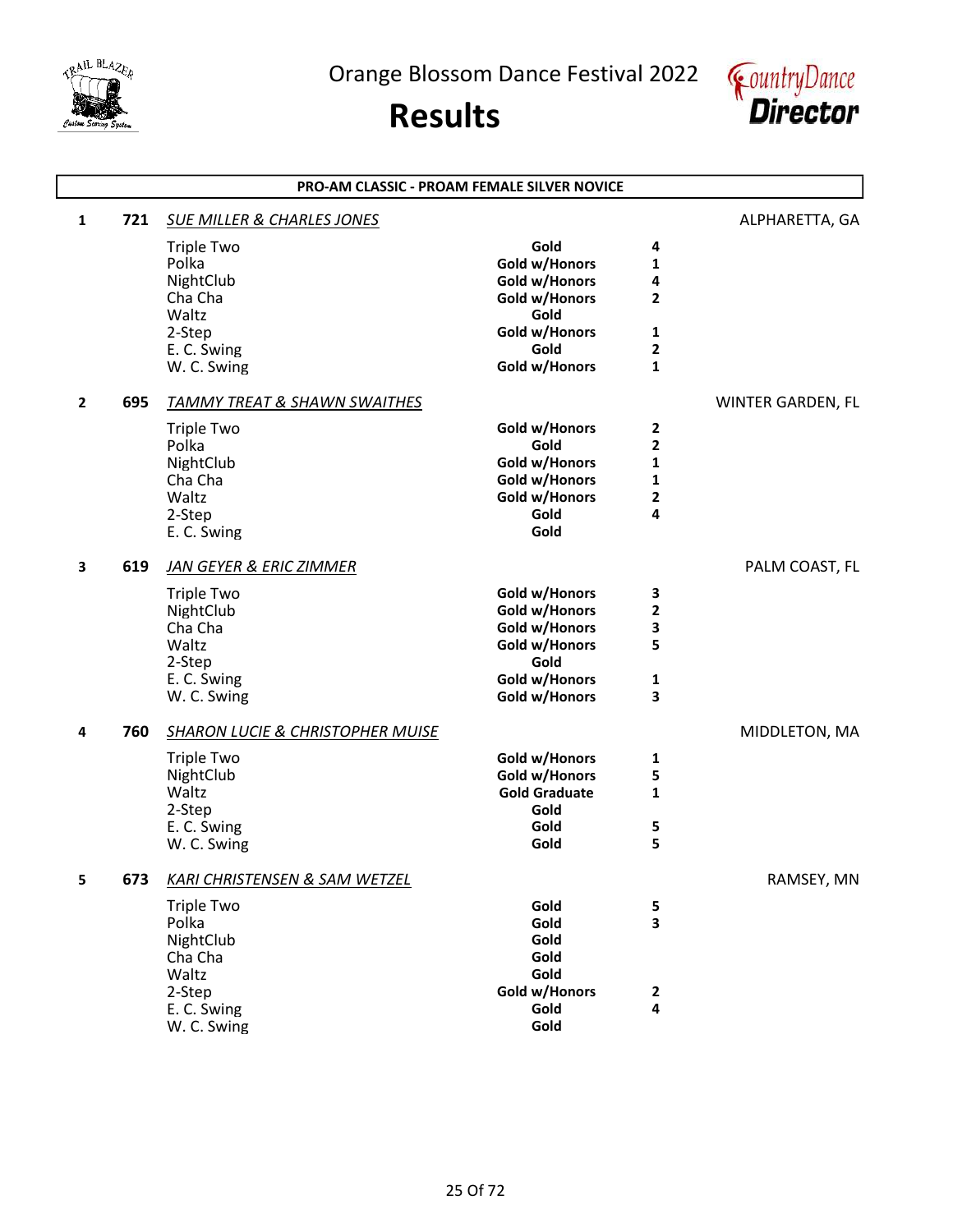

# Results



|     | PRO-AM CLASSIC - PROAM FEMALE SILVER NOVICE (continued) |               |                         |                     |  |  |
|-----|---------------------------------------------------------|---------------|-------------------------|---------------------|--|--|
| 707 | KAREN BERARD & VADIM BOLDIREV                           |               |                         | LAKE WORTH, FL      |  |  |
|     | Polka                                                   | Gold          | 4                       |                     |  |  |
|     | NightClub                                               | Gold w/Honors | 3                       |                     |  |  |
|     | Cha Cha                                                 | Gold          | 4                       |                     |  |  |
|     | Waltz                                                   | Gold w/Honors | 4                       |                     |  |  |
|     | 2-Step                                                  | Gold          |                         |                     |  |  |
|     | E. C. Swing                                             | Gold          | 3                       |                     |  |  |
|     | W. C. Swing                                             | Gold          |                         |                     |  |  |
| 701 | PATTY OTTERSON & WILLIAM BRAND / CHARLES JONES          |               |                         | JACKSONVILLE, FL    |  |  |
|     | <b>Triple Two</b>                                       | Gold          |                         |                     |  |  |
|     | NightClub                                               | Gold          |                         |                     |  |  |
|     | Cha Cha                                                 | Gold          | 5                       |                     |  |  |
|     | Waltz                                                   | Gold          |                         |                     |  |  |
|     | 2-Step                                                  | Gold          | 5                       |                     |  |  |
|     | E. C. Swing                                             | Gold          |                         |                     |  |  |
|     | W. C. Swing                                             | Gold w/Honors | $\overline{\mathbf{2}}$ |                     |  |  |
| 702 | <b>JEAN MAGGIO &amp; RON PUTMAN</b>                     |               |                         | GAINESVILLE, GA     |  |  |
|     | Polka                                                   | Gold          | 5                       |                     |  |  |
|     | NightClub                                               | Gold          |                         |                     |  |  |
|     | Cha Cha                                                 | Gold          |                         |                     |  |  |
|     | Waltz                                                   | Gold          |                         |                     |  |  |
|     | 2-Step                                                  | Gold          |                         |                     |  |  |
|     | E. C. Swing                                             | <b>Silver</b> |                         |                     |  |  |
|     | W. C. Swing                                             | Gold          |                         |                     |  |  |
| 689 | DAWN MUSGRAVE & LOUIS SCHREIBER                         |               |                         | WEST PALM BEACH, FL |  |  |
|     | Waltz                                                   | Gold w/Honors | 3                       |                     |  |  |
|     | 2-Step                                                  | Gold w/Honors | 3                       |                     |  |  |
|     | W. C. Swing                                             | Gold          | 4                       |                     |  |  |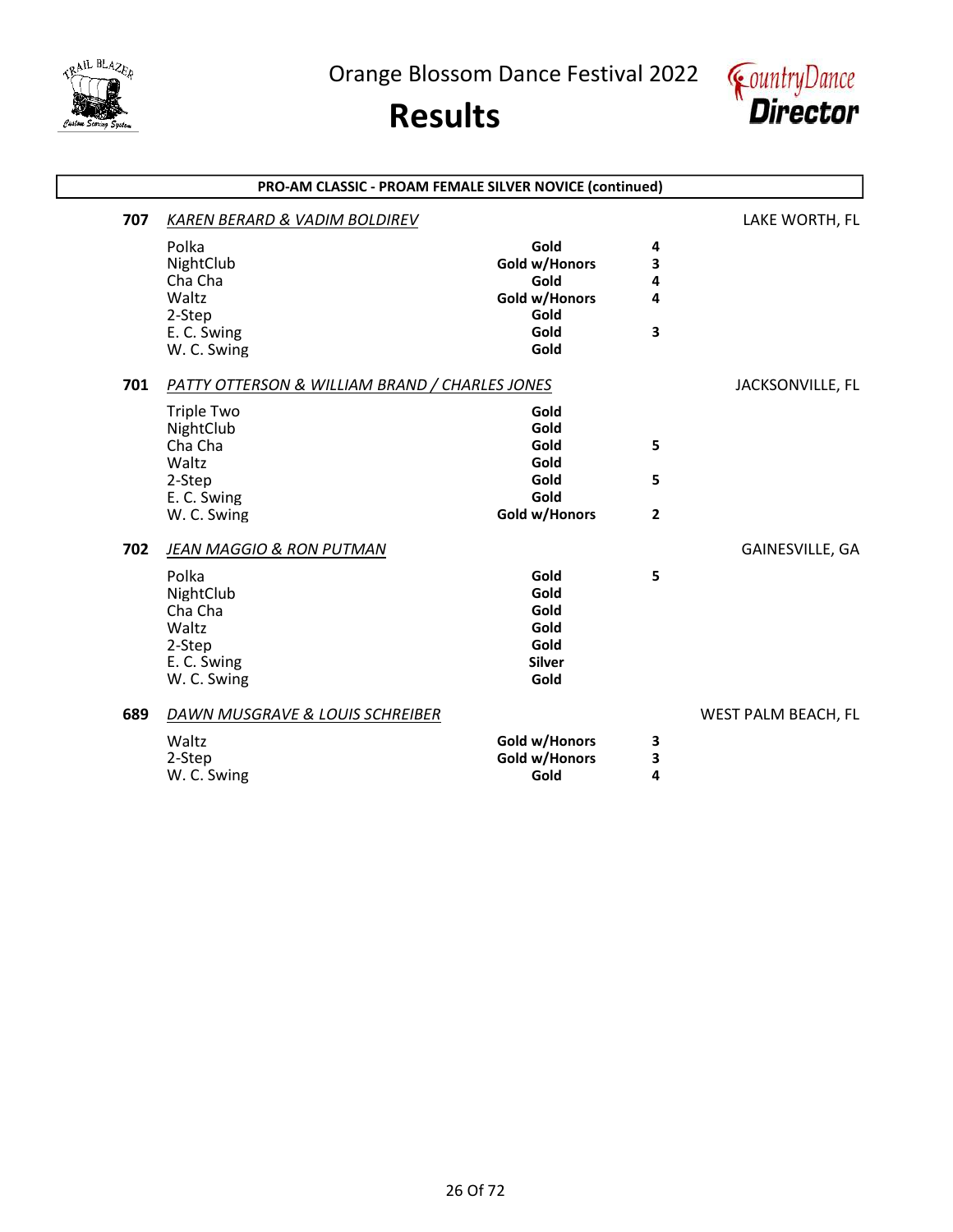

## Results



### 1 600 JASON BEWLEY & RACHEL CHAMPION **1** 600 JASON BEWLEY & RACHEL CHAMPION Triple Two **Gold w/Honors** 1<br>Polka **Pole Republic Cold w/Honors** 1 Polka **Gold w/Honors** 1<br>
NightClub **Gold w/Honors** 1 NightClub Gold w/Honors 1 Gold w/Honors Waltz Gold w/Honors 1 2-Step 2-Step Gold Graduate 1<br>
E. C. Swing Collection Cold We Gold W/Honors 2 E. C. Swing Carrier Collection Collection Collection Collection Collection Collection Collection Collection Collection Collection Collection Collection Collection Collection Collection Collection Collection Collection Coll Gold w/Honors 2 710 RANDY WILLIAMS & DONNA BONHAM STEINFELD INDIAN HARBOR BEACH, FL Polka **Andrea** Gold **4** NightClub Gold 3 Cha Cha **Gold w/Honors** 2014 Cha Gold w/Honors 2014 Cha Gold w/Honors 2014 Cha Gold w/Honors 2014 Cha Gold w/Honors 2014 Cha Gold w/Honors 2014 Cha Gold w/Honors 2014 Cha Gold w/Honors 2014 Cha Gold w/Honors 2014 Cha Gold Waltz **Alternative Collection Collection Collection Collection Collection Collection Collection Collection Collection Collection Collection Collection Collection Collection Collection Collection Collection Collection Colle** 2-Step 2<br>
E. C. Swing Collection Collection Cold w/Honors 2<br>
Gold w/Honors 2 Gold w/Honors W. C. Swing **Gold w/Honors** 1 3 607 JOHN OTTERSON & NICOLE WARDELL **SEEMING A SEAL OF STATISTIC ACCOUNT OF STATISTIC** FL Triple Two Gold 2 Polka 2012 and 2012 and 2014 and 2014 and 2014 and 2014 and 2014 and 2014 and 2014 and 2014 and 2014 and 2014 and 2014 and 2014 and 2014 and 2014 and 2014 and 2014 and 2014 and 2014 and 2014 and 2014 and 2014 and 2014 and NightClub 2<br>Cha Cha 2 and 2 and 2 and 2 and 2 and 2 and 2 and 2 and 2 and 2 and 2 and 2 and 2 and 2 and 2 and 2 and 2 and 2 Cha Cha **Gold** 3 Waltz **Contract Contract Contract Contract Contract Contract Contract Contract Contract Contract Contract Contract Contract Contract Contract Contract Contract Contract Contract Contract Contract Contract Contract Contract** 2-Step **Gold w/Honors** 3<br>
E. C. Swing **Gold Step College College College College College College College College College College College** 3 E. C. Swing 4 699 DALE BLAIR & RACHEL CHAMPION **DALLAS AND A SERVICE ASSAULT A** DALLAS, GA Triple Two 3 Polka and 3 and 3 and 3 and 3 and 3 and 3 and 3 and 3 and 3 and 3 and 3 and 3 and 3 and 3 and 3 and 3 and 3 and 3 and 3 and 3 and 3 and 3 and 3 and 3 and 3 and 3 and 3 and 3 and 3 and 3 and 3 and 3 and 3 and 3 and 3 and 3 NightClub Gold 4 Cha Cha **Andrea** Gold **4** Waltz **3** 2-Step and the contract of the Gold and the Gold and the Gold and the Gold and the Gold and the Gold and the Gold and  $4$ E. C. Swing Contact Contact Contact Contact Contact Contact Contact Contact Contact Contact Contact Contact Contact Contact Contact Contact Contact Contact Contact Contact Contact Contact Contact Contact Contact Contact Co W. C. Swing Gold 3. The Second Second 3. The Second 3. Second 3. Second 3. Second 3. Second 3. Second 3. Second 3. Second 3. Second 3. Second 3. Second 3. Second 3. Second 3. Second 3. Second 3. Second 3. Second 3. Second 639 BOB THRASH & KAMI WEBER NASHVILLE, TN Triple Two Gold 4 Polka **Gold** 5 Waltz **Sand Collection Collection Collection Collection Collection Collection Collection Collection Collection Co** 2-Step 5 PRO-AM CLASSIC - PROAM MALE DIAMOND NOVICE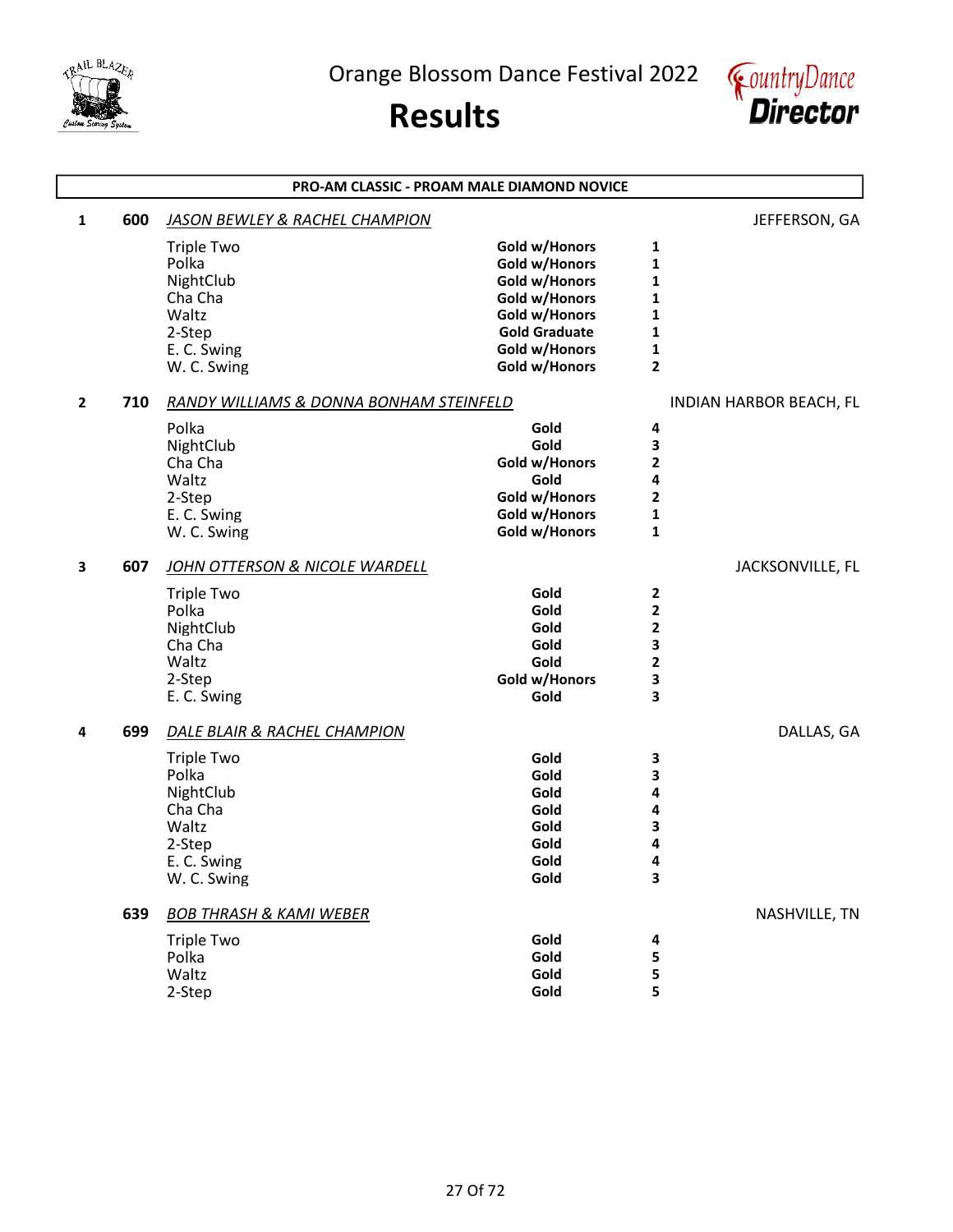

### Results



### 1 618 MELISSA JONES & CHARLES JONES **1998 120 MELISSA AUGUST 2018** DALLAS, GA Triple Two **Gold w/Honors** 2<br>Polka **Polician Collection Collection Collection**<br>The Gold w/Honors 2 Polka 1 Cold with Gold with Collection Collection Collection Collection Collection Collection Collection Colle<br>
Gold with Gold with Collection Collection Collection Collection Collection Collection Collection Collection C NightClub **Gold w/Honors** 3<br>
Cha Cha **Gold w/Honors** 1 Gold w/Honors 1<br>Gold w/Honors 2 Waltz Gold w/Honors 2 2-Step Cold w/Honors 2<br>
2 Gold w/Honors 2<br>
2 Gold w/Honors 3 E. C. Swing Gold w/Honors 3<br>
W. C. Swing Gold w/Honors 1 Gold w/Honors 2 650 MELISSA TAYLOR & MARK WEBER MURTREESBORO, TN Triple Two **Gold Graduate** 1 and Gold Graduate 1 and Gold Graduate 1 and Gold Graduate 1 and Gold Graduate 1 and Gold Graduate 1 and Gold Graduate 1 and Gold Graduate 1 and Gold Graduate 1 and Gold Graduate 1 and Gold Grad Polka **Bandary Collection Collection Collection**<br>
Cold Graduate 1<br>
Gold Graduate 1 **Gold Graduate** Cha Cha Gold w/Honors 2 Waltz Gold w/Honors 2 2-Step and the contract of the Gold and the Gold and the Gold and the Gold and the Contract of the Gold and the Contract of the Gold and the Contract of the Contract of the Contract of the Contract of the Contract of the C E. C. Swing Carrier Collection Cold w/Honors 1<br>
W. C. Swing Cold w/Honors 3 W. C. Swing Gold w/Honors 3 740 ANGELA BEWLEY & SHAWN SWAITHES **SECULIARY SECULAR SECULAR SECULAR SECULAR SECULAR SECULAR SECULAR SECULAR S** Polka Gold w/Honors 2 NightClub **Gold w/Honors 4**<br>Cha Cha **Gold w/Honors** 4 Cha Cha Gold w/Honors 4 Waltz **Gold** 2-Step 2012 Cold Graduate 2014<br>
2. C. Swing Cold Graduate 2014 Cold W/Honors E. C. Swing Collection Collection Collection Collection Collection Collection Collection Collection Collection Collection Collection Collection Collection Collection Collection Collection Collection Collection Collection C W. C. Swing **Gold w/Honors** 2008 4 695 *TAMMY TREAT & SHAWN SWAITHES* WINTER GARDEN, FL Triple Two **Gold w/Honors** 4 Polka **Andrea** Gold **4** NightClub Gold w/Honors 2 Gold w/Honors 3<br>Gold w/Honors 5 Waltz **Gold w/Honors** 600 Main was seen as a set of the Gold with the Gold with the Second Second Second Second Second Second Second Second Second Second Second Second Second Second Second Second Second Second Second Secon 2-Step 5 E. C. Swing **Gold w/Honors 4** 5 760 SHARON LUCIE & CHRISTOPHER MUISE MANUSE AND THE MIDDLETON, MA Triple Two **Gold w/Honors** 3<br>
NightClub **Gold w/Honors** 5 NightClub Gold w/Honors 5 Gold w/Honors<br>Gold 2-Step Gold<br>
E. C. Swing Gold Communications of Gold Gold E. C. Swing W. C. Swing **Strategies Collection Collection** Collection Strategies Collection Strategies Collection Strategies Strategies Strategies Strategies Strategies Strategies Strategies Strategies Strategies Strategies Strategies PRO-AM CLASSIC - PROAM FEMALE DIAMOND NOVICE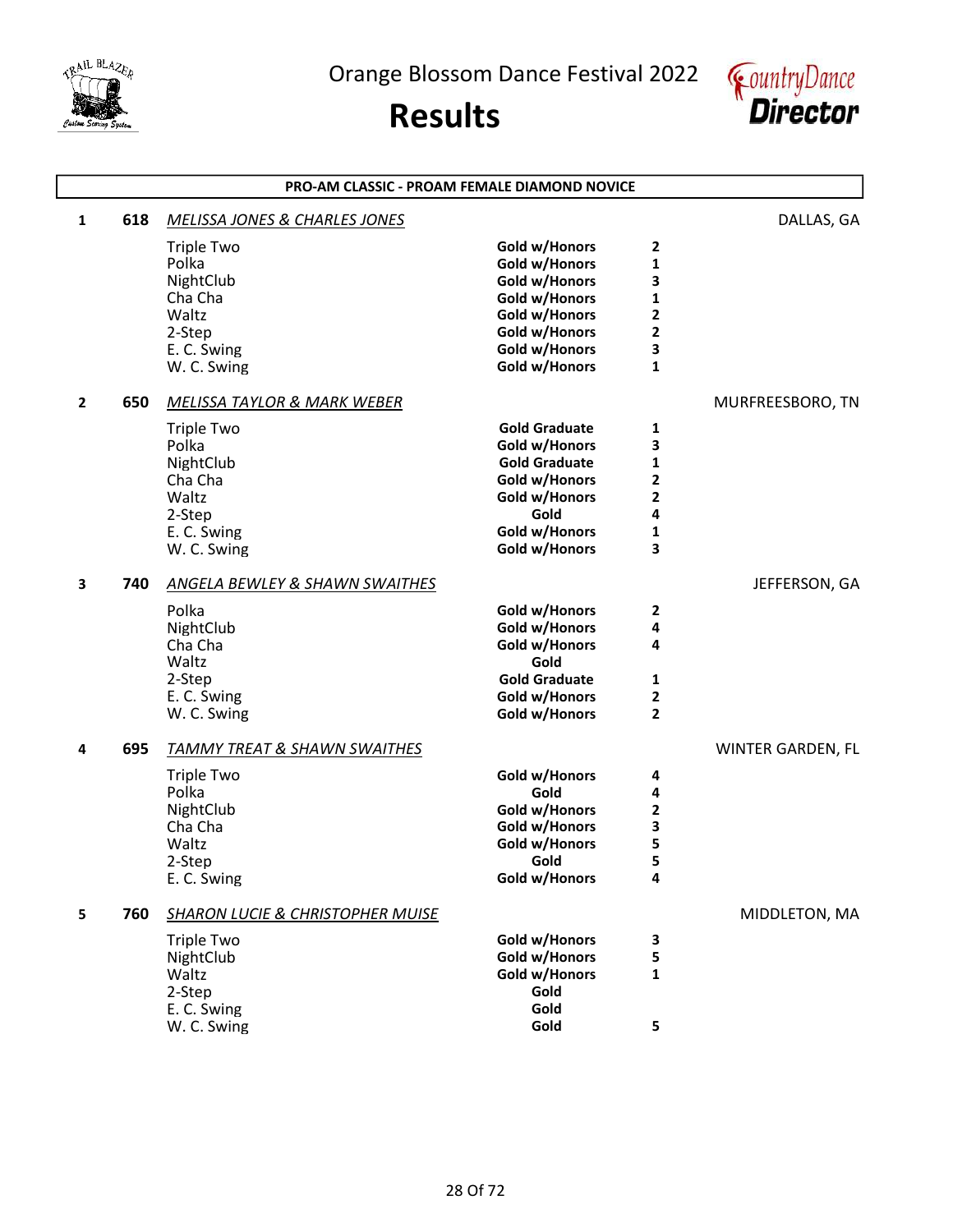

# Results



### PRO-AM CLASSIC - PROAM FEMALE DIAMOND NOVICE (continued)

| 707 | <b>KAREN BERARD &amp; VADIM BOLDIREV</b>       |               |   | LAKE WORTH, FL   |
|-----|------------------------------------------------|---------------|---|------------------|
|     | Polka                                          | Gold          | 5 |                  |
|     | NightClub                                      | Gold w/Honors |   |                  |
|     | Cha Cha                                        | Gold          | 5 |                  |
|     | Waltz                                          | Gold w/Honors | 4 |                  |
|     | 2-Step                                         | Gold          |   |                  |
|     | E. C. Swing                                    | Gold          | 5 |                  |
|     | W. C. Swing                                    | Gold w/Honors | 4 |                  |
| 673 | KARI CHRISTENSEN & SAM WETZEL                  |               |   | RAMSEY, MN       |
|     | <b>Triple Two</b>                              | Gold          | 5 |                  |
|     | Polka                                          | Gold          | 5 |                  |
|     | NightClub                                      | Gold          |   |                  |
|     | Cha Cha                                        | Gold          |   |                  |
|     | Waltz                                          | Gold          |   |                  |
|     | 2-Step                                         | Gold w/Honors | 3 |                  |
|     | E. C. Swing                                    | Gold          |   |                  |
|     | W. C. Swing                                    | Gold          |   |                  |
| 701 | PATTY OTTERSON & WILLIAM BRAND / CHARLES JONES |               |   | JACKSONVILLE, FL |
|     | <b>Triple Two</b>                              | Gold          |   |                  |
|     | NightClub                                      | Gold          |   |                  |
|     | Cha Cha                                        | Gold          |   |                  |
|     | Waltz                                          | Gold          |   |                  |
|     | 2-Step                                         | Gold          |   |                  |
|     | E. C. Swing                                    | Gold          |   |                  |
|     | W. C. Swing                                    | Gold          |   |                  |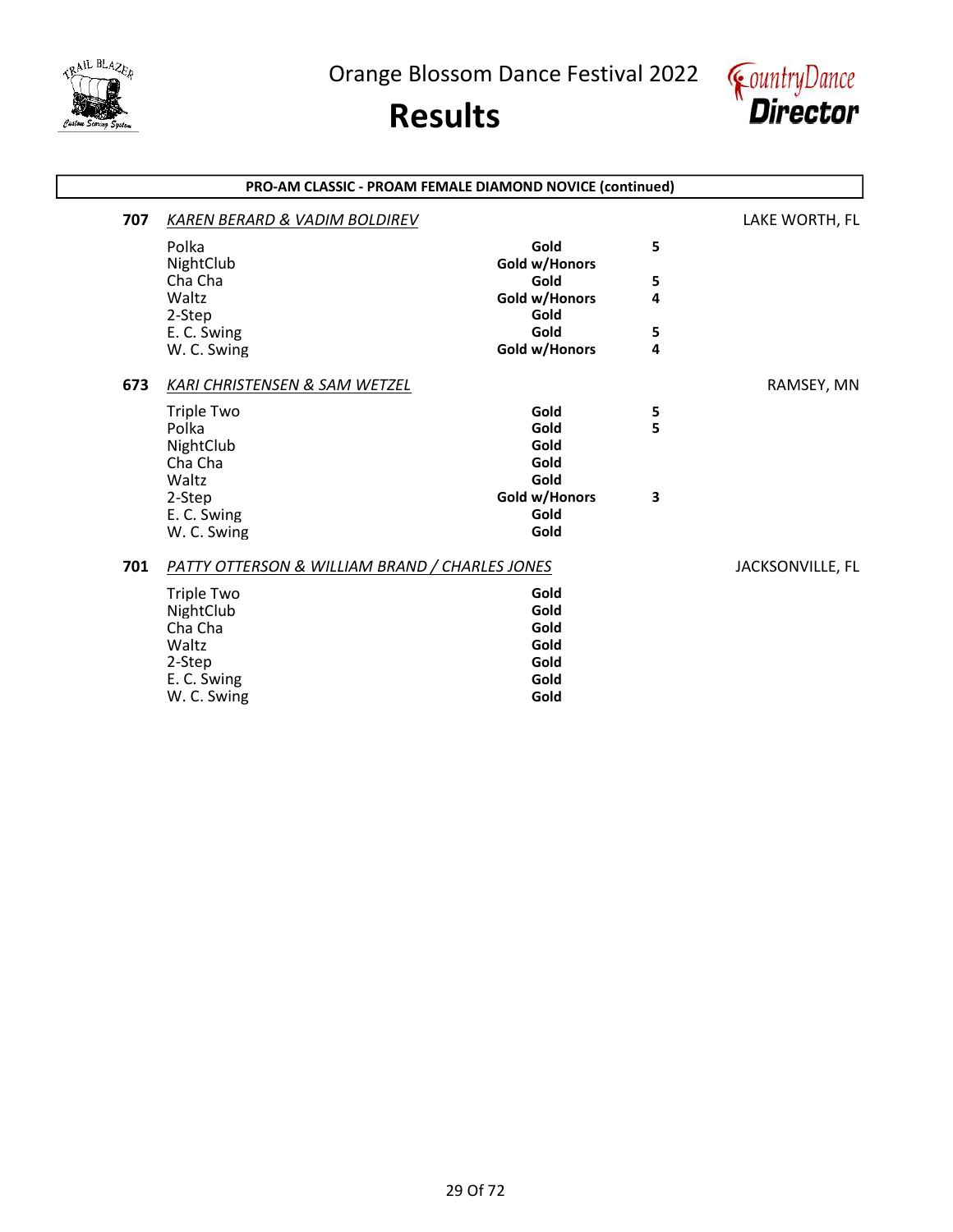

# Results



|                | PRO-AM CLASSIC - PROAM MALE CRYSTAL NOVICE |                                       |               |                         |                  |  |
|----------------|--------------------------------------------|---------------------------------------|---------------|-------------------------|------------------|--|
| $\mathbf{1}$   | 691                                        | <b>MIKE NICKELL &amp; VICKIE ROSE</b> |               |                         | LEXINGTON, KY    |  |
|                |                                            | <b>Triple Two</b>                     | Gold          | 1                       |                  |  |
|                |                                            | Polka                                 | Gold          | 1                       |                  |  |
|                |                                            | NightClub                             | Gold          | 2                       |                  |  |
|                |                                            | Cha Cha                               | Gold          | 1                       |                  |  |
|                |                                            | Waltz                                 | Gold          | $\overline{\mathbf{c}}$ |                  |  |
|                |                                            | 2-Step                                | Gold          | 3                       |                  |  |
|                |                                            | E. C. Swing                           | Gold          | 2                       |                  |  |
|                |                                            | W. C. Swing                           | Gold          | $\mathbf{1}$            |                  |  |
| $\overline{2}$ | 607                                        | JOHN OTTERSON & NICOLE WARDELL        |               |                         | JACKSONVILLE, FL |  |
|                |                                            | <b>Triple Two</b>                     | Gold          | 2                       |                  |  |
|                |                                            | Polka                                 | Gold          | $\overline{\mathbf{2}}$ |                  |  |
|                |                                            | NightClub                             | Gold          | 1                       |                  |  |
|                |                                            | Cha Cha                               | Gold          | 2                       |                  |  |
|                |                                            | Waltz                                 | Gold          | 3                       |                  |  |
|                |                                            | 2-Step                                | Gold          | $\overline{\mathbf{2}}$ |                  |  |
|                |                                            | E. C. Swing                           | Gold w/Honors | $\mathbf{1}$            |                  |  |
| 3              | 728                                        | DAVID CARPENTER & RACHEL CHAMPION     |               |                         | NASHVILLE, TN    |  |
|                |                                            | <b>Triple Two</b>                     | Gold          | 3                       |                  |  |
|                |                                            | NightClub                             | Gold          | 3                       |                  |  |
|                |                                            | Cha Cha                               | Gold          | 3                       |                  |  |
|                |                                            | Waltz                                 | Gold          | 1                       |                  |  |
|                |                                            | 2-Step                                | Gold w/Honors | 1                       |                  |  |
|                |                                            | E. C. Swing                           | Gold          | 3                       |                  |  |
|                |                                            | W. C. Swing                           | Gold          | $\overline{2}$          |                  |  |
|                | 639                                        | <b>BOB THRASH &amp; KAMI WEBER</b>    |               |                         | NASHVILLE, TN    |  |
|                |                                            | <b>Triple Two</b>                     | Gold          | 3                       |                  |  |
|                |                                            | Polka                                 | Gold          | 3                       |                  |  |
|                |                                            | Waltz                                 | Gold          | 4                       |                  |  |
|                |                                            | 2-Step                                | Gold          | 4                       |                  |  |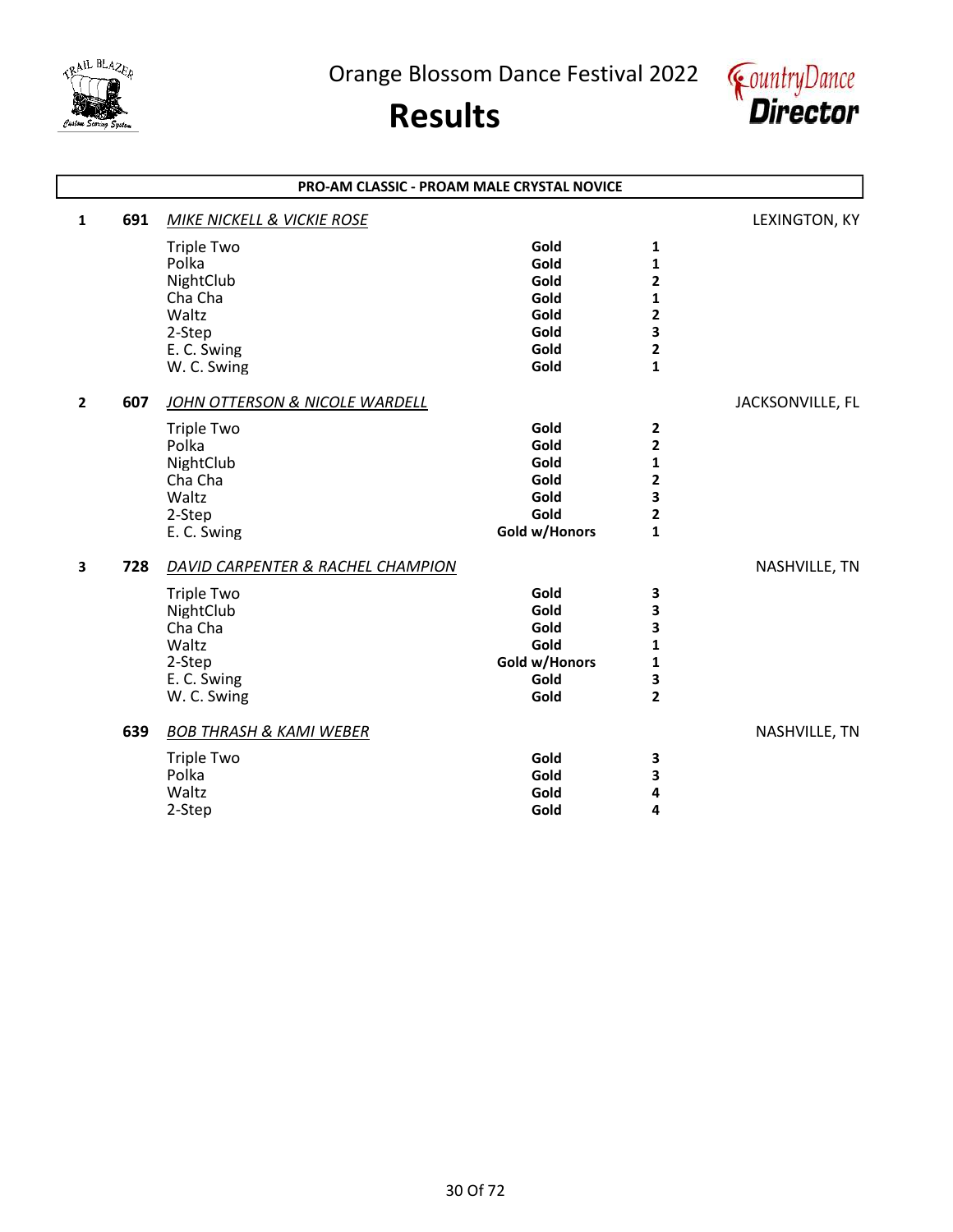

# Results



### PRO-AM CLASSIC - PROAM FEMALE CRYSTAL NOVICE

| $\mathbf{1}$   | 650 | <b>MELISSA TAYLOR &amp; MARK WEBER</b>    |                      |                | MURFREESBORO, TN |
|----------------|-----|-------------------------------------------|----------------------|----------------|------------------|
|                |     | <b>Triple Two</b>                         | Gold w/Honors        | 1              |                  |
|                |     | Polka                                     | Gold w/Honors        | 3              |                  |
|                |     | NightClub                                 | <b>Gold Graduate</b> | 1              |                  |
|                |     | Cha Cha                                   | Gold w/Honors        | 2              |                  |
|                |     | Waltz                                     | <b>Gold Graduate</b> | 1              |                  |
|                |     | 2-Step                                    | Gold w/Honors        | 3              |                  |
|                |     | E. C. Swing                               | Gold w/Honors        | 1              |                  |
|                |     | W. C. Swing                               | Gold w/Honors        | 3              |                  |
|                |     |                                           |                      |                |                  |
| $\overline{2}$ | 618 | <b>MELISSA JONES &amp; CHARLES JONES</b>  |                      |                | DALLAS, GA       |
|                |     | <b>Triple Two</b>                         | Gold w/Honors        | 2              |                  |
|                |     | Polka                                     | <b>Gold Graduate</b> | 1              |                  |
|                |     | NightClub                                 | Gold w/Honors        | 2              |                  |
|                |     | Cha Cha                                   | Gold w/Honors        | 1              |                  |
|                |     | Waltz                                     | Gold w/Honors        | 2              |                  |
|                |     | 2-Step                                    | Gold w/Honors        | 2              |                  |
|                |     | E. C. Swing                               | Gold w/Honors        | 3              |                  |
|                |     | W. C. Swing                               | Gold w/Honors        | $\mathbf{1}$   |                  |
|                |     |                                           |                      |                |                  |
| 3              | 740 | <b>ANGELA BEWLEY &amp; SHAWN SWAITHES</b> |                      |                | JEFFERSON, GA    |
|                |     | Polka                                     | Gold w/Honors        | 2              |                  |
|                |     | NightClub                                 | Gold w/Honors        | 3              |                  |
|                |     | Cha Cha                                   | Gold w/Honors        | 3              |                  |
|                |     | Waltz                                     | Gold w/Honors        | 4              |                  |
|                |     | 2-Step                                    | Gold w/Honors        | 1              |                  |
|                |     | E. C. Swing                               | Gold w/Honors        | 2              |                  |
|                |     | W. C. Swing                               | Gold w/Honors        | $\overline{2}$ |                  |
| 4              | 707 | <b>KAREN BERARD &amp; VADIM BOLDIREV</b>  |                      |                | LAKE WORTH, FL   |
|                |     |                                           |                      |                |                  |
|                |     | Polka                                     | Gold                 | 5              |                  |
|                |     | NightClub                                 | Gold w/Honors        | 4              |                  |
|                |     | Cha Cha                                   | Gold                 | 4              |                  |
|                |     | Waltz                                     | Gold w/Honors        | 3              |                  |
|                |     | 2-Step                                    | Gold                 | $\pmb{4}$      |                  |
|                |     | E. C. Swing                               | Gold                 | 4              |                  |
|                |     | W. C. Swing                               | Gold w/Honors        | 4              |                  |
| 5              | 673 | <b>KARI CHRISTENSEN &amp; SAM WETZEL</b>  |                      |                | RAMSEY, MN       |
|                |     | <b>Triple Two</b>                         | Gold                 | 3              |                  |
|                |     | Polka                                     | Gold                 | 4              |                  |
|                |     | NightClub                                 | Gold                 | 5              |                  |
|                |     | Cha Cha                                   | Gold                 | 5              |                  |
|                |     | Waltz                                     | Gold                 | 5              |                  |
|                |     | 2-Step                                    | Gold                 | 4              |                  |
|                |     | E. C. Swing                               | Gold                 | 5              |                  |
|                |     | W. C. Swing                               | Gold                 | 5              |                  |
|                |     |                                           |                      |                |                  |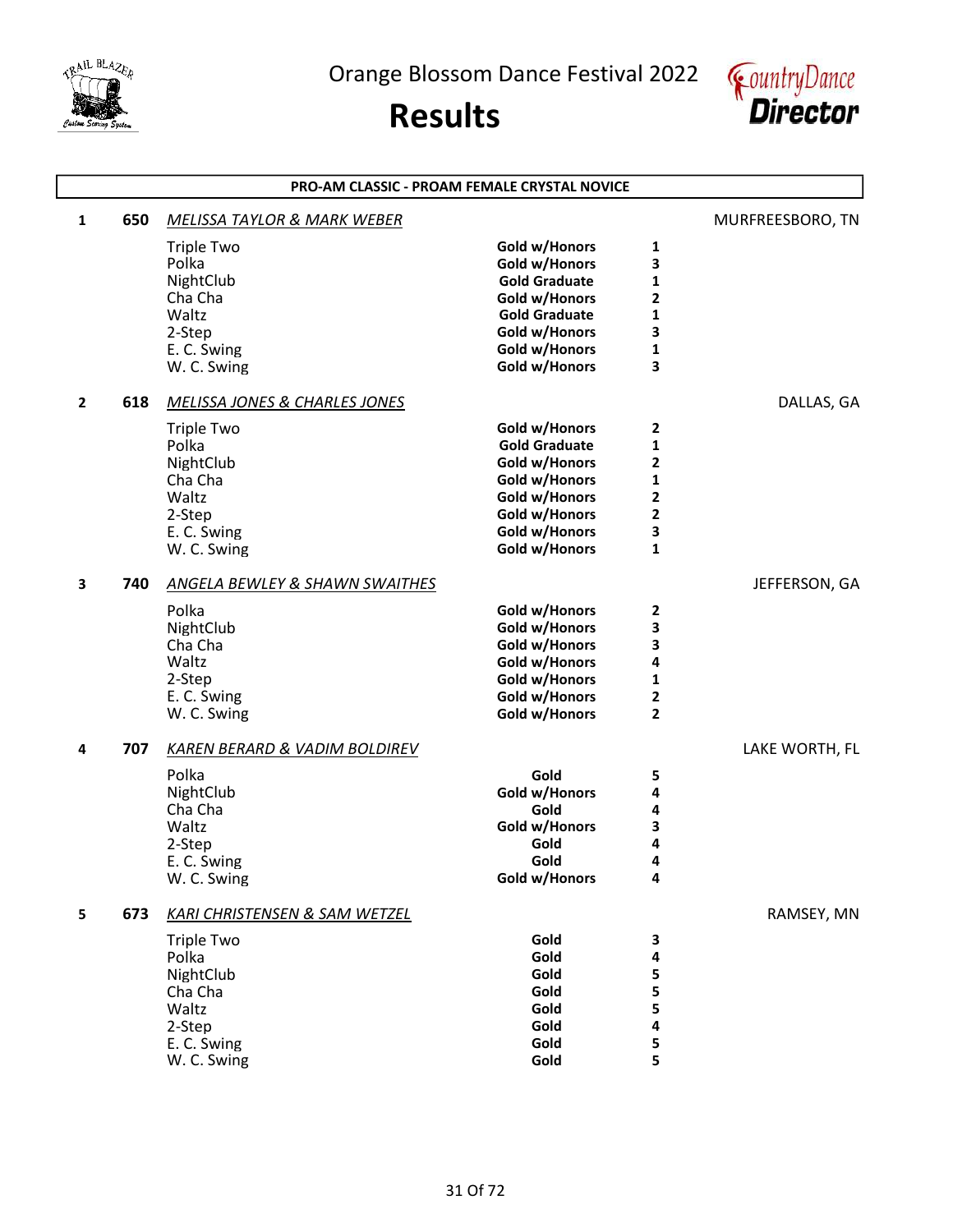RAIL BLAZEA

Orange Blossom Dance Festival 2022

# Results



### PRO-AM CLASSIC - PROAM MALE OPEN NOVICE

| $\mathbf{1}$   | 600 | <b>JASON BEWLEY &amp; RACHEL CHAMPION</b> |               |                         | JEFFERSON, GA |
|----------------|-----|-------------------------------------------|---------------|-------------------------|---------------|
|                |     | <b>Triple Two</b>                         | Gold w/Honors | 2                       |               |
|                |     | Polka                                     | Gold w/Honors | 1                       |               |
|                |     | NightClub                                 | Gold w/Honors | 2                       |               |
|                |     | Cha Cha                                   | Gold w/Honors | 1                       |               |
|                |     | Waltz                                     | Gold w/Honors | 2                       |               |
|                |     | 2-Step                                    | Gold w/Honors | 1                       |               |
|                |     | E. C. Swing                               | Gold w/Honors | 1                       |               |
|                |     | W. C. Swing                               | Gold w/Honors | $\mathbf{2}$            |               |
| $\overline{2}$ | 647 | TROY SELDEN & SHANNON WESTHOFF            |               |                         | ENGLEWOOD, CO |
|                |     | <b>Triple Two</b>                         | Gold w/Honors | 1                       |               |
|                |     | Polka                                     | Gold w/Honors | $\overline{\mathbf{2}}$ |               |
|                |     | NightClub                                 | Gold w/Honors | 1                       |               |
|                |     | Cha Cha                                   | Gold w/Honors | 2                       |               |
|                |     | Waltz                                     | Gold w/Honors | 1                       |               |
|                |     | 2-Step                                    | Gold w/Honors | 2                       |               |
|                |     | E. C. Swing                               | Gold w/Honors | 2                       |               |
|                |     | W. C. Swing                               | Gold w/Honors | $\mathbf{1}$            |               |
| 3              | 722 | <b>JUAN RODRIGUEZ &amp; AIMEE ALLEN</b>   |               |                         | ORLANDO, FL   |
|                |     | NightClub                                 | Gold          | З                       |               |
|                |     | Cha Cha                                   | Gold          | 3                       |               |
|                |     | Waltz                                     | Gold          | 3                       |               |
|                |     | 2-Step                                    | Gold          | 3                       |               |
|                |     | E. C. Swing                               | Gold          | $\overline{\mathbf{3}}$ |               |
|                |     |                                           |               |                         |               |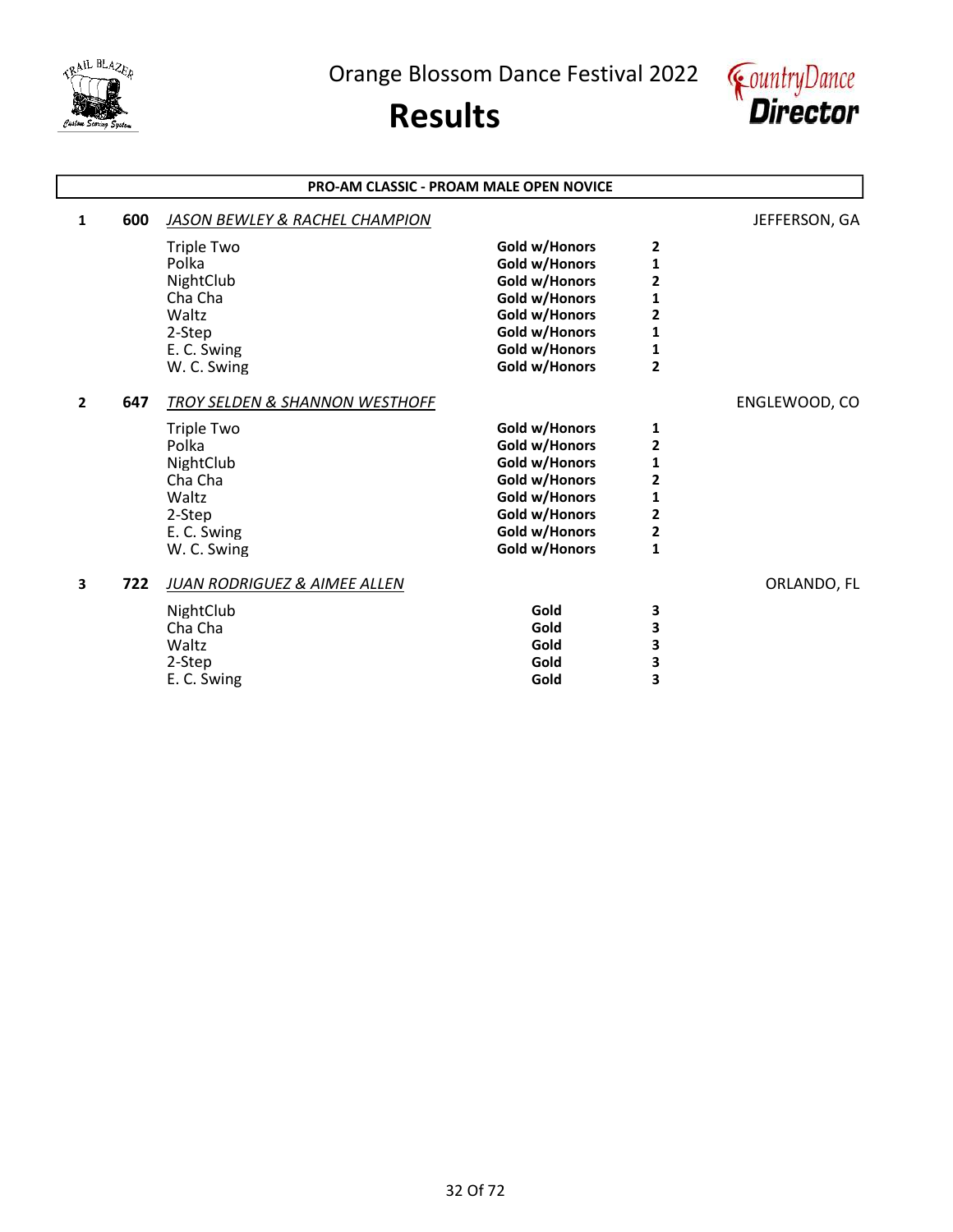RAIL BLAZEA

Orange Blossom Dance Festival 2022

# Results



### PRO-AM CLASSIC - PROAM FEMALE OPEN NOVICE

| $\mathbf{1}$ | 624 | SAVANNAH SPENCER & BOB WHEATLEY          |                      |   | SPRING, TX     |
|--------------|-----|------------------------------------------|----------------------|---|----------------|
|              |     | <b>Triple Two</b>                        | <b>Gold Graduate</b> | 1 |                |
|              |     | Polka                                    | Gold w/Honors        | 1 |                |
|              |     | NightClub                                | <b>Gold Graduate</b> | 1 |                |
|              |     |                                          | <b>Gold Graduate</b> |   |                |
|              |     | Cha Cha<br>Waltz                         | <b>Gold Graduate</b> | 1 |                |
|              |     |                                          |                      | 1 |                |
|              |     | 2-Step                                   | <b>Gold Graduate</b> | 1 |                |
|              |     | E. C. Swing                              | Gold w/Honors        | 2 |                |
|              |     | W. C. Swing                              | Gold w/Honors        | 2 |                |
| $\mathbf{2}$ | 663 | <b>ISABELLA MARTINO &amp; ERIC NAVA</b>  |                      |   | FRANKFORT, IL  |
|              |     | <b>Triple Two</b>                        | <b>Gold Graduate</b> | 2 |                |
|              |     | Polka                                    | Gold w/Honors        | 1 |                |
|              |     | NightClub                                | <b>Gold Graduate</b> | 2 |                |
|              |     | Cha Cha                                  | Gold w/Honors        | 2 |                |
|              |     | Waltz                                    | <b>Gold Graduate</b> | 2 |                |
|              |     | 2-Step                                   | <b>Gold Graduate</b> | 2 |                |
|              |     | E. C. Swing                              | <b>Gold Graduate</b> | 1 |                |
|              |     | W. C. Swing                              | <b>Gold Graduate</b> | 1 |                |
|              |     |                                          |                      |   |                |
| 3            | 618 | <b>MELISSA JONES &amp; CHARLES JONES</b> |                      |   | DALLAS, GA     |
|              |     | <b>Triple Two</b>                        | Gold w/Honors        | 3 |                |
|              |     | Polka                                    | Gold w/Honors        | 3 |                |
|              |     | NightClub                                | Gold                 | 4 |                |
|              |     | Cha Cha                                  | Gold w/Honors        | 4 |                |
|              |     | Waltz                                    | Gold w/Honors        | 4 |                |
|              |     | 2-Step                                   | Gold w/Honors        | 4 |                |
|              |     | E. C. Swing                              | Gold w/Honors        | 3 |                |
|              |     | W. C. Swing                              | Gold w/Honors        | 3 |                |
|              |     |                                          |                      |   |                |
| 4            | 707 | <b>KAREN BERARD &amp; VADIM BOLDIREV</b> |                      |   | LAKE WORTH, FL |
|              |     | Polka                                    | Gold                 | 4 |                |
|              |     | NightClub                                | Gold                 | 5 |                |
|              |     | Cha Cha                                  | Gold                 | 5 |                |
|              |     | Waltz                                    | Gold w/Honors        | 3 |                |
|              |     | 2-Step                                   | Gold                 |   |                |
|              |     | E. C. Swing                              | Gold                 | 4 |                |
|              |     | W. C. Swing                              | Gold                 | 5 |                |
| 5            | 673 | KARI CHRISTENSEN & SAM WETZEL            |                      |   | RAMSEY, MN     |
|              |     | <b>Triple Two</b>                        | Gold                 | 4 |                |
|              |     | Polka                                    | Gold                 | 4 |                |
|              |     | NightClub                                | Gold                 |   |                |
|              |     | Cha Cha                                  | Gold                 |   |                |
|              |     | Waltz                                    | Gold                 | 5 |                |
|              |     | 2-Step                                   | Gold                 | 5 |                |
|              |     | E. C. Swing                              | Silver               | 5 |                |
|              |     | W. C. Swing                              | Gold                 | 4 |                |
|              |     |                                          |                      |   |                |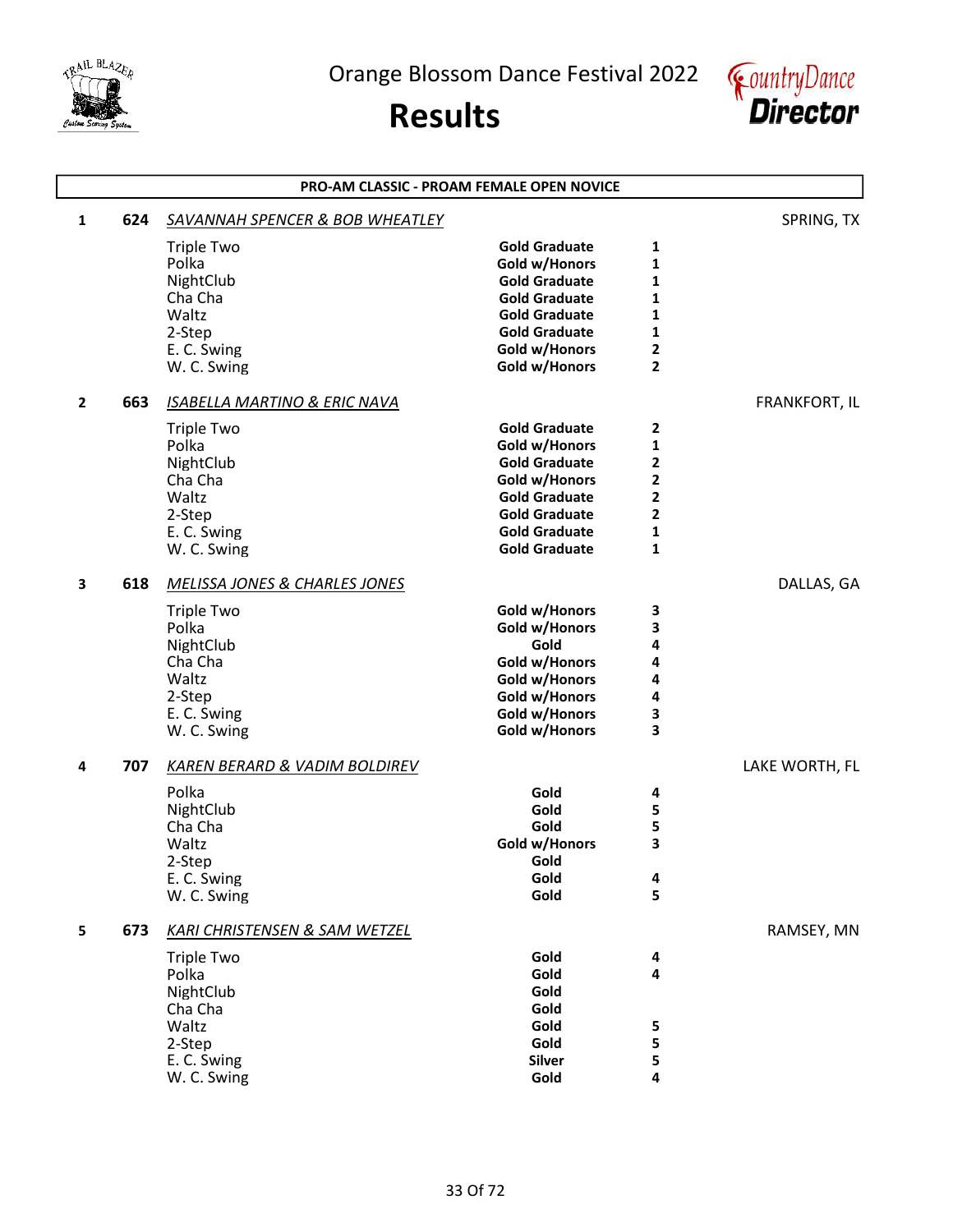



### PRO-AM CLASSIC - PROAM FEMALE OPEN NOVICE (continued)

### **769** BELYNN HOLLERS & MIKE WAGNER

#### NightClub Gold w/Honors 3<br>
Cha Cha **Gold w/Honors** 2 Cha Cha Gold w/Honors 2 Gold w/Honors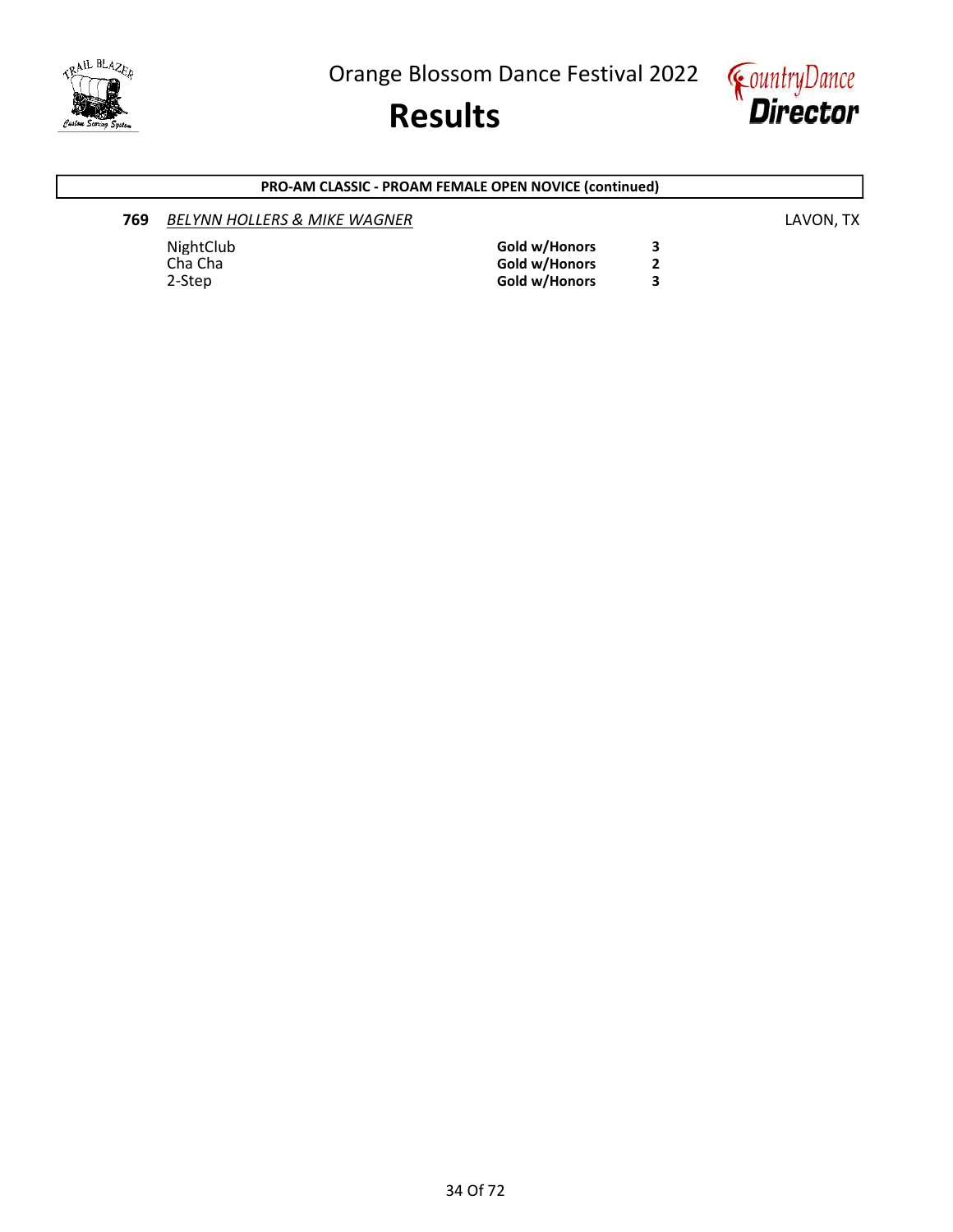



### PRO-AM CLASSIC - PROAM FEMALE TEEN NOVICE

### 1 603 MAREN GIANNOTTI & MIKE WAGNER WINTER PARK, FL Triple Two **Gold Graduate** 1<br>Polka **1 Gold W**/Honors 1 Polka **Gold w/Honors** 1<br>
NightClub **Gold Graduate** 1 NightClub **Gold Graduate** 1<br>
Cha Cha **Gold Graduate** 1 Cha Cha Gold Graduate 1

Waltz Gold w/Honors 1 2-Step Gold Graduate 1<br>
2. C. Swing Collection Cold Graduate 1 E. C. Swing Carrier Cold Graduate Cold Graduate Law. C. Swing Cold Graduate Cold Graduate Cold Graduate Cold Graduate Law. 2012 **Gold Graduate**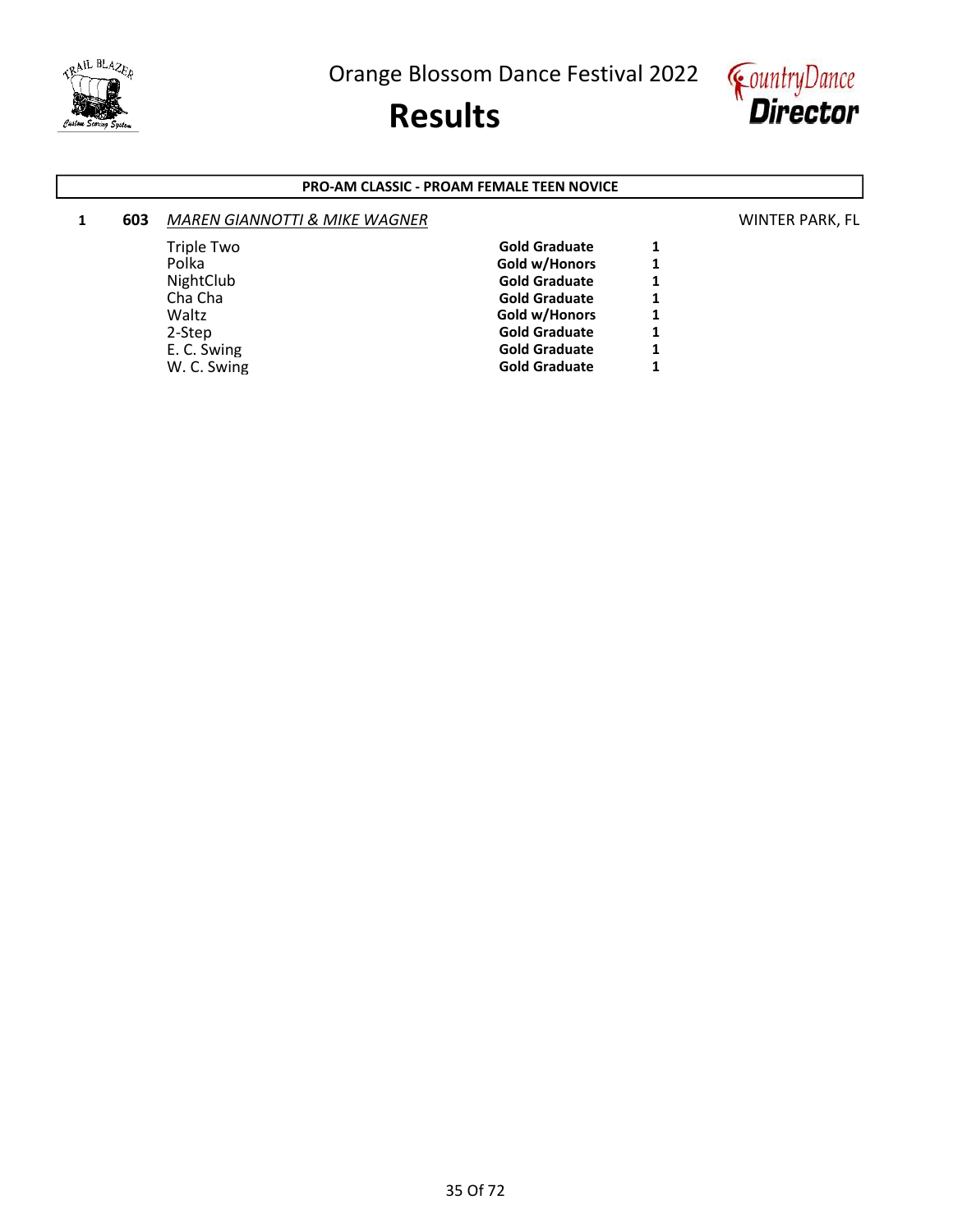

# Results



### PRO-AM CLASSIC - PROAM MALE YOUTH NOVICE

### 1 634 COLIN KERR & AIMEE ALLEN CONTROLLER CORLANDO, FL

| <b>Triple Two</b> | <b>Gold Graduate</b> | 1 |
|-------------------|----------------------|---|
| Polka             | <b>Gold Graduate</b> | 1 |
| NightClub         | <b>Gold Graduate</b> | 1 |
| Cha Cha           | <b>Gold Graduate</b> | 1 |
| Waltz             | Gold w/Honors        | 1 |
| 2-Step            | Gold w/Honors        | 1 |
| E. C. Swing       | <b>Gold Graduate</b> | 1 |
| W. C. Swing       | <b>Gold Graduate</b> | 1 |
|                   |                      |   |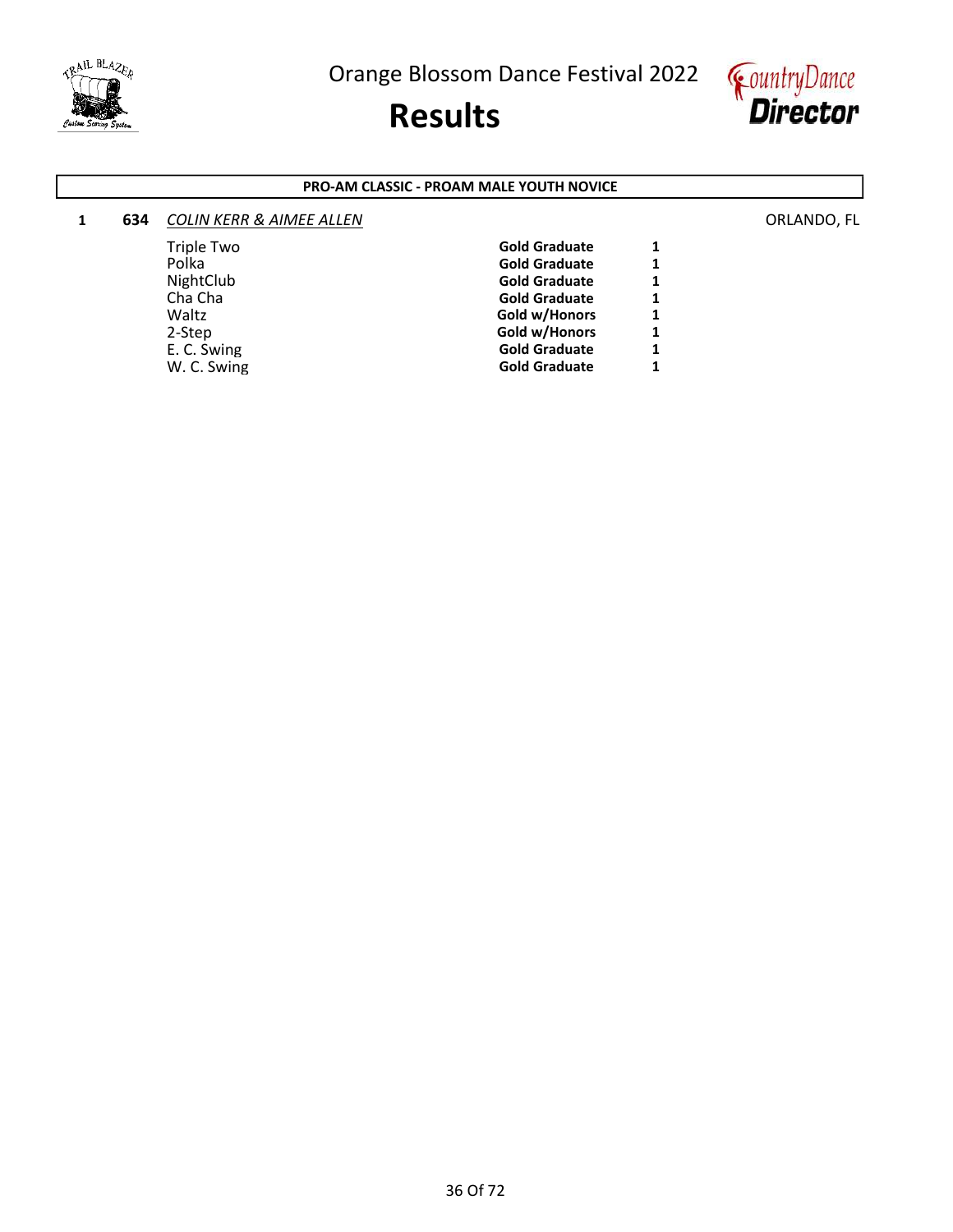





### PRO-AM CLASSIC - PROAM FEMALE YOUTH NOVICE

## 1 677 MILEY ROSADO & MIKE WAGNER CONTROLLER CONTROLLER CONTROLLER CONTROLLER ORLANDO, FL Triple Two<br>Polka

NightClub Cha Cha<br>Waltz E. C. Swing

| Triple Two  | Gold w/Honors        | 1 |
|-------------|----------------------|---|
| Polka       | <b>Gold Graduate</b> | 1 |
| NightClub   | <b>Gold Graduate</b> | 1 |
| Cha Cha     | <b>Gold Graduate</b> | 1 |
| Waltz       | <b>Gold Graduate</b> | 1 |
| 2-Step      | <b>Gold Graduate</b> | 1 |
| E. C. Swing | <b>Gold Graduate</b> |   |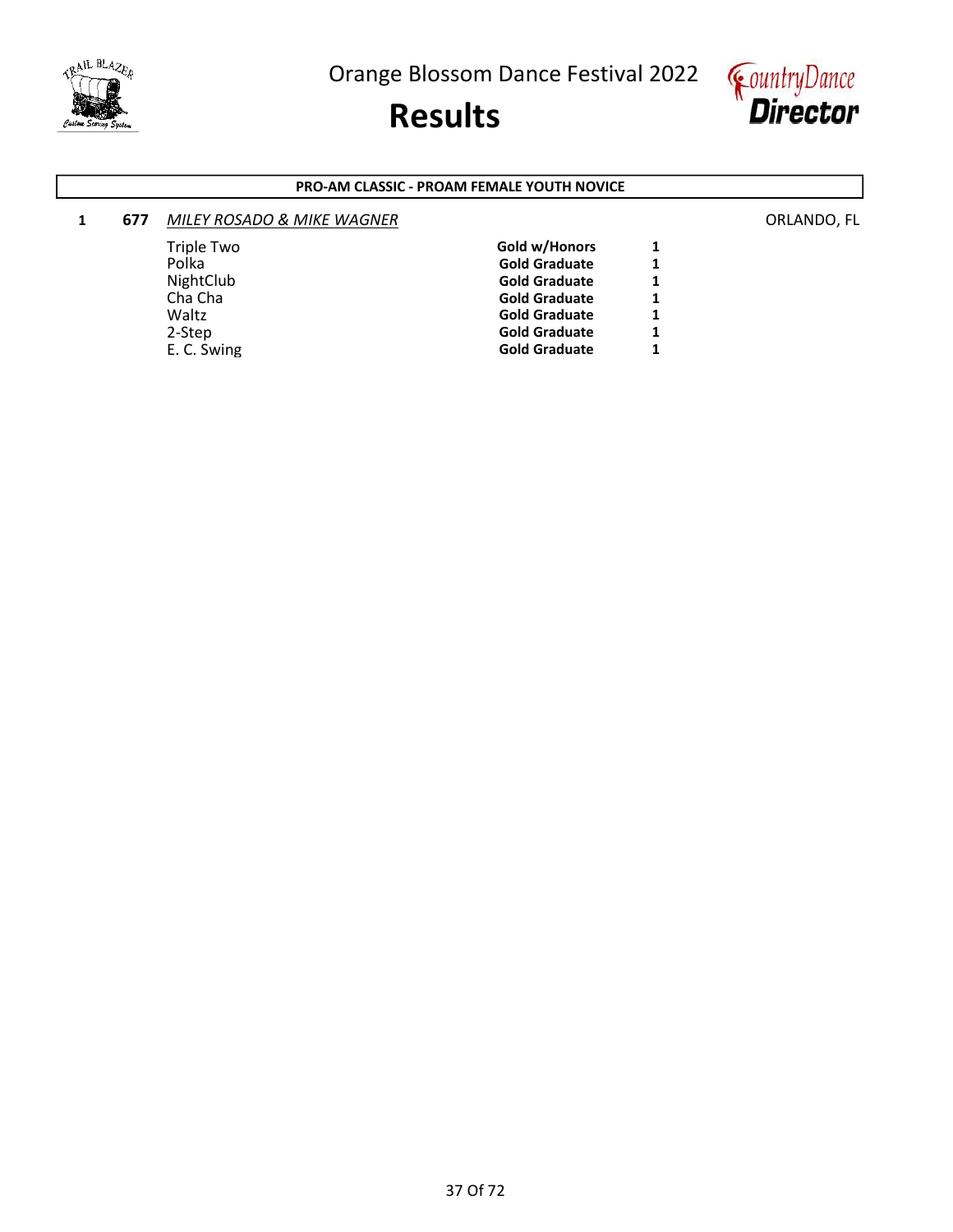RAIL BLAZEA

Orange Blossom Dance Festival 2022

# Results



### PRO-AM CLASSIC - PROAM FEMALE PLATINUM INT/ADV

| $\mathbf{1}$   | 718 | <b>CAMILLE WILSON &amp; MIKE WAGNER</b>  |               |                | TAMPA, FL    |
|----------------|-----|------------------------------------------|---------------|----------------|--------------|
|                |     | <b>Triple Two</b>                        | Gold w/Honors | 2              |              |
|                |     | Polka                                    | Gold w/Honors | 2              |              |
|                |     | NightClub                                | Gold w/Honors | 1              |              |
|                |     | Cha Cha                                  | Gold w/Honors | 1              |              |
|                |     | Waltz                                    | Gold w/Honors | 1              |              |
|                |     | 2-Step                                   | Gold w/Honors | 1              |              |
|                |     | E. C. Swing                              | Gold w/Honors | 1              |              |
|                |     | W. C. Swing                              | Gold w/Honors | $\mathbf{1}$   |              |
| $\overline{2}$ | 676 | <b>CAROL ALLEN &amp; SAM WETZEL</b>      |               |                | WESTLAND, MI |
|                |     | <b>Triple Two</b>                        | Gold w/Honors | 1              |              |
|                |     | Polka                                    | Gold w/Honors | 1              |              |
|                |     | NightClub                                | Gold          | 2              |              |
|                |     | Cha Cha                                  | Gold w/Honors | 2              |              |
|                |     | Waltz                                    | Gold w/Honors | 2              |              |
|                |     | 2-Step                                   | Gold          | 3              |              |
|                |     | E. C. Swing                              | Gold          | 2              |              |
|                |     | W. C. Swing                              | Gold w/Honors | $\overline{2}$ |              |
| 3              | 759 | <b>KAREN WALKER &amp; CHARLES JONES</b>  |               |                | DALLAS, GA   |
|                |     | <b>Triple Two</b>                        | Gold          | 4              |              |
|                |     | NightClub                                | Gold          | 4              |              |
|                |     | Cha Cha                                  | Gold          | 3              |              |
|                |     | Waltz                                    | Gold          | 4              |              |
|                |     | 2-Step                                   | Gold w/Honors | 2              |              |
|                |     | E. C. Swing                              | Gold          | 3              |              |
|                |     | W. C. Swing                              | Gold          | 3              |              |
| 4              | 614 | <b>LINDA CAPLAN &amp; SHAWN SWAITHES</b> |               |                | ORLANDO, FL  |
|                |     | <b>Triple Two</b>                        | Gold          | 3              |              |
|                |     | NightClub                                | Gold          | 3              |              |
|                |     | Cha Cha                                  | Gold          | 4              |              |
|                |     | Waltz                                    | Gold          | 3              |              |
|                |     | 2-Step                                   | Gold          | 4              |              |
|                |     | E. C. Swing                              | Gold          | 4              |              |
|                |     | W. C. Swing                              | Gold          | 4              |              |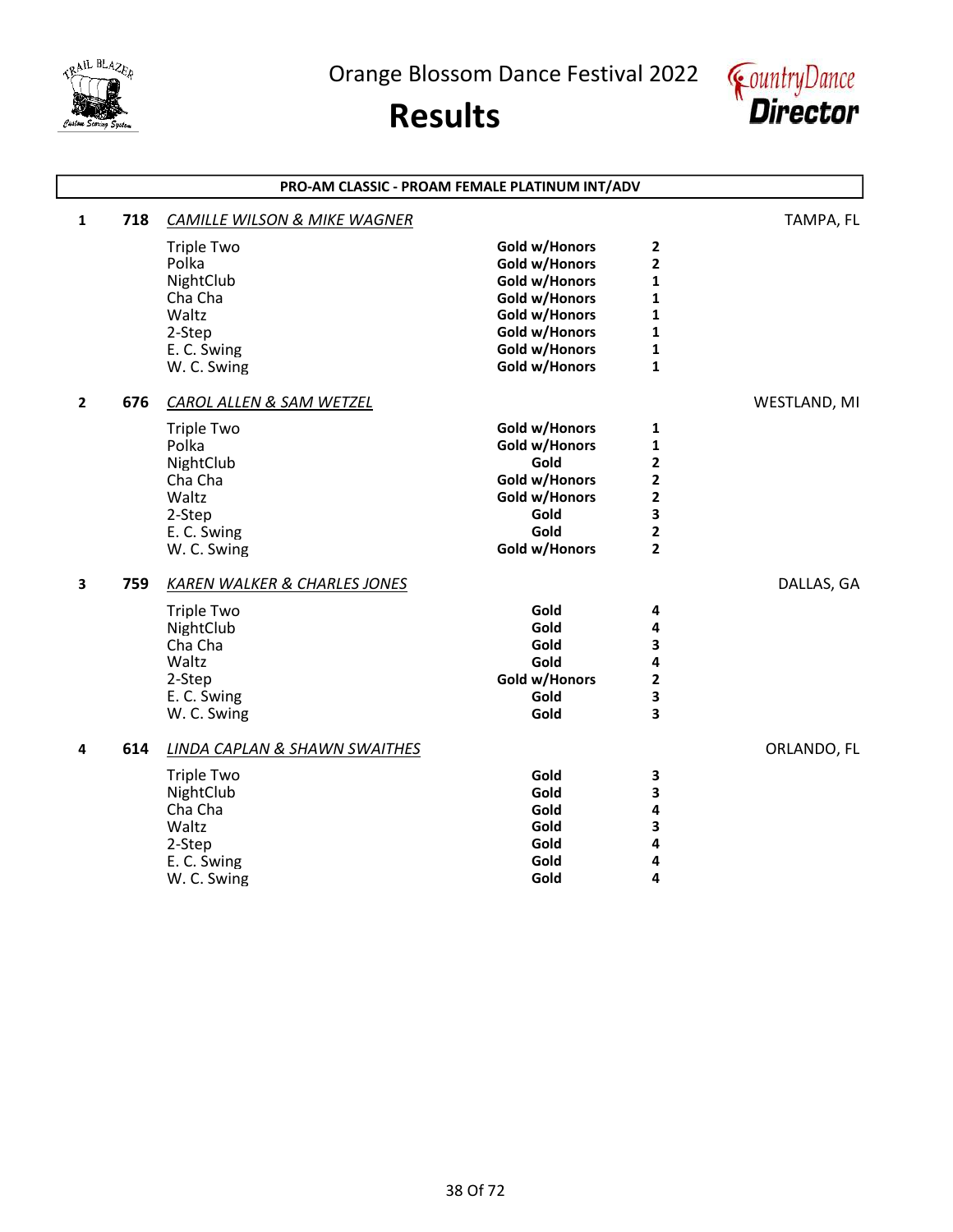

# Results



### 1 681 KEN HARDEN & VICKIE ROSE NEWSTAND STREET STREET MURFREESBORO, TN Triple Two **Gold w/Honors** 1<br>Polka **Police College College College Colle**<br>**Gold w/Honors** 1 Polka **Gold w/Honors** 1<br>
NightClub **Gold w/Honors** 2 Gold w/Honors 2<br>Gold 1 Cha Cha<br>Waltz Waltz Gold w/Honors 1 3-Step Gold w/Honors<br>
2-Step Gold 1 E. C. Swing the C. Swing of the C. Swing of the C. Swing of the C. Swing of the C. Swing of the C. Swing of the C. S. S. A. S. A. S. A. S. A. S. A. S. A. S. A. S. A. S. A. S. A. S. A. S. A. S. A. S. A. S. A. S. A. S. A. S. W. C. Swing 2 653 KEVIN COLE & BRITTNEY VALDEZ **AUGUST 2008** ZIONSVILLE, IN Triple Two **Gold w/Honors** 2<br>
NightClub **Collection Collection Cold W/Honors** 2 Gold w/Honors 1<br>Gold 2 Cha Cha Gold 2 Waltz **3** 2-Step 2012 2013 2014 E. C. Swing The C. Swing Silver 2 and 2 and 2 and 2 and 2 and 2 and 2 and 2 and 2 and 2 and 2 and 2 and 2 and 2 and 2 and 2 and 2 and 2 and 2 and 2 and 2 and 2 and 2 and 2 and 2 and 2 and 2 and 2 and 2 and 2 and 2 and 2 an W. C. Swing 670 GENE KASHACK & MARNIE MATTEI SACRAMENTO, CA Triple Two Gold 3 Gold w/Honors 2<br>Gold 3 2-Step 3 W. C. Swing **3** PRO-AM CLASSIC - PROAM MALE GOLD INTERMEDIATE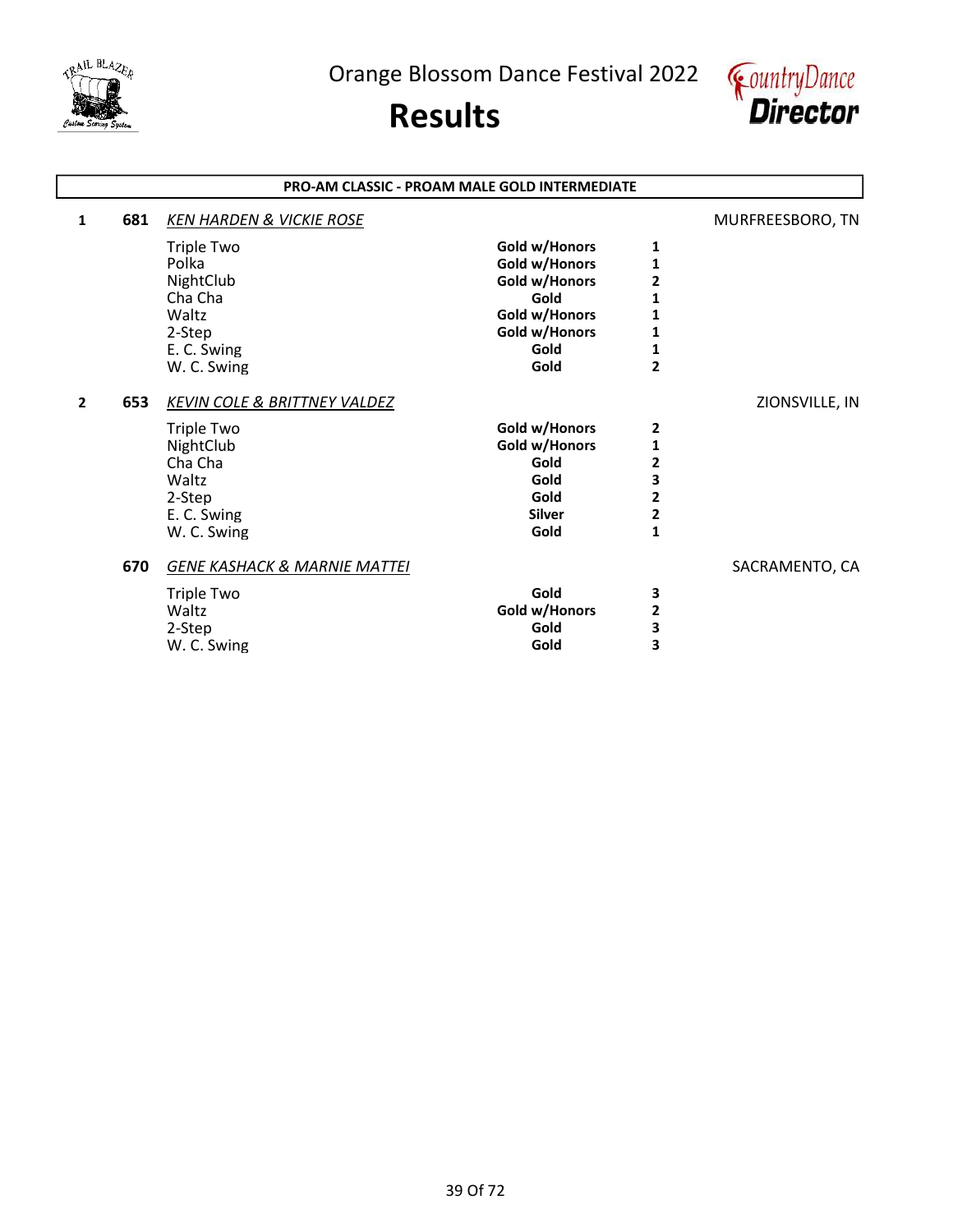RAIL BLAZEA

Orange Blossom Dance Festival 2022

# Results



### PRO-AM CLASSIC - PROAM FEMALE GOLD INTERMEDIATE

| 1              | 632 | JULI MILLER & SEBASTIAN QUINONES        |                      |                | TITUSVILLE, FL  |
|----------------|-----|-----------------------------------------|----------------------|----------------|-----------------|
|                |     | <b>Triple Two</b>                       | Gold w/Honors        | 3              |                 |
|                |     | Polka                                   | Gold w/Honors        | 1              |                 |
|                |     | NightClub                               | Gold w/Honors        | 2              |                 |
|                |     | Cha Cha                                 | Gold w/Honors        | 1              |                 |
|                |     | Waltz                                   | Gold w/Honors        | 1              |                 |
|                |     | 2-Step                                  | Gold w/Honors        | 1              |                 |
|                |     | E. C. Swing                             | <b>Gold Graduate</b> | 1              |                 |
|                |     | W. C. Swing                             | Gold w/Honors        | 1              |                 |
|                |     |                                         |                      |                |                 |
| $\overline{2}$ | 608 | P. J. CATALANO & SHAWN SWAITHES         |                      |                | CASSELBERRY, FL |
|                |     | <b>Triple Two</b>                       | Gold w/Honors        | 1              |                 |
|                |     | Polka                                   | Gold w/Honors        | 2              |                 |
|                |     | NightClub                               | Gold w/Honors        | 1              |                 |
|                |     | Cha Cha                                 | Gold w/Honors        | 2              |                 |
|                |     | Waltz                                   | Gold w/Honors        | 2              |                 |
|                |     | 2-Step                                  | Gold w/Honors        | 2              |                 |
|                |     | E. C. Swing                             | Gold w/Honors        | $\mathbf{2}$   |                 |
|                |     | W. C. Swing                             | Gold w/Honors        | $\overline{2}$ |                 |
|                |     |                                         |                      |                |                 |
| 3              | 718 | <b>CAMILLE WILSON &amp; MIKE WAGNER</b> |                      |                | TAMPA, FL       |
|                |     | <b>Triple Two</b>                       | Gold w/Honors        | 2              |                 |
|                |     | Polka                                   | Gold                 | 5              |                 |
|                |     | NightClub                               | Gold w/Honors        | 4              |                 |
|                |     | Cha Cha                                 | Gold                 |                |                 |
|                |     | Waltz                                   | Gold w/Honors        | 3              |                 |
|                |     | 2-Step                                  | Gold w/Honors        | 5              |                 |
|                |     | E. C. Swing                             | Gold                 | 5              |                 |
|                |     | W. C. Swing                             | Gold                 | 3              |                 |
|                |     |                                         |                      |                |                 |
| 4              | 711 | LINDA WEISHAHN & CHARLES JONES          |                      |                | NASHVILLE, TN   |
|                |     | <b>Triple Two</b>                       | Gold w/Honors        | 4              |                 |
|                |     | Polka                                   | Gold                 | 4              |                 |
|                |     | NightClub                               | Gold                 | 5              |                 |
|                |     | Cha Cha                                 | Gold w/Honors        | 4              |                 |
|                |     | Waltz                                   | Gold w/Honors        | 4              |                 |
|                |     | 2-Step                                  | Gold w/Honors        | 3              |                 |
|                |     | E. C. Swing                             | Gold w/Honors        | 3              |                 |
|                |     | W. C. Swing                             | Gold                 |                |                 |
|                |     |                                         |                      |                |                 |
| 5              | 687 | <b>KATHY ROLFES &amp; MIKE WAGNER</b>   |                      |                | OCALA, FL       |
|                |     | <b>Triple Two</b>                       | Gold                 | 5              |                 |
|                |     | Polka                                   | Gold w/Honors        | 3              |                 |
|                |     | NightClub                               | Gold w/Honors        | 3              |                 |
|                |     | Cha Cha                                 | Gold w/Honors        | 3              |                 |
|                |     | Waltz                                   | Gold                 | 5              |                 |
|                |     | 2-Step                                  | Gold w/Honors        | 4              |                 |
|                |     | E. C. Swing                             | Gold                 | 4              |                 |
|                |     | W. C. Swing                             | Gold                 | 5              |                 |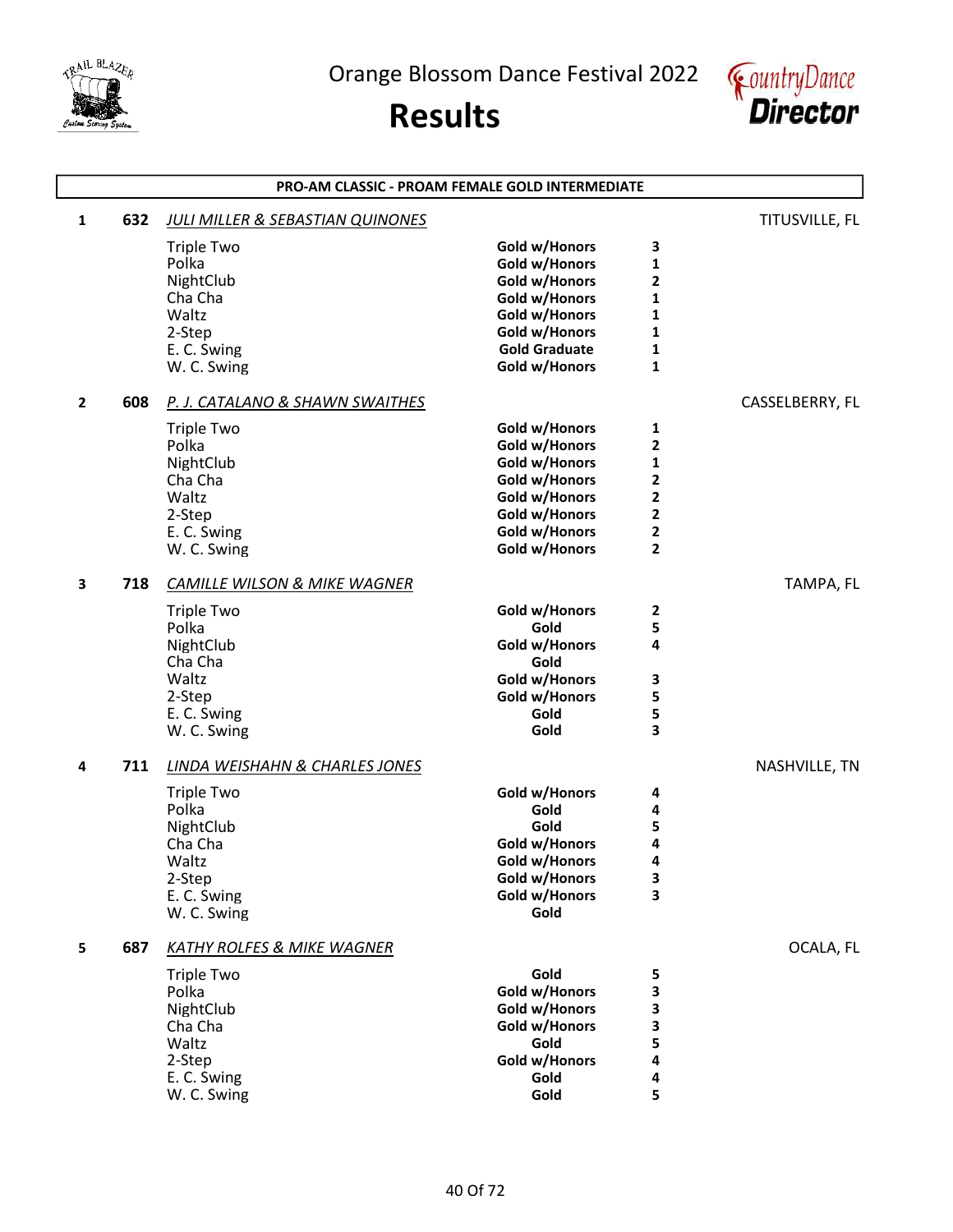

# Results



### PRO-AM CLASSIC - PROAM FEMALE GOLD INTERMEDIATE (continued)

| 676 | CAROL ALLEN & SAM WETZEL |      |   | WESTLAND, MI |
|-----|--------------------------|------|---|--------------|
|     | Triple Two               | Gold |   |              |
|     | NightClub                | Gold |   |              |
|     | Cha Cha                  | Gold | 5 |              |
|     | Waltz                    | Gold |   |              |
|     | 2-Step                   | Gold |   |              |
|     | W. C. Swing              | Gold | 4 |              |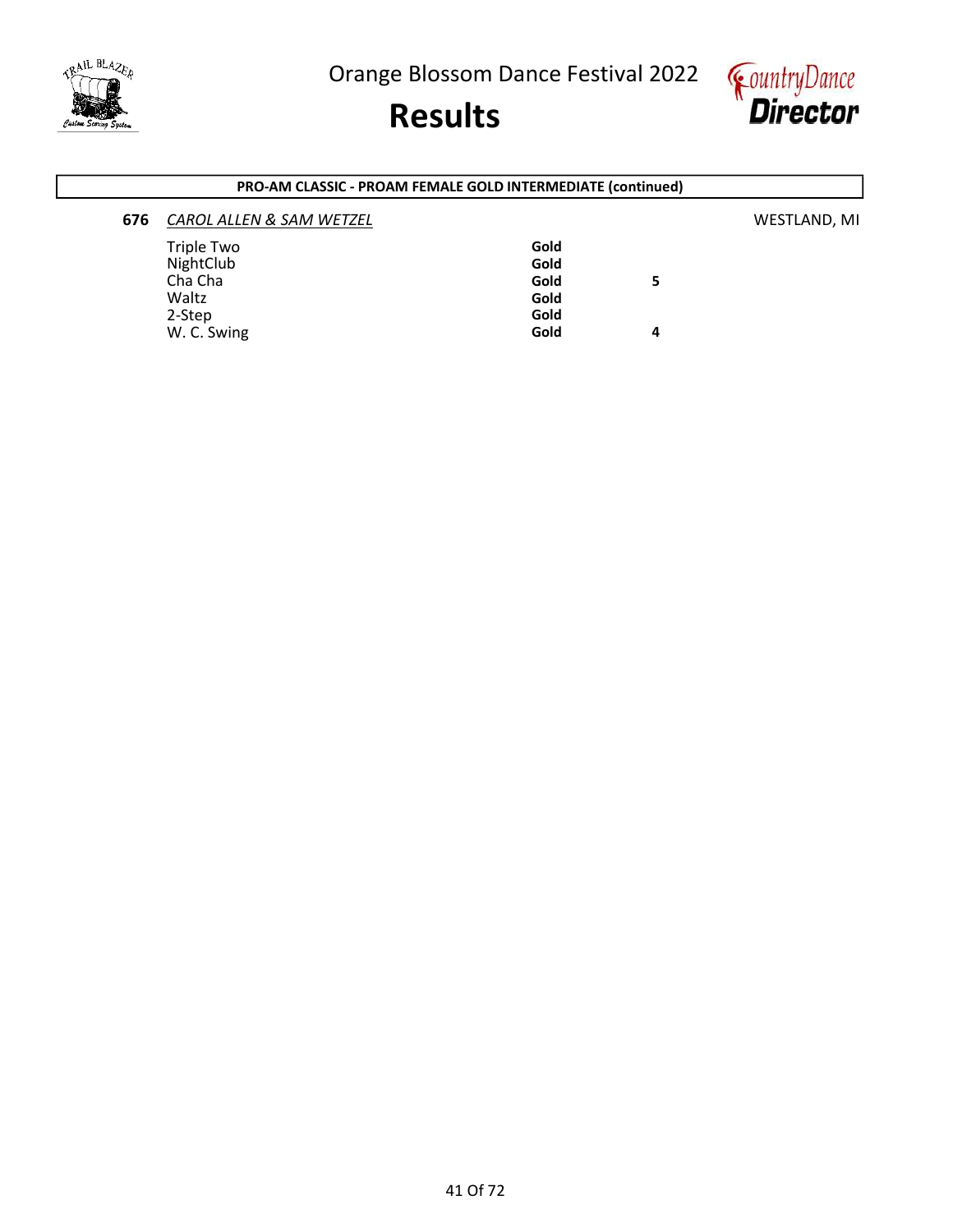

# Results



### PRO-AM CLASSIC - PROAM MALE SILVER INTERMEDIATE

### 1 681 KEN HARDEN & VICKIE ROSE NEWSTAND STREESBORD, TN Triple Two Gold w/Honors 2<br>Polka Gold 1 Polka and the contract of the Gold contract of the Gold contract of the Contract of the Contract of the Contract of the Contract of the Contract of the Contract of the Contract of the Contract of the Contract of the Contra NightClub Gold w/Honors 2 Cha Cha Gold w/Honors 1 Waltz Gold w/Honors 1 3-Sold w/Honors 1<br>3-Sold 1 E. C. Swing Cold Contact Collection Collection Collection Collection Collection Collection Collection Collection Collection Collection Collection Collection Collection Collection Collection Collection Collection Collection W. C. Swing 2 653 KEVIN COLE & BRITTNEY VALDEZ **AUGUST 2008** ZIONSVILLE, IN Triple Two **Gold w/Honors** 1<br>
NightClub **Gold w/Honors** 1 Gold w/Honors 1<br>Silver 2 Cha Cha Silver 2 Waltz **Contract Contract Contract Contract Contract Contract Contract Contract Contract Contract Contract Contract Contract Contract Contract Contract Contract Contract Contract Contract Contract Contract Contract Contract** 2-Step 2012 2013 2014 E. C. Swing 2<br>
W. C. Swing 2<br>
2<br>
Silver 2<br>
Gold
1 W. C. Swing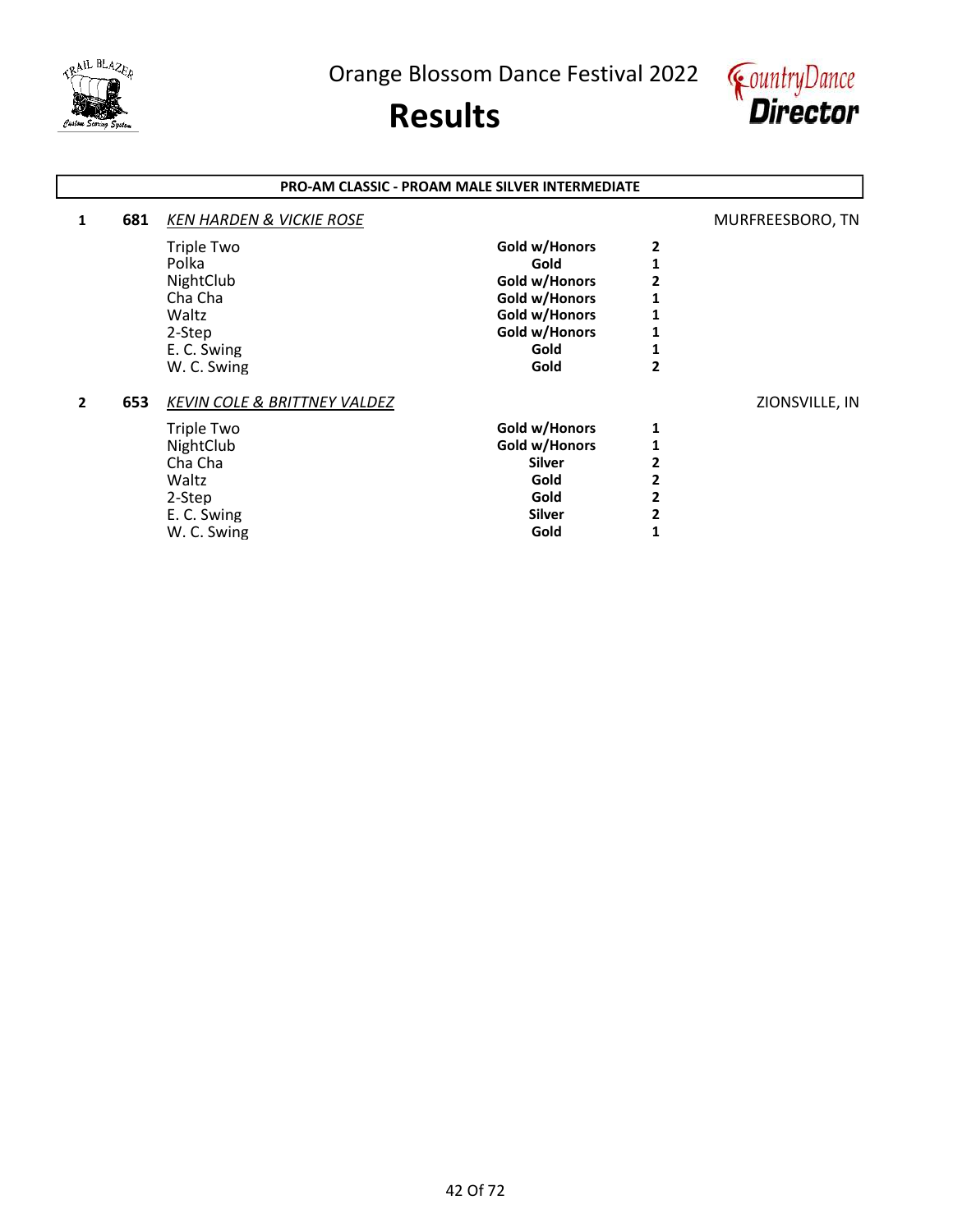RAIL BLAZEA

Orange Blossom Dance Festival 2022

# Results



### PRO-AM CLASSIC - PROAM FEMALE SILVER INTERMEDIATE

| 1              | 608 | P. J. CATALANO & SHAWN SWAITHES         |                      |              | CASSELBERRY, FL |
|----------------|-----|-----------------------------------------|----------------------|--------------|-----------------|
|                |     | <b>Triple Two</b>                       | Gold w/Honors        | 2            |                 |
|                |     | Polka                                   | Gold w/Honors        | $\mathbf 1$  |                 |
|                |     | NightClub                               | Gold w/Honors        | 1            |                 |
|                |     | Cha Cha                                 | Gold w/Honors        | 2            |                 |
|                |     | Waltz                                   | Gold w/Honors        | 2            |                 |
|                |     | 2-Step                                  | Gold w/Honors        | $\mathbf{1}$ |                 |
|                |     | E. C. Swing                             | Gold w/Honors        | $\mathbf{2}$ |                 |
|                |     | W. C. Swing                             | Gold w/Honors        | $\mathbf{1}$ |                 |
| $\overline{2}$ | 632 | JULI MILLER & SEBASTIAN QUINONES        |                      |              | TITUSVILLE, FL  |
|                |     | <b>Triple Two</b>                       | Gold w/Honors        | 4            |                 |
|                |     | Polka                                   | Gold w/Honors        | 2            |                 |
|                |     | NightClub                               | Gold w/Honors        | 2            |                 |
|                |     | Cha Cha                                 | <b>Gold Graduate</b> | 1            |                 |
|                |     | Waltz                                   | Gold w/Honors        | 1            |                 |
|                |     | 2-Step                                  | Gold w/Honors        | 2            |                 |
|                |     | E. C. Swing                             | <b>Gold Graduate</b> | 1            |                 |
|                |     | W. C. Swing                             | Gold w/Honors        | 3            |                 |
|                |     |                                         |                      |              |                 |
| 3              | 727 | <b>CECI TORRES &amp; SHAWN SWAITHES</b> |                      |              | ORLANDO, FL     |
|                |     | <b>Triple Two</b>                       | Gold w/Honors        | $\mathbf 1$  |                 |
|                |     | NightClub                               | Gold w/Honors        | 4            |                 |
|                |     | Cha Cha                                 | Gold w/Honors        | 3            |                 |
|                |     | Waltz                                   | Gold w/Honors        | 3            |                 |
|                |     | 2-Step                                  | Gold                 | 4            |                 |
|                |     | E. C. Swing                             | Gold                 | 3            |                 |
|                |     | W. C. Swing                             | Gold w/Honors        | $\mathbf{1}$ |                 |
| 4              | 687 | <b>KATHY ROLFES &amp; MIKE WAGNER</b>   |                      |              | OCALA, FL       |
|                |     | <b>Triple Two</b>                       | Gold w/Honors        | $\mathbf{2}$ |                 |
|                |     | Polka                                   | Gold                 | 3            |                 |
|                |     | NightClub                               | Gold w/Honors        | З            |                 |
|                |     | Cha Cha                                 | Gold                 | 5            |                 |
|                |     | Waltz                                   | Gold                 | 5            |                 |
|                |     | 2-Step                                  | Gold                 | 5            |                 |
|                |     | E. C. Swing                             | Gold                 | 4            |                 |
|                |     | W. C. Swing                             | Gold w/Honors        | 4            |                 |
| 5              | 711 | LINDA WEISHAHN & CHARLES JONES          |                      |              | NASHVILLE, TN   |
|                |     | <b>Triple Two</b>                       | Gold                 | 5            |                 |
|                |     | Polka                                   | Gold                 | 4            |                 |
|                |     | NightClub                               | Gold                 | 5            |                 |
|                |     | Cha Cha                                 | Gold w/Honors        | 4            |                 |
|                |     | Waltz                                   | Gold w/Honors        | 4            |                 |
|                |     | 2-Step                                  | Gold w/Honors        | 3            |                 |
|                |     | E. C. Swing                             | Gold                 | 5            |                 |
|                |     | W. C. Swing                             | Gold w/Honors        | 5            |                 |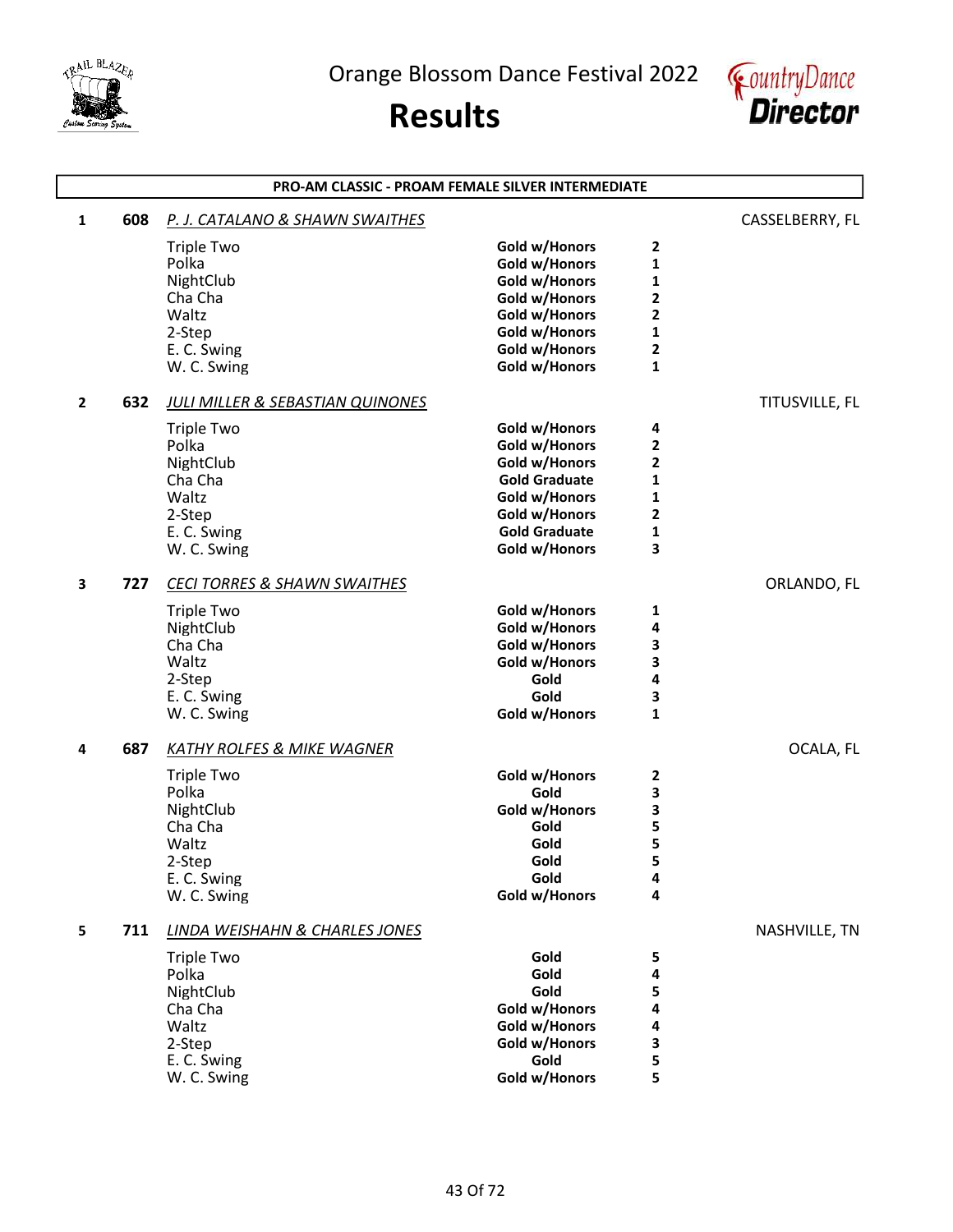

# Results



## 1 681 KEN HARDEN & VICKIE ROSE NEWSTAND STREESBORD, TN Triple Two **Gold w/Honors** 1<br>Polka **Gold 1** Polka and the contract of the Gold contract of the Gold contract of the Contract of the Contract of the Contract of the Contract of the Contract of the Contract of the Contract of the Contract of the Contract of the Contra NightClub Gold w/Honors 1<br>
Cha Cha **Gold** 1 Cha Cha<br>Waltz Waltz<br>
2-Step
2<br>
2-Step
2 2-Step and 2-Step and 2-Step and 2-Step and 2-Step and 2-Step and 2-Step and 2-Step and 2-Step and 2-Step and 2-Step and 2-Step and 2-Step and 2-Step and 2-Step and 2-Step and 2-Step and 2-Step and 2-Step and 2-Step and 2-E. C. Swing Gold 1 and 1 and 2 and 2 and 2 and 3 and 4 and 4 and 4 and 4 and 4 and 4 and 4 and 4 and 4 and 4 and 4 and 4 and 4 and 4 and 4 and 4 and 4 and 4 and 4 and 4 and 4 and 4 and 4 and 4 and 4 and 4 and 4 and 4 and 4 W. C. Swing 2 653 KEVIN COLE & BRITTNEY VALDEZ **AUGUST 2008** ZIONSVILLE, IN Triple Two Gold 2 Gold w/Honors 2<br>Gold 2 Cha Cha Gold 2 Waltz **3** 2-Step 3 E. C. Swing 2<br>
W. C. Swing 2<br>
2 W. C. Swing 732 JEFF HOEL & AMANDA CLARK MEDFORD, MA Waltz Gold w/Honors 2 Gold w/Honors 1 PRO-AM CLASSIC - PROAM MALE DIAMOND INTERMEDIATE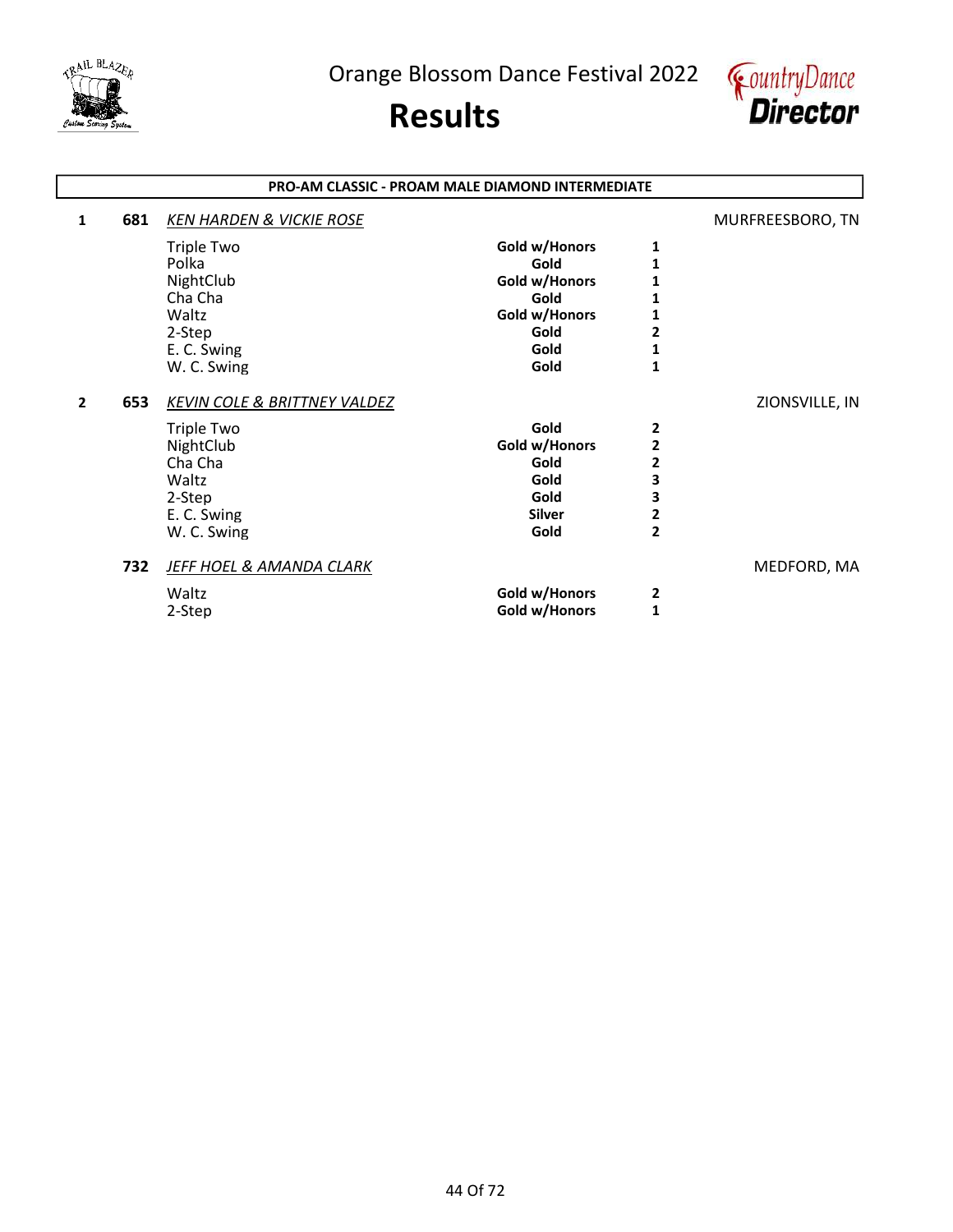

# Results



### PRO-AM CLASSIC - PROAM FEMALE DIAMOND INTERMEDIATE

| $\mathbf{1}$   | 644 | <b>RANDI PEARSON BOWDOIN &amp; CHARLES JONES</b> |                      | DOUGLASVILLE, GA |
|----------------|-----|--------------------------------------------------|----------------------|------------------|
|                |     | <b>Triple Two</b>                                | Gold w/Honors        | 1                |
|                |     | Polka                                            | Gold w/Honors        | 1                |
|                |     | NightClub                                        | Gold w/Honors        | 4                |
|                |     | Cha Cha                                          | Gold w/Honors        | 3                |
|                |     | Waltz                                            | Gold w/Honors        | $\mathbf{2}$     |
|                |     | 2-Step                                           | Gold w/Honors        | 1                |
|                |     | W. C. Swing                                      | Gold w/Honors        | 1                |
| $\overline{2}$ | 632 | <b>JULI MILLER &amp; SEBASTIAN QUINONES</b>      |                      | TITUSVILLE, FL   |
|                |     | <b>Triple Two</b>                                | Gold w/Honors        | 3                |
|                |     | Polka                                            | Gold w/Honors        | $\mathbf{2}$     |
|                |     | NightClub                                        | Gold w/Honors        | 1                |
|                |     | Cha Cha                                          | Gold w/Honors        | 2                |
|                |     | Waltz                                            | Gold w/Honors        | 1                |
|                |     | 2-Step                                           | Gold w/Honors        | 2                |
|                |     | E. C. Swing                                      | Gold w/Honors        | 1                |
|                |     | W. C. Swing                                      | Gold w/Honors        | 3                |
| 3              | 608 | P. J. CATALANO & SHAWN SWAITHES                  |                      | CASSELBERRY, FL  |
|                |     | <b>Triple Two</b>                                | Gold w/Honors        | 4                |
|                |     | Polka                                            | Gold w/Honors        | 3                |
|                |     | NightClub                                        | Gold w/Honors        | $\mathbf{2}$     |
|                |     | Cha Cha                                          | <b>Gold Graduate</b> | 1                |
|                |     | Waltz                                            | Gold w/Honors        | 3                |
|                |     | 2-Step                                           | Gold w/Honors        | 3                |
|                |     | E. C. Swing                                      | Gold w/Honors        | $\mathbf{2}$     |
|                |     | W. C. Swing                                      | Gold                 | 4                |
| 4              | 727 | <b>CECI TORRES &amp; SHAWN SWAITHES</b>          |                      | ORLANDO, FL      |
|                |     | <b>Triple Two</b>                                | Gold w/Honors        | 2                |
|                |     | NightClub                                        | Gold w/Honors        | 3                |
|                |     | Cha Cha                                          | Gold                 | 4                |
|                |     | Waltz                                            | Gold w/Honors        | 4                |
|                |     | 2-Step                                           | Gold                 | 4                |
|                |     | E. C. Swing                                      | Gold w/Honors        | 3                |
|                |     | W. C. Swing                                      | Gold w/Honors        | $\mathbf{2}$     |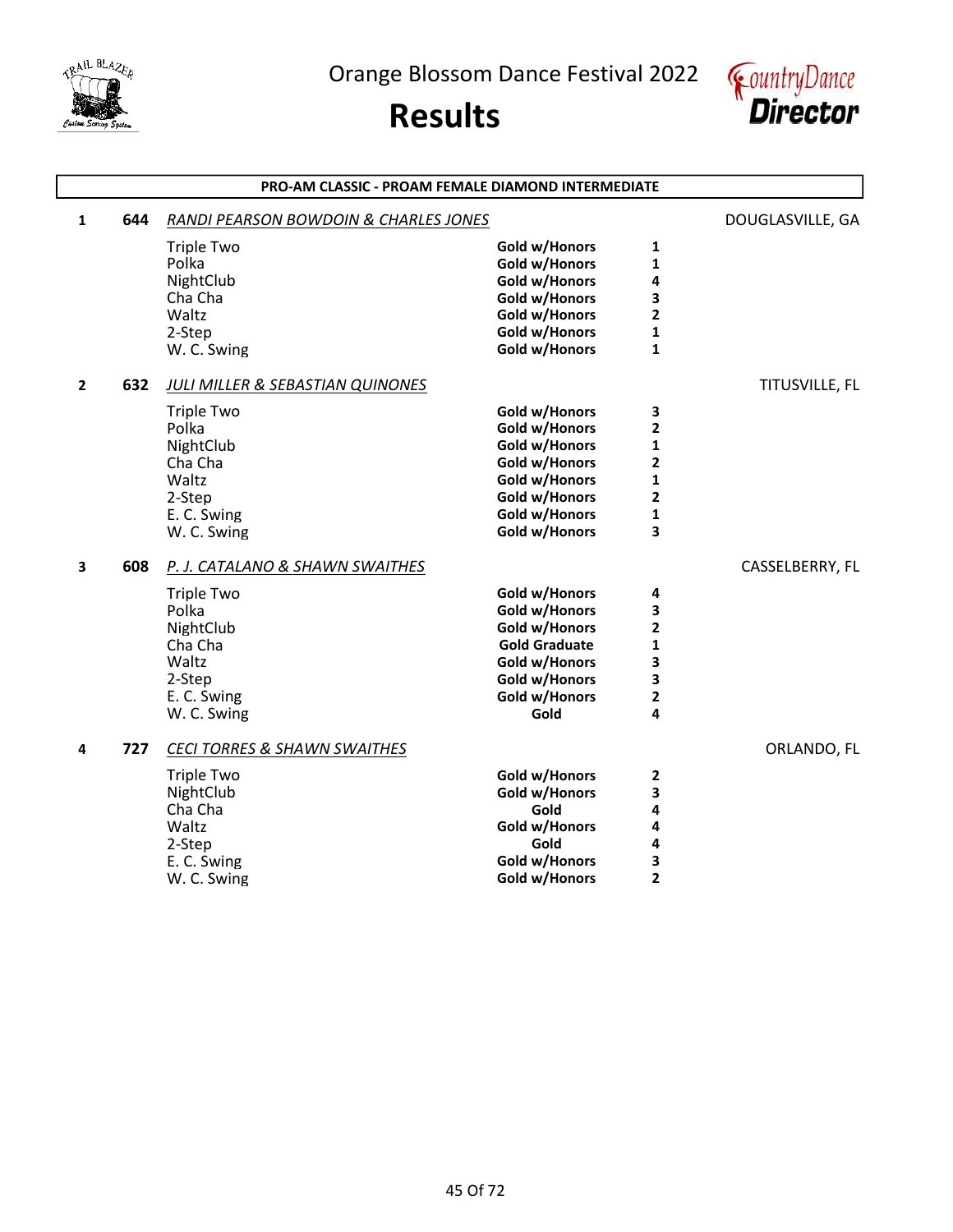

# Results



### PRO-AM CLASSIC - PROAM MALE CRYSTAL INTERMEDIATE

| 1 | 732 | JEFF HOEL & AMANDA CLARK            |               |   | MEDFORD, MA      |
|---|-----|-------------------------------------|---------------|---|------------------|
|   |     | <b>Triple Two</b>                   | Gold w/Honors | 1 |                  |
|   |     | NightClub                           | Gold w/Honors |   |                  |
|   |     | Cha Cha                             | Gold w/Honors |   |                  |
|   |     | Waltz                               | Gold w/Honors |   |                  |
|   |     | 2-Step                              | Gold w/Honors |   |                  |
|   |     | W. C. Swing                         | Gold w/Honors |   |                  |
| 2 | 681 | <b>KEN HARDEN &amp; VICKIE ROSE</b> |               |   | MURFREESBORO, TN |
|   |     | <b>Triple Two</b>                   | Gold w/Honors | 2 |                  |
|   |     | Polka                               | Gold          |   |                  |
|   |     | NightClub                           | Gold w/Honors |   |                  |
|   |     | Cha Cha                             | Gold          | 2 |                  |
|   |     | Waltz                               | Gold w/Honors | 2 |                  |
|   |     | 2-Step                              | Gold          | 2 |                  |
|   |     | E. C. Swing                         | Gold          |   |                  |
|   |     | W. C. Swing                         | Gold          |   |                  |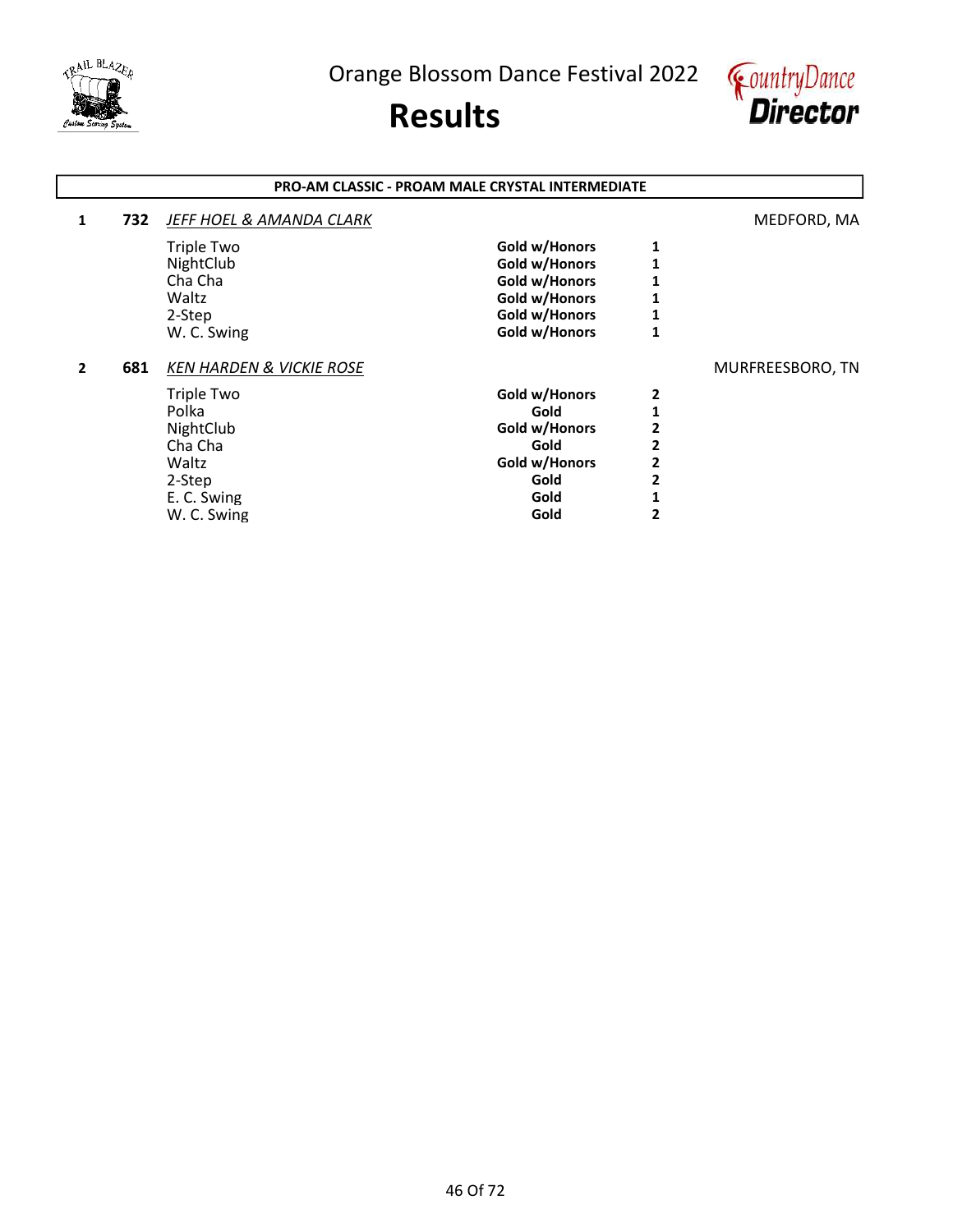



### PRO-AM CLASSIC - PROAM FEMALE CRYSTAL INTERMEDIATE

## 1 644 RANDI PEARSON BOWDOIN & CHARLES JONES 644 DOUGLASVILLE, GA

AIL BLAZED

| <b>Triple Two</b> | Gold w/Honors        | 1 |
|-------------------|----------------------|---|
| Polka             | Gold w/Honors        | 1 |
| NightClub         | Gold w/Honors        | 1 |
| Cha Cha           | Gold w/Honors        | 1 |
| Waltz             | Gold w/Honors        | 1 |
| 2-Step            | <b>Gold Graduate</b> | 1 |
| W. C. Swing       | <b>Gold Graduate</b> | 1 |
|                   |                      |   |

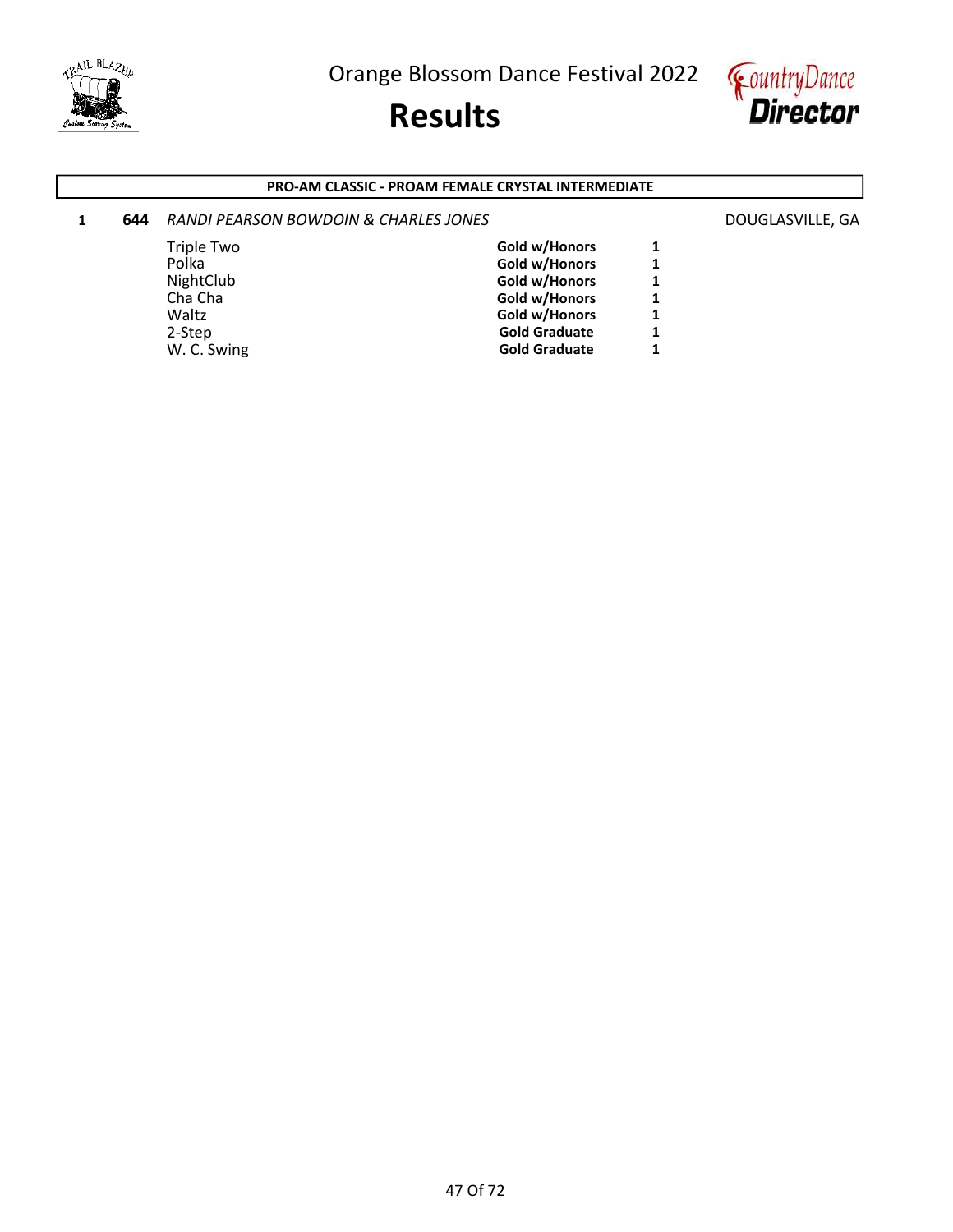

# Results



### PRO-AM CLASSIC - PROAM MALE OPEN INTERMEDIATE

| 1              | 640 | ZANDER ADKINS & AIMEE ALLEN         |                      |                         | WINTER GARDEN, FL |
|----------------|-----|-------------------------------------|----------------------|-------------------------|-------------------|
|                |     | <b>Triple Two</b>                   | Gold w/Honors        | 1                       |                   |
|                |     | Polka                               | Gold w/Honors        | 1                       |                   |
|                |     | NightClub                           | Gold w/Honors        | 1                       |                   |
|                |     | Cha Cha                             | Gold w/Honors        | 1                       |                   |
|                |     | Waltz                               | <b>Gold Graduate</b> | 1                       |                   |
|                |     | 2-Step                              | Gold w/Honors        | 1                       |                   |
|                |     | E. C. Swing                         | Gold w/Honors        | 1                       |                   |
|                |     | W. C. Swing                         | Gold w/Honors        | 2                       |                   |
| $\overline{2}$ | 732 | JEFF HOEL & AMANDA CLARK            |                      |                         | MEDFORD, MA       |
|                |     | <b>Triple Two</b>                   | Gold w/Honors        | 2                       |                   |
|                |     | NightClub                           | Gold                 | 3                       |                   |
|                |     | Cha Cha                             | Gold w/Honors        | $\overline{\mathbf{c}}$ |                   |
|                |     | Waltz                               | Gold w/Honors        | 3                       |                   |
|                |     | 2-Step                              | Gold                 | 2                       |                   |
|                |     | W. C. Swing                         | Gold w/Honors        | 1                       |                   |
| 3              | 681 | <b>KEN HARDEN &amp; VICKIE ROSE</b> |                      |                         | MURFREESBORO, TN  |
|                |     | <b>Triple Two</b>                   | Gold w/Honors        | 3                       |                   |
|                |     | Polka                               | Gold                 | 2                       |                   |
|                |     | NightClub                           | Gold w/Honors        | 2                       |                   |
|                |     | Cha Cha                             | Gold                 | 3                       |                   |
|                |     | Waltz                               | Gold w/Honors        | 2                       |                   |
|                |     | 2-Step                              | Gold                 | 2                       |                   |
|                |     | E. C. Swing                         | Gold                 | 2                       |                   |
|                |     | W. C. Swing                         | Gold                 | 3                       |                   |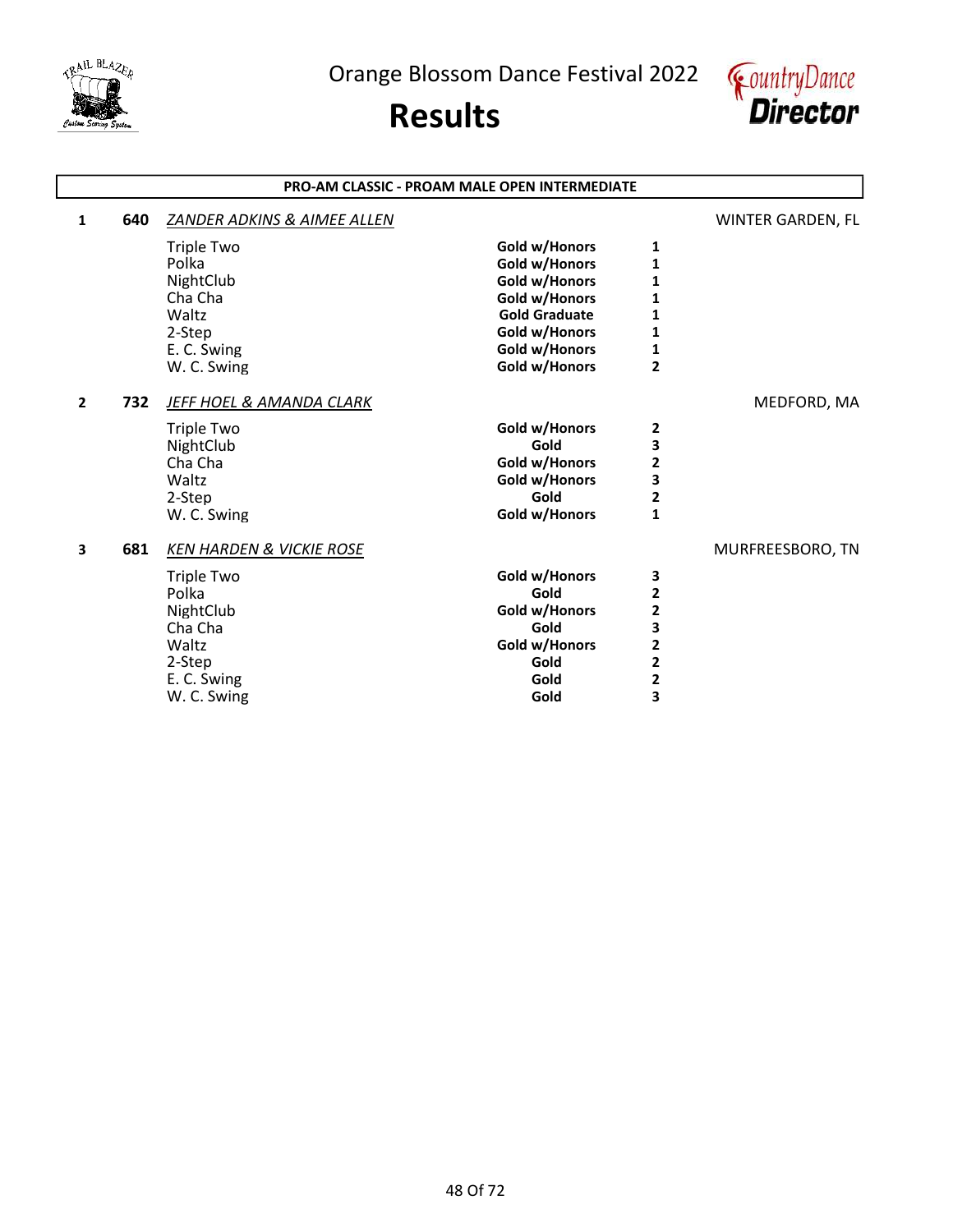

# Results



PRO-AM CLASSIC - PROAM FEMALE OPEN INTERMEDIATE

| 1              | 763 | <b>SKYE HUGHES &amp; MIKE WAGNER</b> |                      |   | ORLANDO, FL       |
|----------------|-----|--------------------------------------|----------------------|---|-------------------|
|                |     | <b>Triple Two</b>                    | <b>Gold Graduate</b> | 1 |                   |
|                |     | Polka                                | Gold w/Honors        | 1 |                   |
|                |     | NightClub                            | <b>Gold Graduate</b> | 1 |                   |
|                |     | Cha Cha                              | <b>Gold Graduate</b> | 1 |                   |
|                |     | Waltz                                | <b>Gold Graduate</b> | 1 |                   |
|                |     | 2-Step                               | <b>Gold Graduate</b> | 1 |                   |
|                |     | E. C. Swing                          | <b>Gold Graduate</b> | 1 |                   |
|                |     | W. C. Swing                          | Gold w/Honors        | 1 |                   |
| $\overline{2}$ | 630 | JESSICA LUX & SHAWN SWAITHES         |                      |   | KISSIMMEE, FL     |
|                |     | Triple Two                           | Gold w/Honors        | 2 |                   |
|                |     | Polka                                | Gold w/Honors        | 2 |                   |
|                |     | NightClub                            | Gold w/Honors        | 2 |                   |
|                |     | Cha Cha                              | Gold w/Honors        | 2 |                   |
|                |     | Waltz                                | Gold w/Honors        | 2 |                   |
|                |     | 2-Step                               | Gold w/Honors        | 3 |                   |
|                |     | E. C. Swing                          | Gold w/Honors        | 2 |                   |
|                |     | W. C. Swing                          | Gold w/Honors        | 3 |                   |
| 3              | 651 | KIMBERLY HAMILTON & SHAWN SWAITHES   |                      |   | WINTER GARDEN, FL |
|                |     | NightClub                            | Gold w/Honors        | 3 |                   |
|                |     | Cha Cha                              | Gold w/Honors        | 3 |                   |
|                |     | Waltz                                | Gold w/Honors        | 3 |                   |
|                |     | 2-Step                               | Gold w/Honors        | 2 |                   |
|                |     | W. C. Swing                          | Gold w/Honors        | 2 |                   |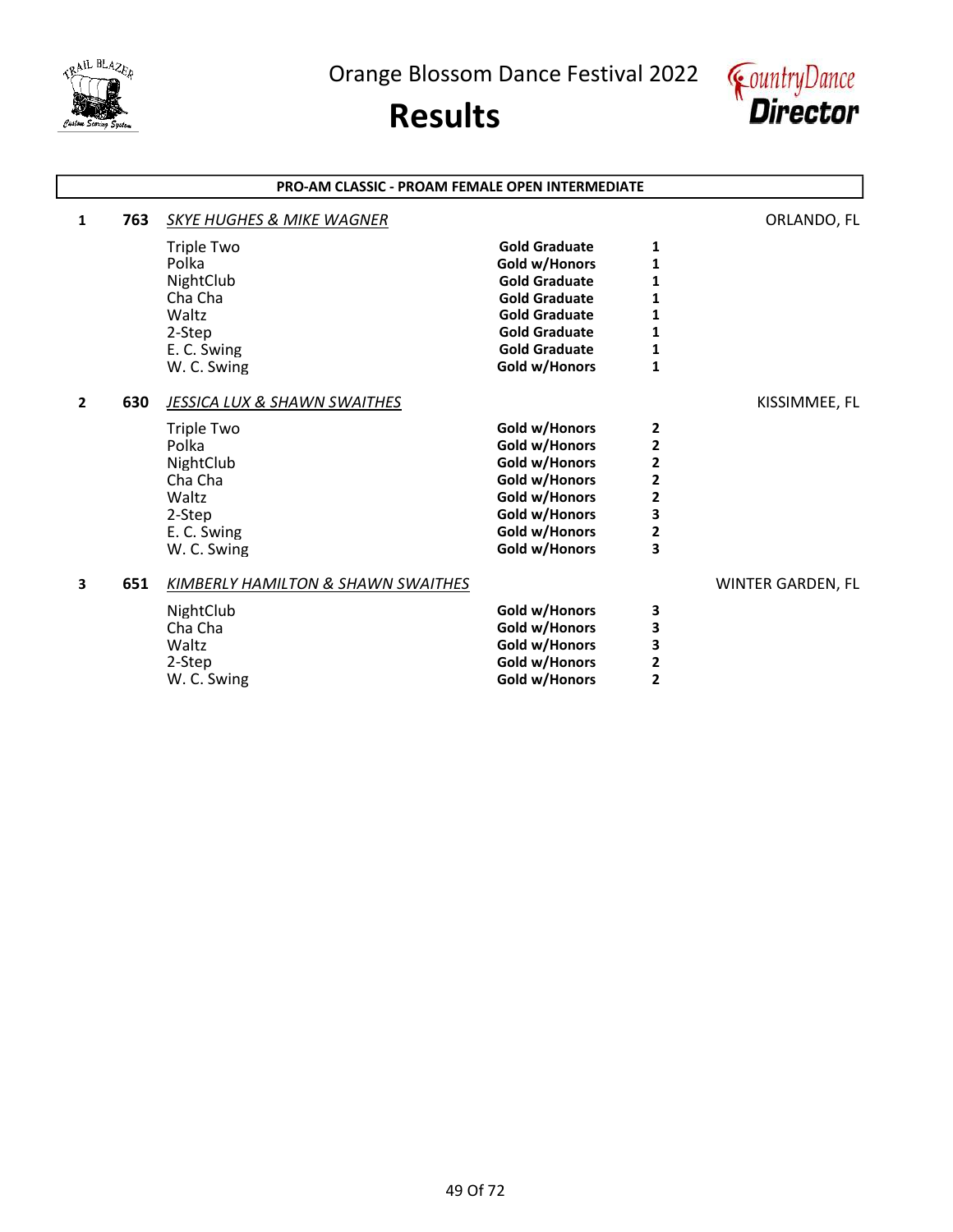

# Results



### PRO-AM CLASSIC - PROAM FEMALE TEEN INTERMEDIATE

## 1 680 CORA RILEY & ERIC NAVA FLORIDA

| <b>Triple Two</b> | <b>Gold Graduate</b> | 1 |
|-------------------|----------------------|---|
| Polka             | Gold w/Honors        | 1 |
| NightClub         | <b>Gold Graduate</b> | 1 |
| Cha Cha           | <b>Gold Graduate</b> | 1 |
| Waltz             | <b>Gold Graduate</b> | 1 |
| 2-Step            | <b>Gold Graduate</b> | 1 |
| E. C. Swing       | <b>Gold Graduate</b> | 1 |
| W. C. Swing       | <b>Gold Graduate</b> |   |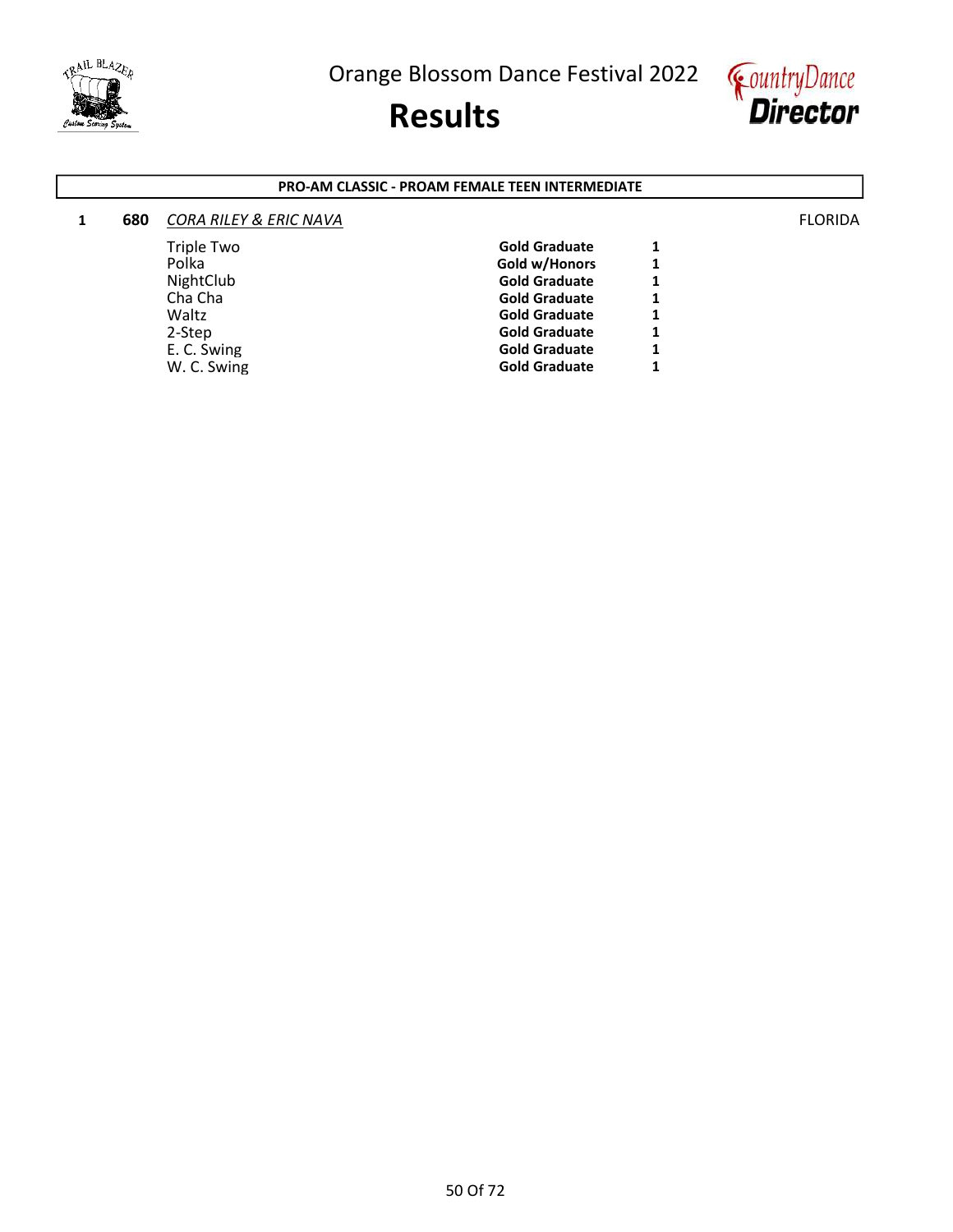

# Results



### 1 648 FRANK DAIRE & CHRISTINE WETZEL **IVING ALL AND THE SET ARE ARRIVING WETZEL** Triple Two **Gold w/Honors** 1<br>Polka **Police College Cold w/Honors** 2 Polka Gold w/Honors 2 NightClub Gold w/Honors 1 Cha Cha Gold w/Honors 1 Waltz Gold w/Honors 1 2-Step **Gold w/Honors** 1<br>
E. C. Swing **E. C. Swing COLL COMENT COLL COMENT COLL COMENT COMENT COMENT COMENT COMENT COMENT COMENT COMENT COMENT COMENT COMENT COMENT COMENT COMENT COMENT COMENT COMENT COMENT COMENT COMENT CO** E. C. Swing Carrier Collection Collection Collection Collection Collection Collection Collection Collection Collection Collection Collection Collection Collection Collection Collection Collection Collection Collection Coll Gold w/Honors 2 766 STEPHEN ZACCARO & SHARI HUGGETT-MILTON WOODBRIDGE, VA Triple Two **Gold w/Honors** 2<br>Polka **Police Cold With Cold w/Honors** 2 Polka **Gold w/Honors** 1<br>
NightClub **Gold w/Honors** 2 Gold w/Honors Cha Cha Gold 2 Waltz Gold w/Honors 2 2-Step **Gold w/Honors** 2<br>
E. C. Swing **COLOUT COLOUT COLOUT COLOUT COLOUT COLOUT COLOUT 2** Gold w/Honors 1<br>Gold w/Honors 2 W. C. Swing Gold w/Honors 3 660 PAUL GRANDE & VICKIE ROSE MAGNOLIA, NJ Triple Two Gold 3 Polka and 3 and 3 and 3 and 3 and 3 and 3 and 3 and 3 and 3 and 3 and 3 and 3 and 3 and 3 and 3 and 3 and 3 and 3 and 3 and 3 and 3 and 3 and 3 and 3 and 3 and 3 and 3 and 3 and 3 and 3 and 3 and 3 and 3 and 3 and 3 and 3 NightClub 3<br>Cha Cha 3 and 2011 11 and 2012 12:00 12:00 12:00 12:00 12:00 12:00 12:00 12:00 13:00 13:00 13:00 13:00 13:00 13 Cha Cha **Gold** 3 Waltz **3** 2-Step 3 E. C. Swing 3 W. C. Swing 3 PRO-AM CLASSIC - PROAM MALE GOLD ADVANCED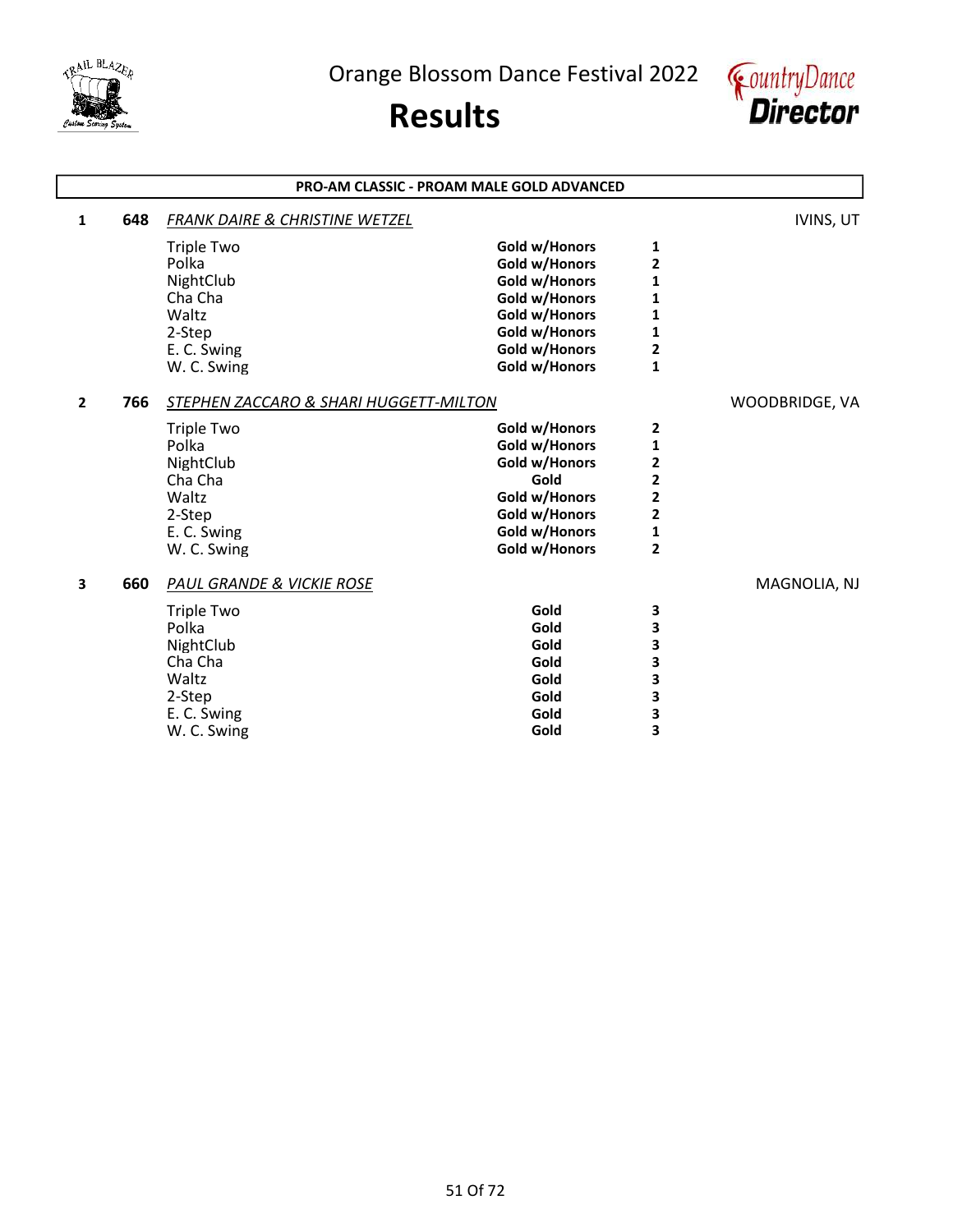

# Results



### PRO-AM CLASSIC - PROAM FEMALE GOLD ADVANCED

| 1              | 636 | DONNA WYLIE & RICHARD MCMURRICH        |               |                | WARWICK, NY           |
|----------------|-----|----------------------------------------|---------------|----------------|-----------------------|
|                |     | <b>Triple Two</b>                      | Gold w/Honors | 2              |                       |
|                |     | NightClub                              | Gold w/Honors | 1              |                       |
|                |     | Cha Cha                                | Gold w/Honors | 1              |                       |
|                |     | Waltz                                  | Gold w/Honors | 1              |                       |
|                |     | 2-Step                                 | Gold w/Honors | 2              |                       |
|                |     | E. C. Swing                            | Gold w/Honors | 1              |                       |
|                |     | W. C. Swing                            | Gold w/Honors | 1              |                       |
| $\overline{2}$ | 613 | LINDA NEISWENDER & SAM WETZEL          |               |                | IVINS, UT             |
|                |     | <b>Triple Two</b>                      | Gold w/Honors | 1              |                       |
|                |     | Polka                                  | Gold w/Honors | 1              |                       |
|                |     | NightClub                              | Gold w/Honors | 2              |                       |
|                |     | Cha Cha                                | Gold w/Honors | $\overline{2}$ |                       |
|                |     | Waltz                                  | Gold w/Honors | 2              |                       |
|                |     | 2-Step                                 | Gold w/Honors | 1              |                       |
|                |     | E. C. Swing                            | Gold w/Honors | 2              |                       |
|                |     | W. C. Swing                            | Gold w/Honors | $\overline{2}$ |                       |
| 3              | 698 | <b>JAN GORDON &amp; SHAWN SWAITHES</b> |               |                | ALTAMONTE SPRINGS, FL |
|                |     | <b>Triple Two</b>                      | Gold          | 3              |                       |
|                |     | NightClub                              | Gold          | 3              |                       |
|                |     | Cha Cha                                | Gold          | 3              |                       |
|                |     | Waltz                                  | Gold          | 3              |                       |
|                |     | 2-Step                                 | Gold          | 3              |                       |
|                |     | E. C. Swing                            | Gold          | 3              |                       |
|                |     | W. C. Swing                            | Gold          | 3              |                       |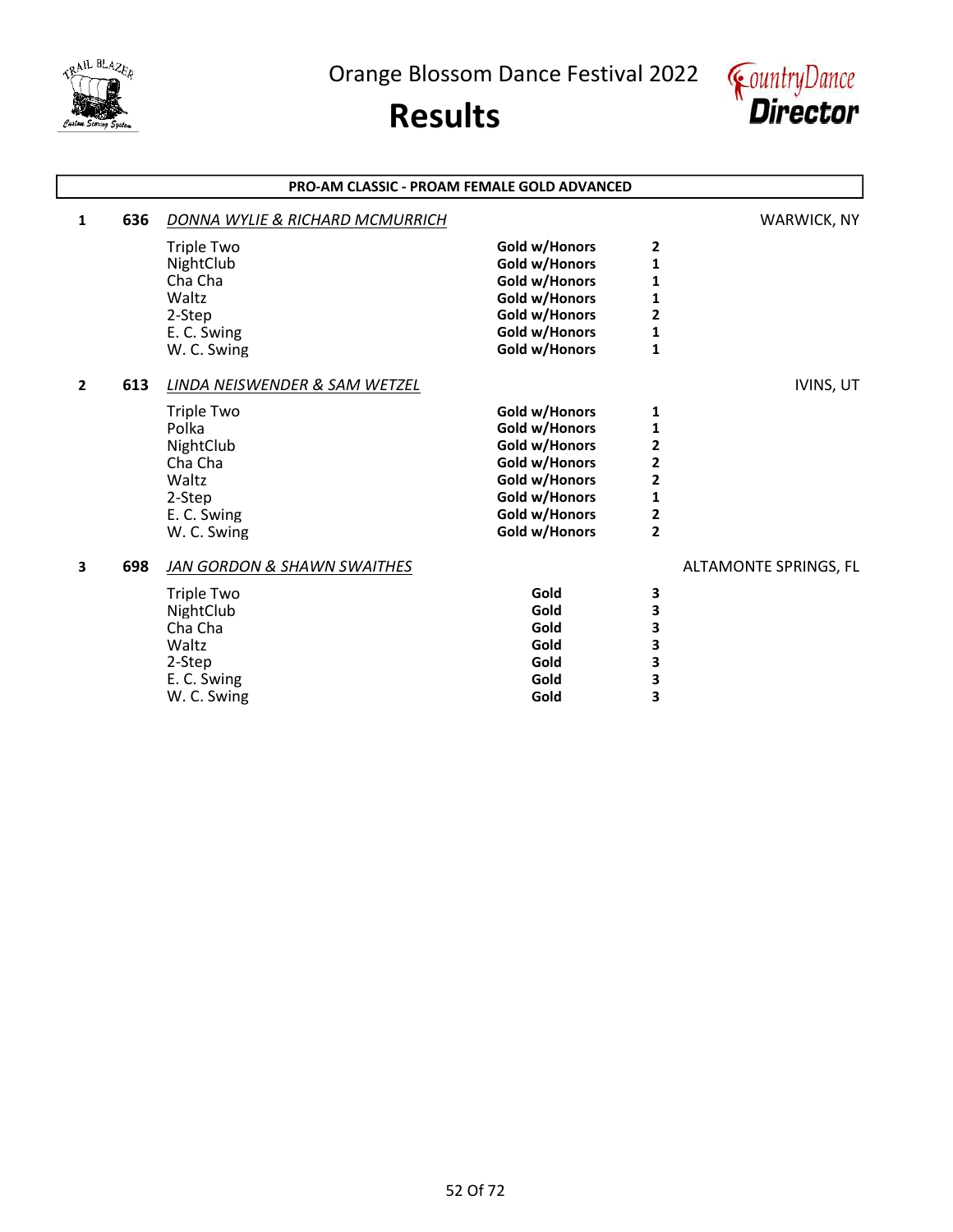





#### PRO-AM CLASSIC - PROAM MALE SILVER ADVANCED

### 1 766 STEPHEN ZACCARO & SHARI HUGGETT-MILTON WOODBRIDGE, VA Triple Two Gold w/Honors 1<br>Polka Gold 1 Polka and the contract of the Gold contract of the Gold contract of the Contract of the Contract of the Contract of the Contract of the Contract of the Contract of the Contract of the Contract of the Contract of the Contra NightClub and 1 and 1 and 1 and 1 and 1 and 1 and 1 and 1 and 1 and 1 and 1 and 1 and 1 and 1 and 1 and 1 and 1 and 1 and 1 and 1 and 1 and 1 and 1 and 1 and 1 and 1 and 1 and 1 and 1 and 1 and 1 and 1 and 1 and 1 and 1 an Cha Cha Gold 1 Waltz Gold w/Honors 1 2-Step Gold w/Honors 1<br>
2. C. Swing Cold and Gold w/Honors 1 E. C. Swing Gold w/Honors 1<br>
W. C. Swing Gold w/Honors 1 Gold w/Honors 2 660 PAUL GRANDE & VICKIE ROSE MAGNOLIA, NJ Triple Two Cold 2<br>Polka 2 Polka **College College College College College College College College College College College College College** NightClub and 2 and 2 and 2 and 2 and 2 and 2 and 2 and 2 and 2 and 2 and 2 and 2 and 2 and 2 and 2 and 2 and 2 and 2 and 2 and 2 and 2 and 2 and 2 and 2 and 2 and 2 and 2 and 2 and 2 and 2 and 2 and 2 and 2 and 2 and 2 an Cha Cha Gold 2 Waltz **Contract Contract Contract Contract Contract Contract Contract Contract Contract Contract Contract Contract Contract Contract Contract Contract Contract Contract Contract Contract Contract Contract Contract Contract** 2-Step and 2-Step and 2-Step and 2-Step and 2-Step and 2-Step and 2-Step and 2-Step and 2-Step and 2-Step and 2-Step and 2-Step and 2-Step and 2-Step and 2-Step and 2-Step and 2-Step and 2-Step and 2-Step and 2-Step and 2-E. C. Swing Carried Cold Cold Carried Cold Carried Cold Carried Cold Carried Cold Carried Cold Carried Cold Ca<br>
2 W. C. Swing

#### 53 Of 72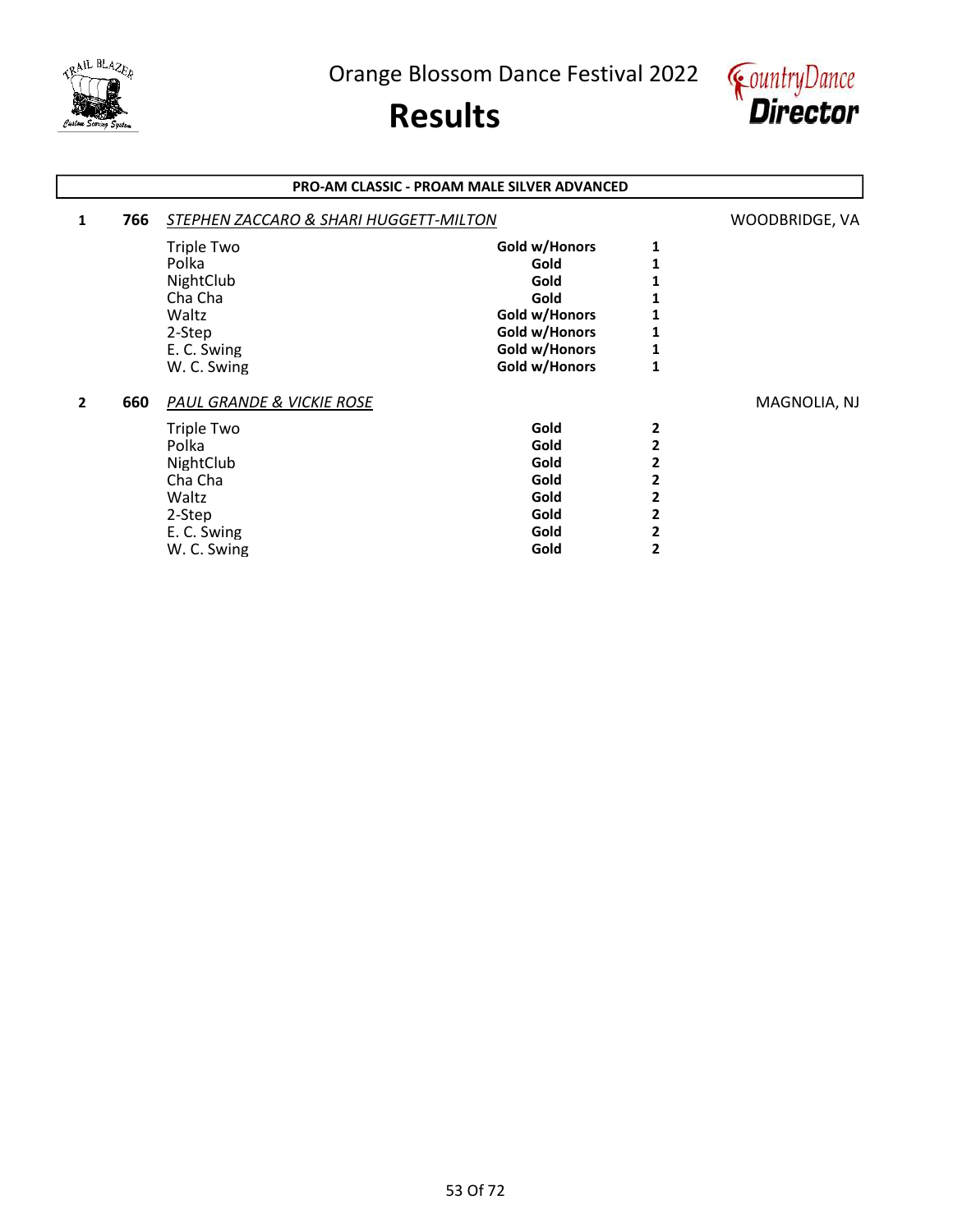

# Results



### PRO-AM CLASSIC - PROAM FEMALE SILVER ADVANCED

| $\mathbf{1}$   | 703 | NATALIE PALMER & SHAWN SWAITHES          |                      |                         | JACKSONVILLE BEACH, FL   |
|----------------|-----|------------------------------------------|----------------------|-------------------------|--------------------------|
|                |     | <b>Triple Two</b>                        | Gold w/Honors        | 2                       |                          |
|                |     | Polka                                    | Gold                 | 3                       |                          |
|                |     | NightClub                                | Gold w/Honors        | 2                       |                          |
|                |     | Waltz                                    | Gold w/Honors        | 3                       |                          |
|                |     | 2-Step                                   | Gold w/Honors        | 1                       |                          |
|                |     | E. C. Swing                              | Gold w/Honors        | 1                       |                          |
|                |     | W. C. Swing                              | Gold w/Honors        | $\mathbf{1}$            |                          |
| $\overline{2}$ | 613 | LINDA NEISWENDER & SAM WETZEL            |                      |                         | IVINS, UT                |
|                |     | <b>Triple Two</b>                        | <b>Gold Graduate</b> | 1                       |                          |
|                |     | Polka                                    | Gold                 | $\overline{2}$          |                          |
|                |     | NightClub                                | Gold w/Honors        | 1                       |                          |
|                |     | Cha Cha                                  | Gold                 | 3                       |                          |
|                |     | Waltz                                    | Gold w/Honors        | 2                       |                          |
|                |     | 2-Step                                   | Gold w/Honors        | 3                       |                          |
|                |     | E. C. Swing                              | Gold                 | 4                       |                          |
|                |     | W. C. Swing                              | Gold w/Honors        | 3                       |                          |
| 3              | 679 | DEBORAH BRUNELLE & SAM WETZEL            |                      |                         | ATTLEBORO, MA            |
|                |     | <b>Triple Two</b>                        | Gold w/Honors        | 4                       |                          |
|                |     | Polka                                    | Gold w/Honors        | 1                       |                          |
|                |     | NightClub                                | Gold                 | 4                       |                          |
|                |     | Cha Cha                                  | Gold w/Honors        | 1                       |                          |
|                |     | Waltz                                    | Gold                 | 4                       |                          |
|                |     | 2-Step                                   | Gold w/Honors        | 2                       |                          |
|                |     | E. C. Swing                              | Gold w/Honors        | 2                       |                          |
|                |     | W. C. Swing                              | Gold w/Honors        | 4                       |                          |
| 4              | 669 | <b>LEE BERRY &amp; RICHARD MCMURRICH</b> |                      |                         | <b>WILLOW STREET, PA</b> |
|                |     | <b>Triple Two</b>                        | Gold w/Honors        | 3                       |                          |
|                |     | NightClub                                | Gold w/Honors        | 3                       |                          |
|                |     | Cha Cha                                  | Gold w/Honors        | $\overline{\mathbf{c}}$ |                          |
|                |     | Waltz                                    | Gold w/Honors        | 1                       |                          |
|                |     | 2-Step                                   | Gold                 | 4                       |                          |
|                |     | E. C. Swing                              | Gold                 | 3                       |                          |
|                |     |                                          |                      |                         |                          |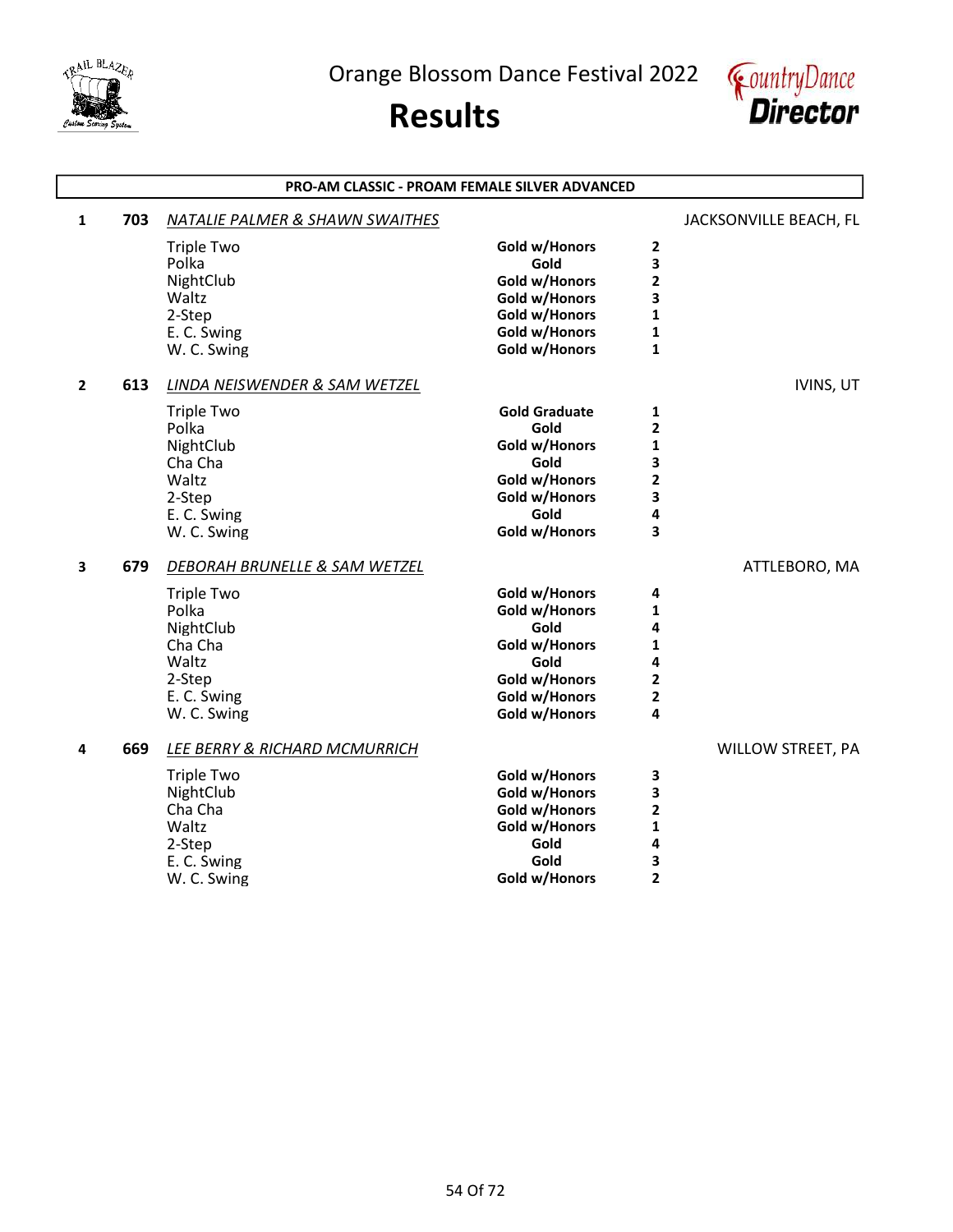

W. C. Swing

# Results



### PRO-AM CLASSIC - PROAM MALE DIAMOND ADVANCED

### 1 660 PAUL GRANDE & VICKIE ROSE MAGNOLIA, NJ Triple Two Gold 1<br>Polka 1 Polka and the contract of the Gold contract of the Gold contract of the Contract of the Contract of the Contract of the Contract of the Contract of the Contract of the Contract of the Contract of the Contract of the Contra NightClub and 1 and 1 and 1 and 1 and 1 and 1 and 1 and 1 and 1 and 1 and 1 and 1 and 1 and 1 and 1 and 1 and 1 and 1 and 1 and 1 and 1 and 1 and 1 and 1 and 1 and 1 and 1 and 1 and 1 and 1 and 1 and 1 and 1 and 1 and 1 an Cha Cha Gold 1 Waltz **Contact Contact Contact Contact Contact Contact Contact Contact Contact Contact Contact Contact Contact Contact Contact Contact Contact Contact Contact Contact Contact Contact Contact Contact Contact Contact Contact** 2-Step **Gold w/Honors** 1<br>
E. C. Swing **C. C. Swing Collection Collection Collection** Collection Collection Collection Collection Collection Collection Collection Collection Collection Collection Collection Collection Colle E. C. Swing Gold 1 and 1 and 1 and 1 and 1 and 1 and 1 and 1 and 1 and 1 and 1 and 1 and 1 and 1 and 1 and 1 and 1 and 1 and 1 and 1 and 1 and 1 and 1 and 1 and 1 and 1 and 1 and 1 and 1 and 1 and 1 and 1 and 1 and 1 and 1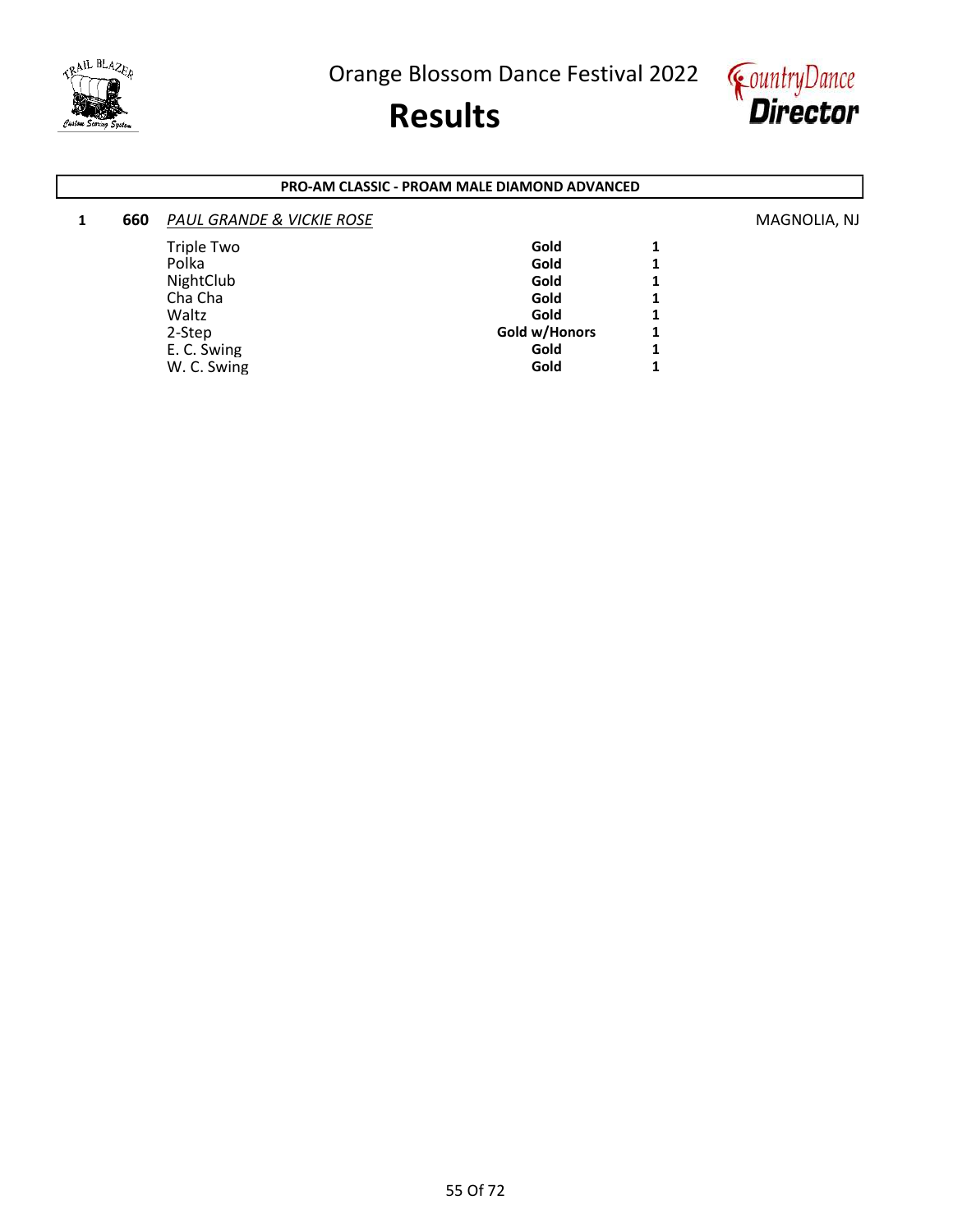

# Results



### PRO-AM CLASSIC - PROAM FEMALE DIAMOND ADVANCED

| 1              | 703 | NATALIE PALMER & SHAWN SWAITHES |                      |                | JACKSONVILLE BEACH, FL |
|----------------|-----|---------------------------------|----------------------|----------------|------------------------|
|                |     | <b>Triple Two</b>               | Gold w/Honors        | 2              |                        |
|                |     | Polka                           | Gold w/Honors        | 1              |                        |
|                |     | NightClub                       | Gold w/Honors        | 2              |                        |
|                |     | Waltz                           | Gold w/Honors        | 2              |                        |
|                |     | 2-Step                          | Gold w/Honors        | 2              |                        |
|                |     | E. C. Swing                     | Gold w/Honors        | 1              |                        |
|                |     | W. C. Swing                     | Gold w/Honors        | 1              |                        |
| $\overline{2}$ | 613 | LINDA NEISWENDER & SAM WETZEL   |                      |                | IVINS, UT              |
|                |     | <b>Triple Two</b>               | <b>Gold Graduate</b> | 1              |                        |
|                |     | Polka                           | Gold                 | 3              |                        |
|                |     | NightClub                       | Gold w/Honors        | 1              |                        |
|                |     | Cha Cha                         | Gold                 | 2              |                        |
|                |     | Waltz                           | Gold w/Honors        | 1              |                        |
|                |     | 2-Step                          | Gold                 | 3              |                        |
|                |     | E. C. Swing                     | Gold w/Honors        | 2              |                        |
|                |     | W. C. Swing                     | Gold w/Honors        | $\overline{2}$ |                        |
| 3              | 679 | DEBORAH BRUNELLE & SAM WETZEL   |                      |                | ATTLEBORO, MA          |
|                |     | <b>Triple Two</b>               | Gold w/Honors        | З              |                        |
|                |     | Polka                           | Gold w/Honors        | 2              |                        |
|                |     | NightClub                       | Gold w/Honors        | З              |                        |
|                |     | Cha Cha                         | Gold                 | 1              |                        |
|                |     | Waltz                           | Gold                 | 3              |                        |
|                |     | 2-Step                          | Gold w/Honors        | 1              |                        |
|                |     | E. C. Swing                     | Gold                 | 3              |                        |
|                |     | W. C. Swing                     | Gold w/Honors        | 3              |                        |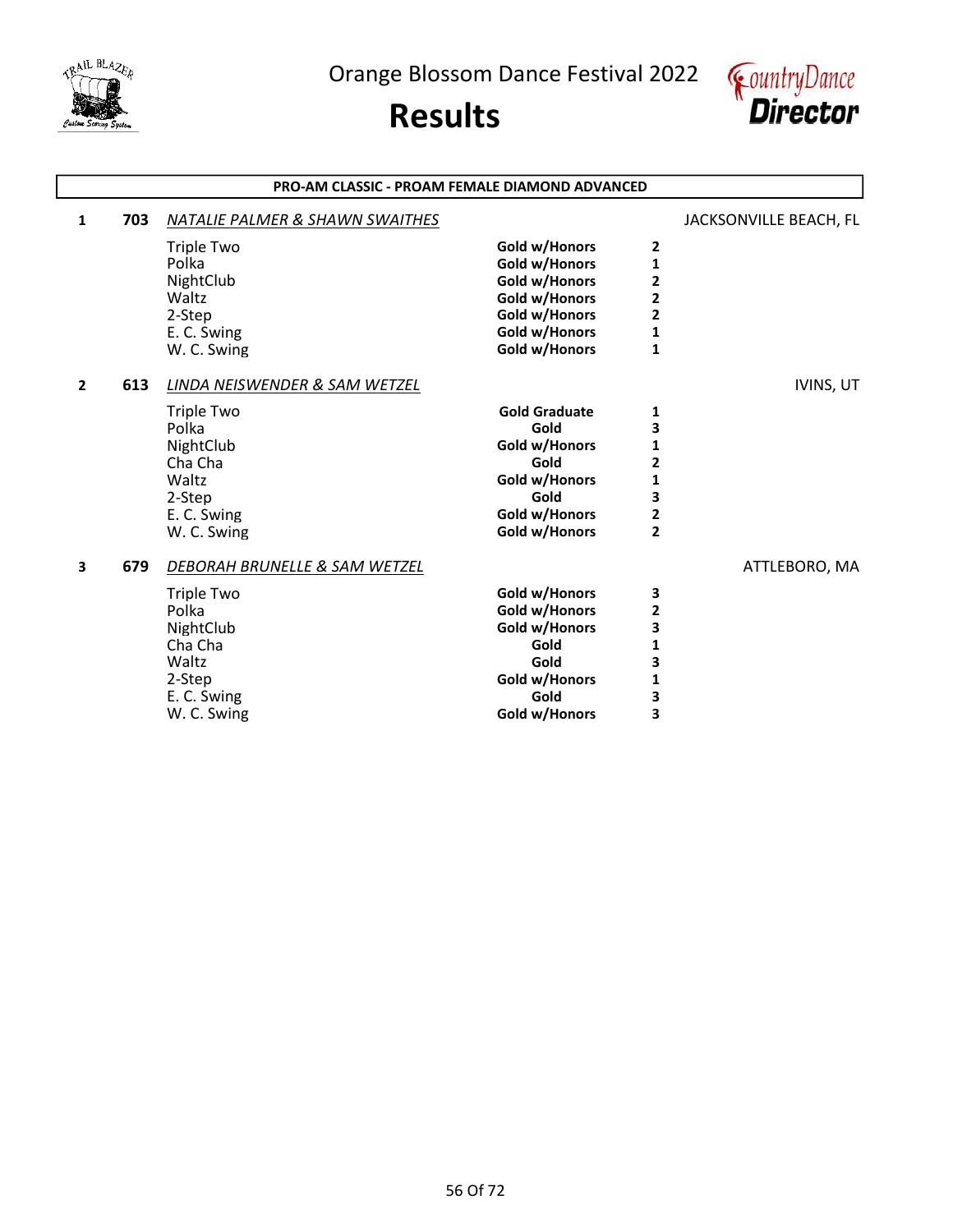

# Results



### PRO-AM CLASSIC - PROAM MALE CRYSTAL ADVANCED

| 660 | <b>PAUL GRANDE &amp; VICKIE ROSE</b> |               | MAGNOLIA, NJ |
|-----|--------------------------------------|---------------|--------------|
|     | <b>Triple Two</b>                    | Gold          |              |
|     | Polka                                | <b>Silver</b> |              |
|     | NightClub                            | Gold          |              |
|     | Cha Cha                              | Gold          |              |
|     | Waltz                                | Gold          |              |
|     | 2-Step                               | Gold          |              |
|     | E. C. Swing                          | Gold          |              |
|     | W. C. Swing                          | Gold          |              |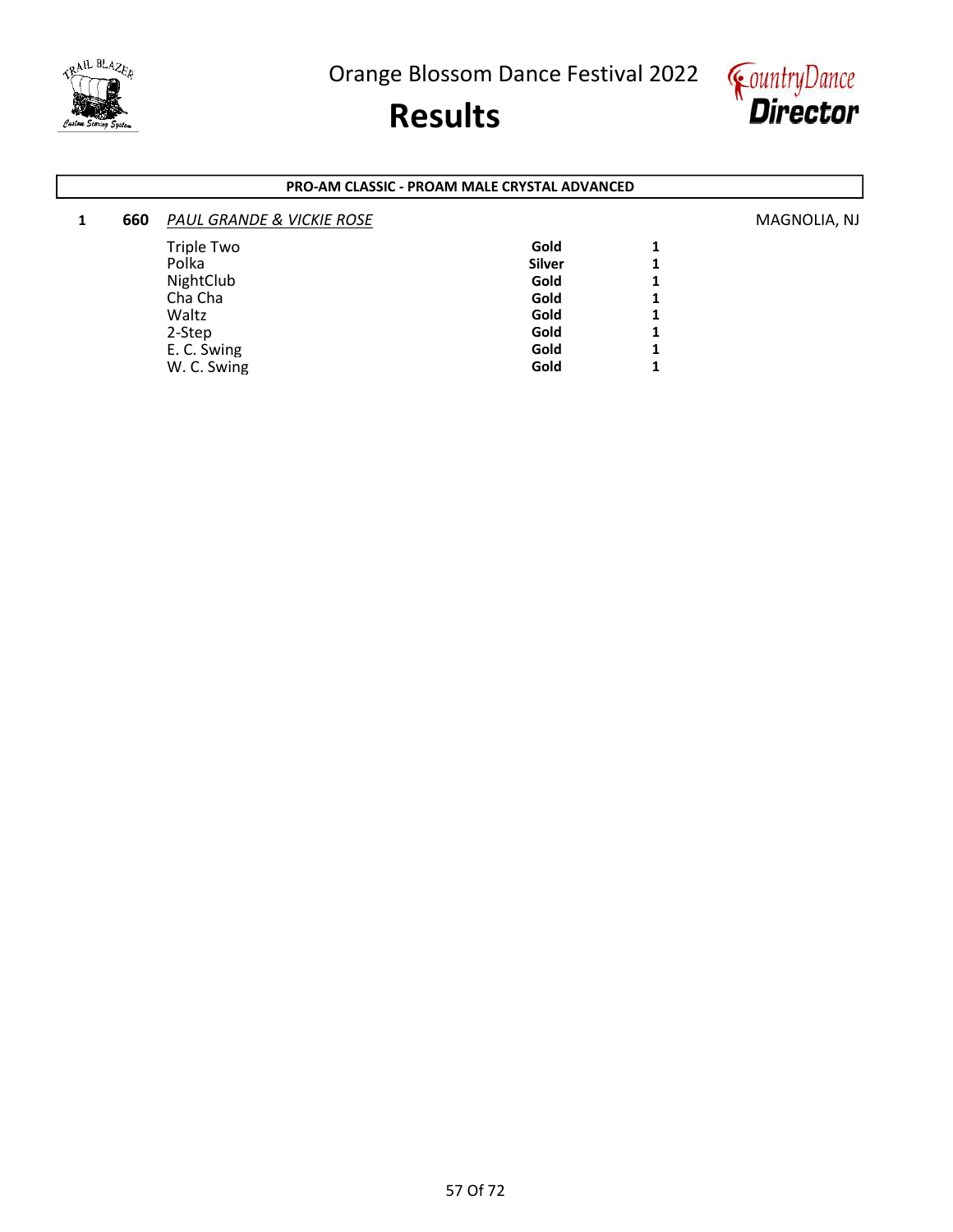



#### PRO-AM CLASSIC - PROAM FEMALE CRYSTAL ADVANCED

### 1 613 LINDA NEISWENDER & SAM WETZEL **IVINS, UT** IVINS, UT Triple Two Gold w/Honors 1<br>Polka **Gold 2** Polka **College College College College College College College College College College College College College** NightClub Gold w/Honors 1<br>
Cha Cha **Gold** 2 Cha Cha Gold 2 Waltz Gold w/Honors 1 2-Step and 2-Step and 2-Step and 2-Step and 2-Step and 2-Step and 2-Step and 2-Step and 2-Step and 2-Step and 2-Step and 2-Step and 2-Step and 2-Step and 2-Step and 2-Step and 2-Step and 2-Step and 2-Step and 2-Step and 2-E. C. Swing Gold 2<br>
W. C. Swing Gold Collection Collection Collection Collection Collection Collection Collection Collection Collection Collection Collection Collection Collection Collection Collection Collection Collectio Gold w/Honors 2 679 DEBORAH BRUNELLE & SAM WETZEL ATTLEBORO, MA Triple Two **Gold w/Honors** 2<br>Polka **2** Cold w/Honors 2 Gold w/Honors 1<br>Gold 2 NightClub Gold<br>Cha Cha 2002 - Cha Cha Cha 2004 - Cha Cha 2004 - Cha 2004 - Cha 2004 - Cha 2004 - Cha 2004 - Cha 2004<br>Cha 2004 - Cha 2006 - Cha 2006 - Cha 2006 - Cha 2006 - Cha 2006 - Cha 2006 - Cha 2006 - Cha 2006 - Cha 20 Cha Cha Gold 1 Waltz **Contract Contract Contract Contract Contract Contract Contract Contract Contract Contract Contract Contract Contract Contract Contract Contract Contract Contract Contract Contract Contract Contract Contract Contract** 2-Step Gold w/Honors 1<br>
E. C. Swing Gold C. C. Swing Gold 1 E. C. Swing Gold 1<br>
W. C. Swing Gold Collection Collection Collection Collection Collection Collection Collection Collection Collection Collection Collection Collection Collection Collection Collection Collection Collectio Gold w/Honors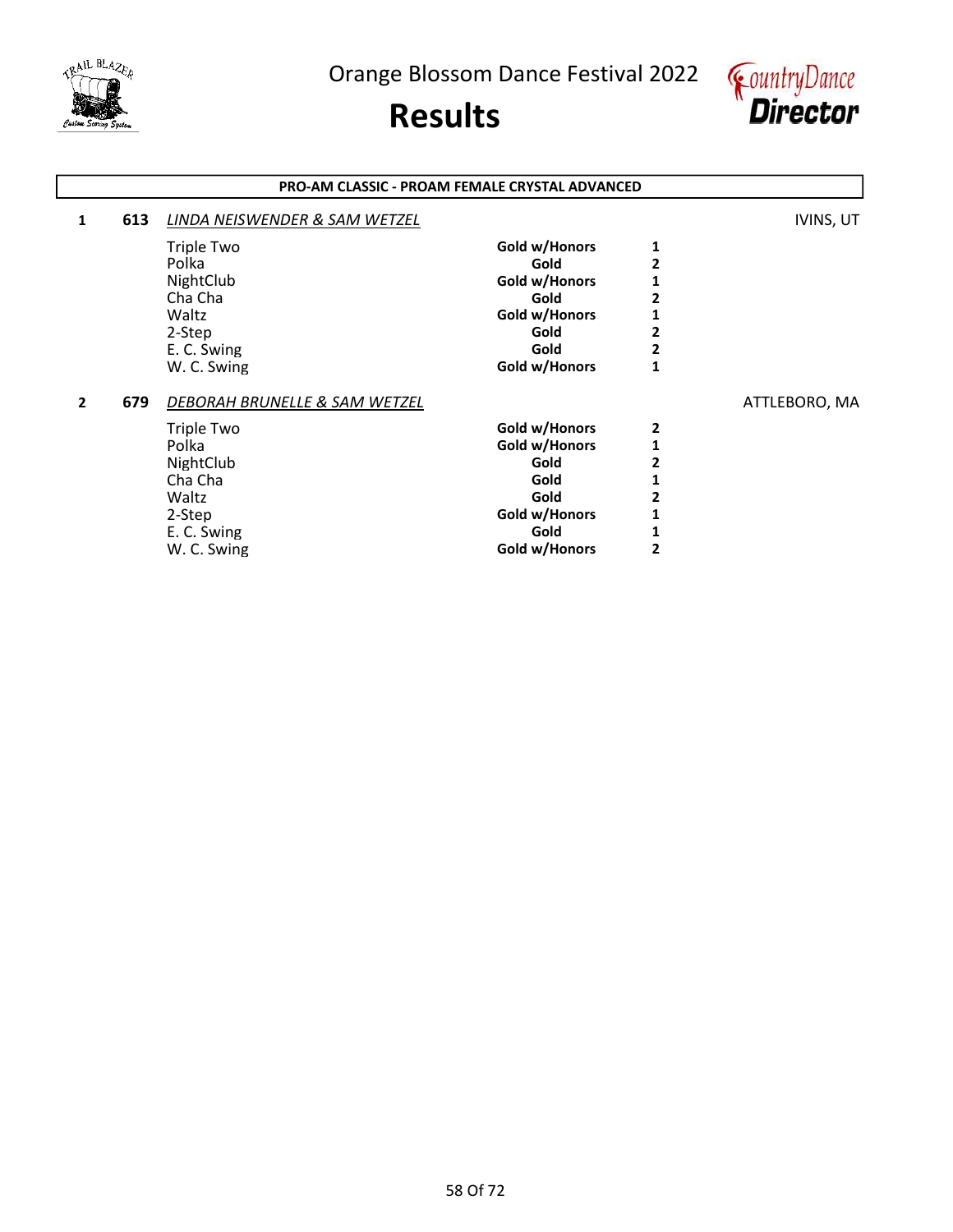





### PRO-AM CLASSIC - PROAM FEMALE OPEN ADVANCED

## 1 706 ABBI ZEIGLER & SAM WETZEL NEWCASTLE, PA

### Triple Two **Gold w/Honors** 1<br>Polka **1 Gold Graduate** 1 Polka **Gold Graduate** 1<br>
NightClub **Collection Collection Cold Graduate** 1 NightClub Gold w/Honors 1<br>
Cha Cha **Gold w/Honors** 1 Cha Cha Gold w/Honors 1 Waltz Gold w/Honors 1 2-Step **Gold w/Honors** 1<br>
W. C. Swing **Collection Collection Collection Collection** Gold w/Honors 1 Gold w/Honors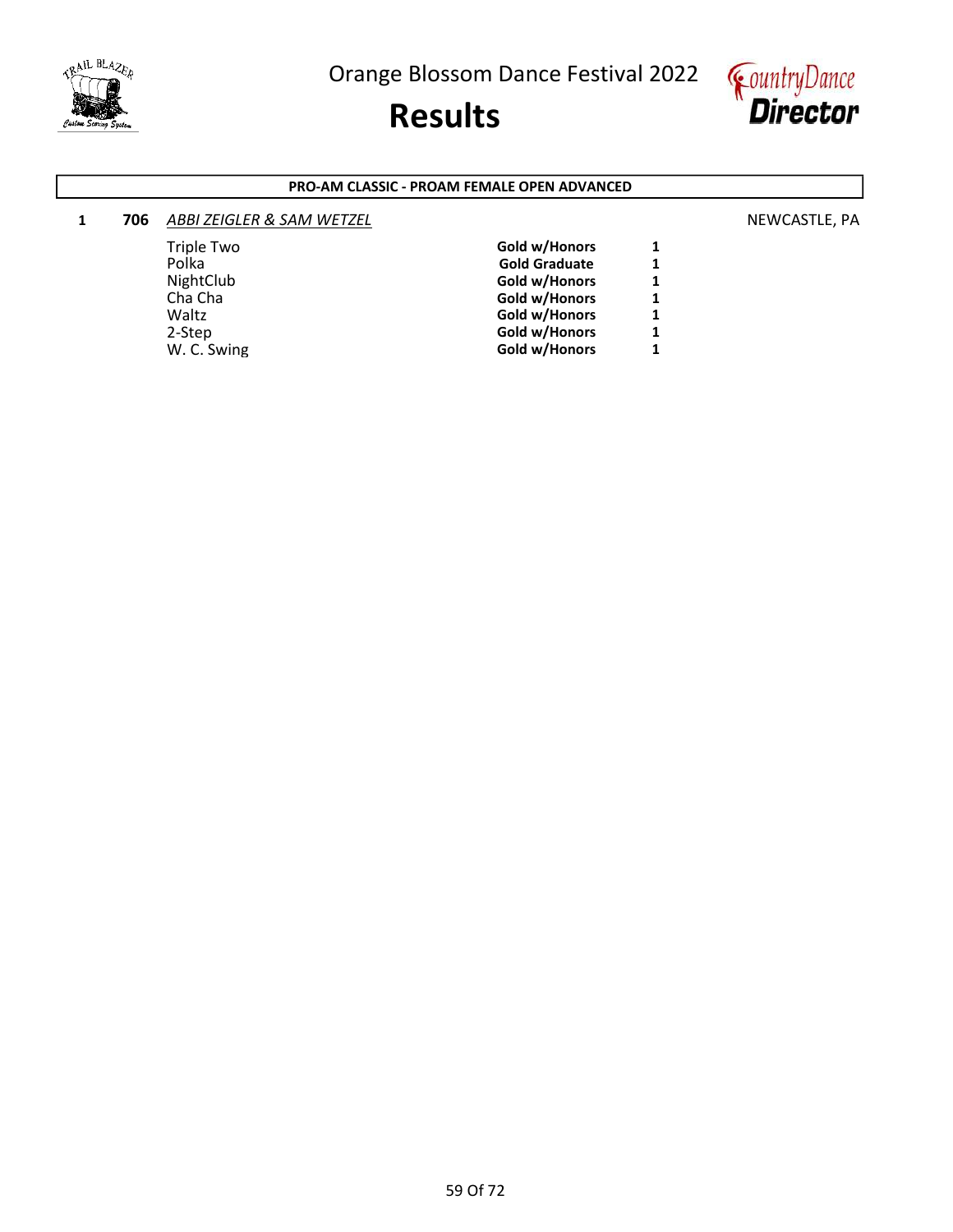

# Results



### PRO-AM SHOWCASE - PROAM SHOWCASE MALE DIAMOND

| 660 | <b>PAUL GRANDE &amp; VICKIE ROSE</b> |        |  |  |  |
|-----|--------------------------------------|--------|--|--|--|
|     | Triple Two                           | Silver |  |  |  |
|     | NightClub                            | Gold   |  |  |  |
|     | Cha Cha                              | Gold   |  |  |  |
|     | Waltz                                | Gold   |  |  |  |
|     | 2-Step                               | Gold   |  |  |  |
|     | E. C. Swing                          | Gold   |  |  |  |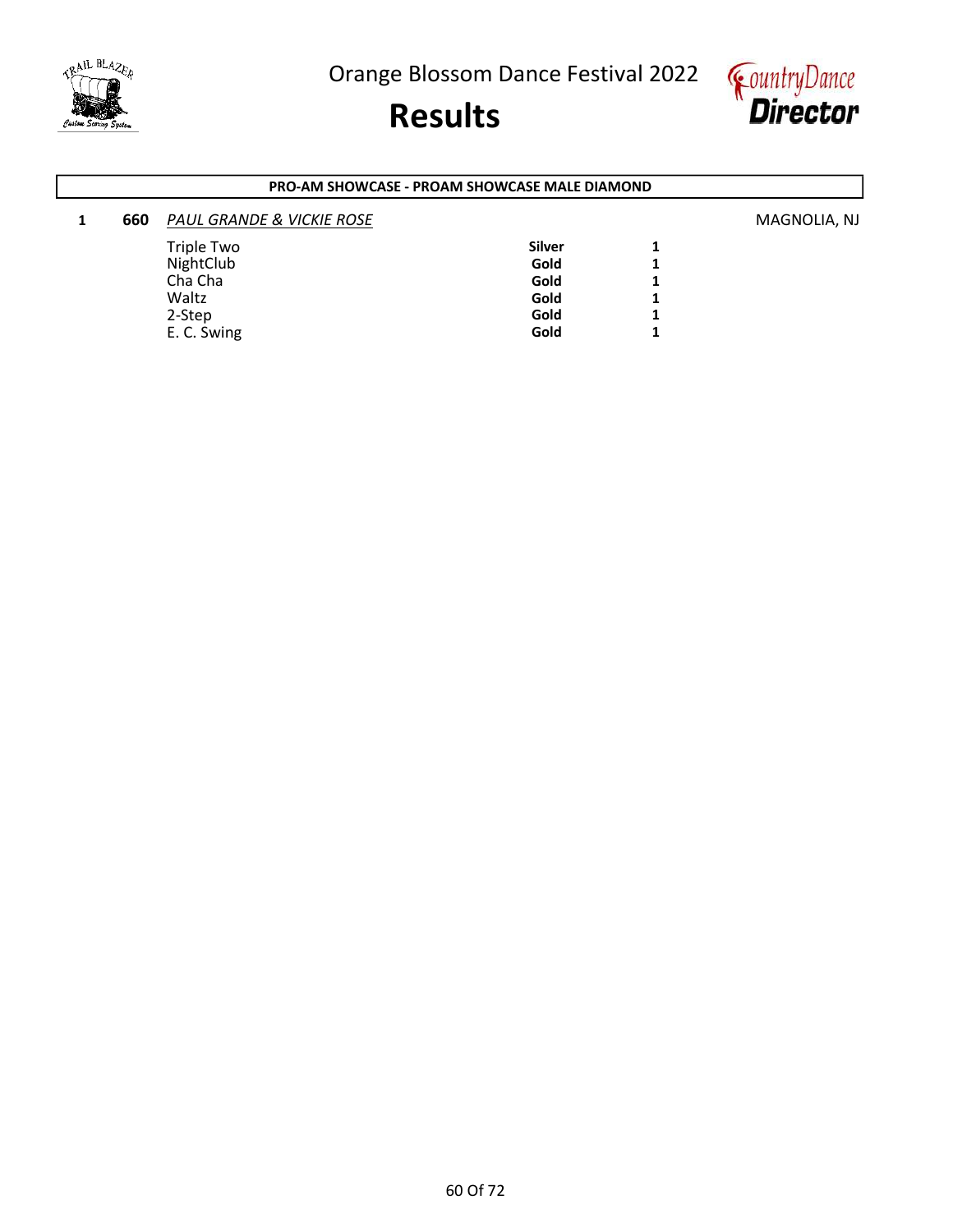



### PRO-AM / PRO-PRO SPOTLIGHT - PROAM MALE DIAMOND SPOTLIGHT

- 1 766 STEPHEN ZACCARO & SHARI HUGGETT-MILTON NOOD BRIDGE, VA
- 2 660 PAUL GRANDE & VICKIE ROSE MAGNOLIA, NJ

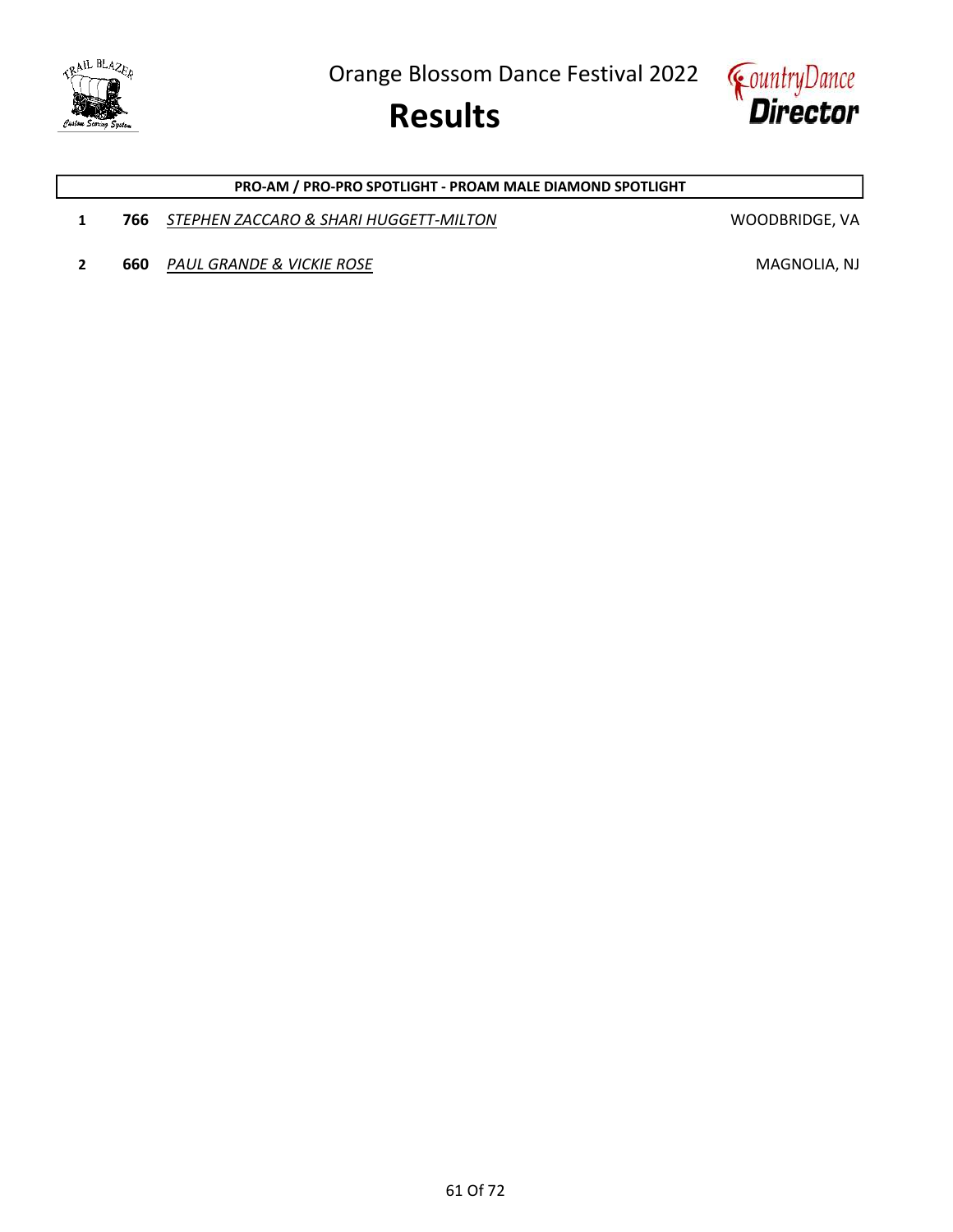





### PRO-AM / PRO-PRO SPOTLIGHT - PROAM FEMALE DIAMOND SPOTLIGHT

1 703 NATALIE PALMER & SHAWN SWAITHES SALL CONTROLLERS AND ACKSONVILLE BEACH, FL

- 2 608 P. J. CATALANO & SHAWN SWAITHES CASSELBERRY, FL
- 3 667 DEBRA MURPHY & SEBASTIAN QUINONES CASSELBERRY, FL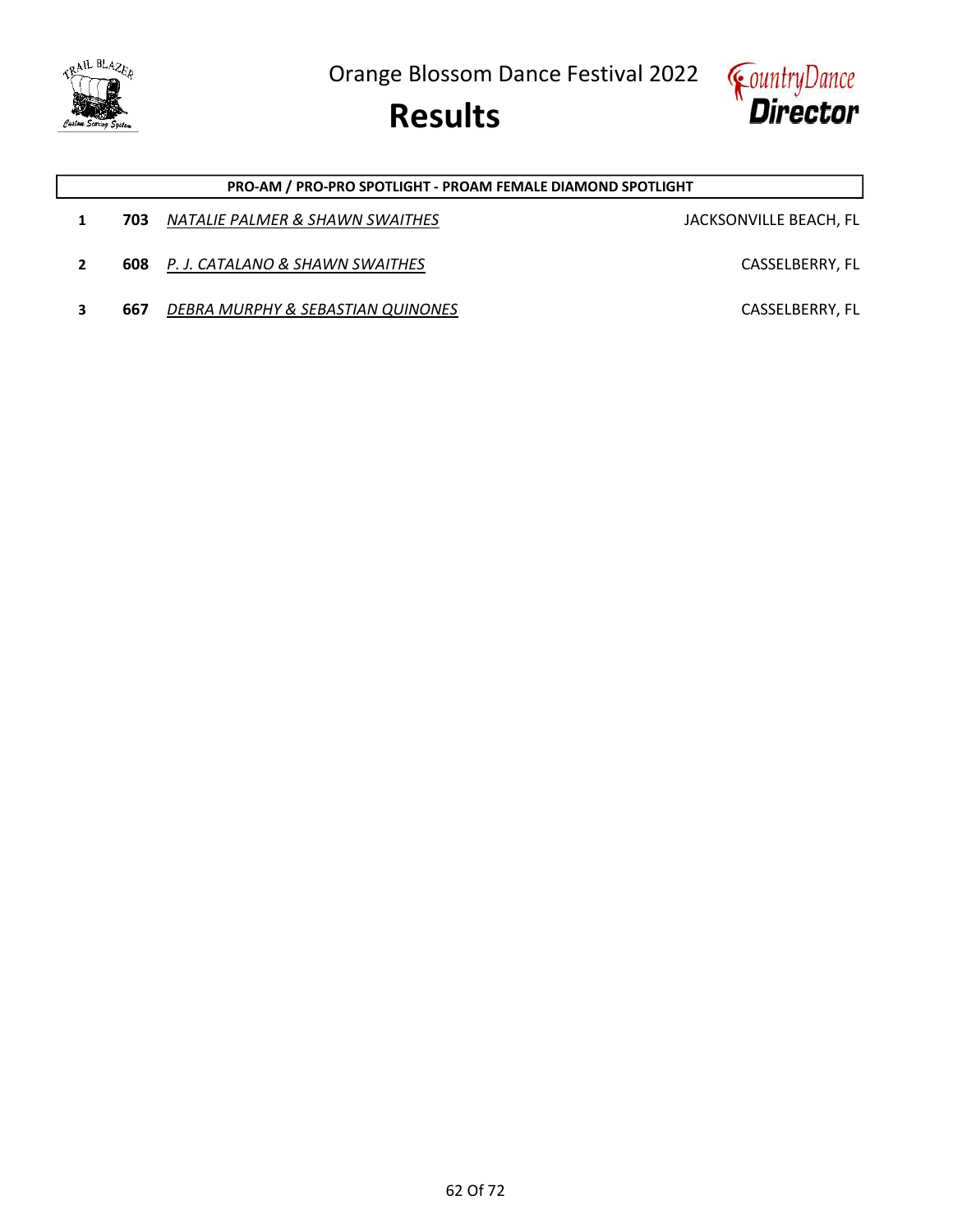





PRO-AM / PRO-PRO SPOTLIGHT - PROPRO MALE DIAMOND SPOTLIGHT

1 615 ANTHONY FERRARA-SWAITHES & DONNA BONHAM STEINFELD ORLANDO, FL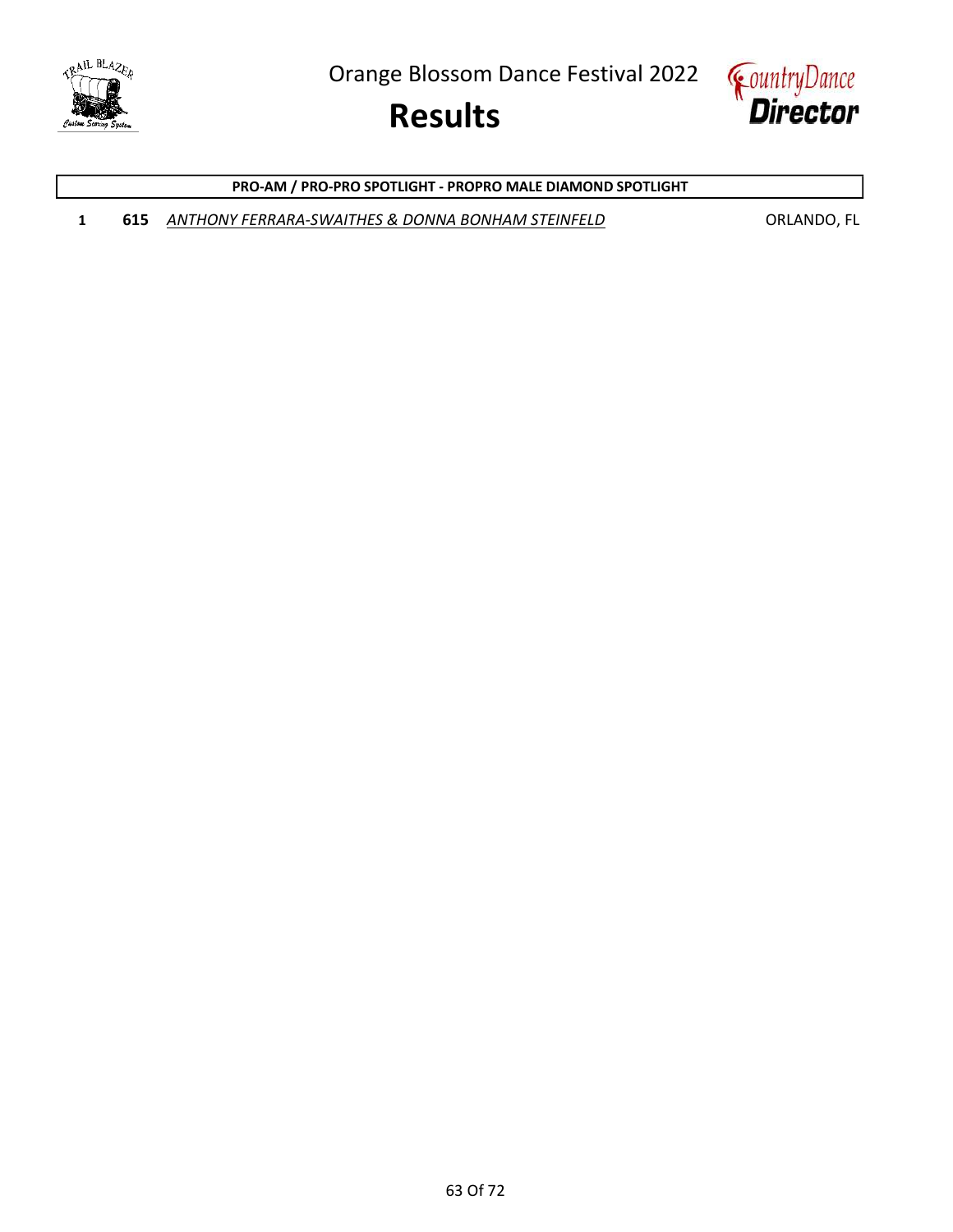







PRO-AM / PRO-PRO SPOTLIGHT - PROPRO MALE OPEN SPOTLIGHT

1 615 ANTHONY FERRARA-SWAITHES & DONNA BONHAM STEINFELD ORLANDO, FL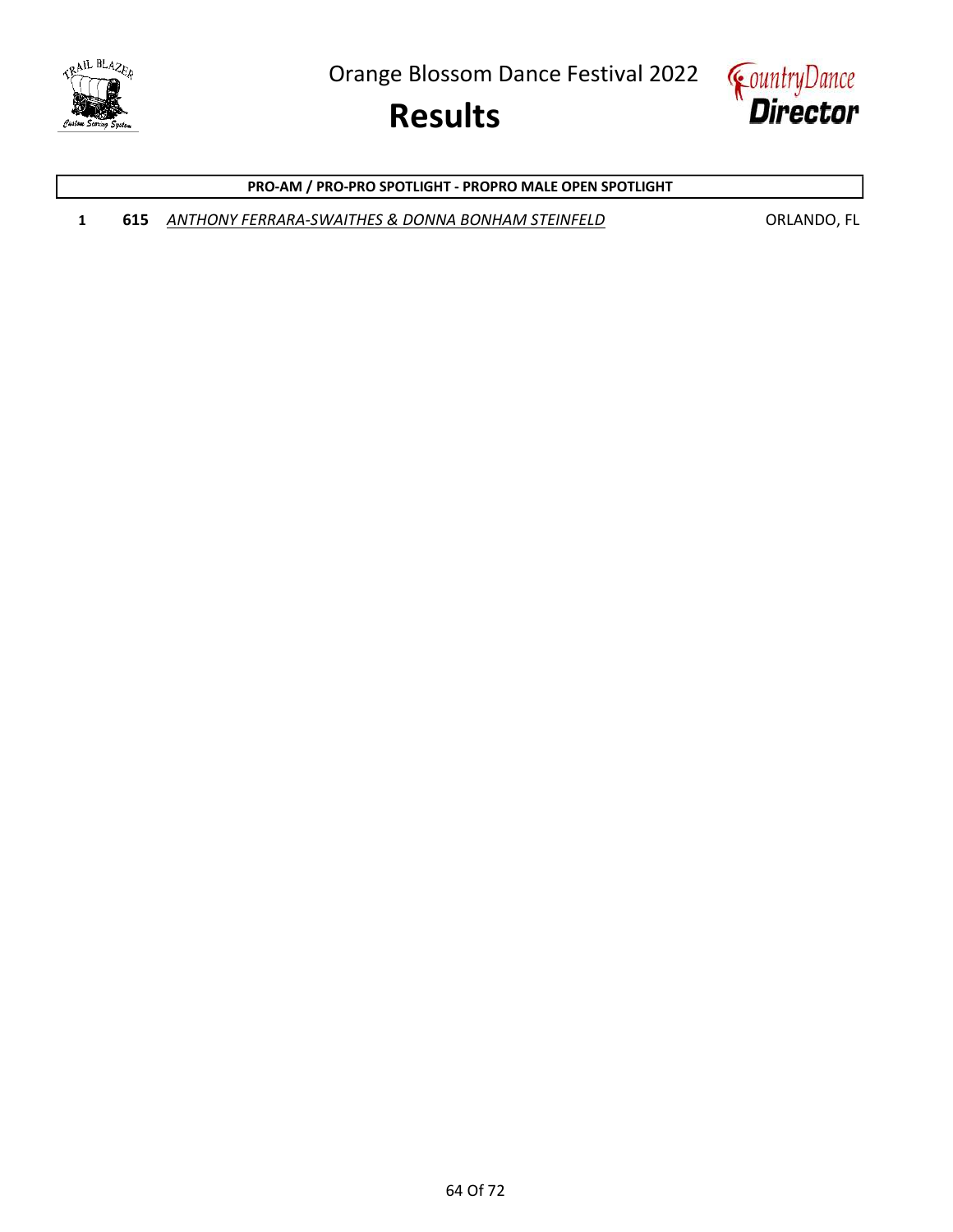





PRO-AM / PRO-PRO SPOTLIGHT - PROPRO FEMALE OPEN SPOTLIGHT

1 753 RACHEL PALMIERI & SHAWN SWAITHES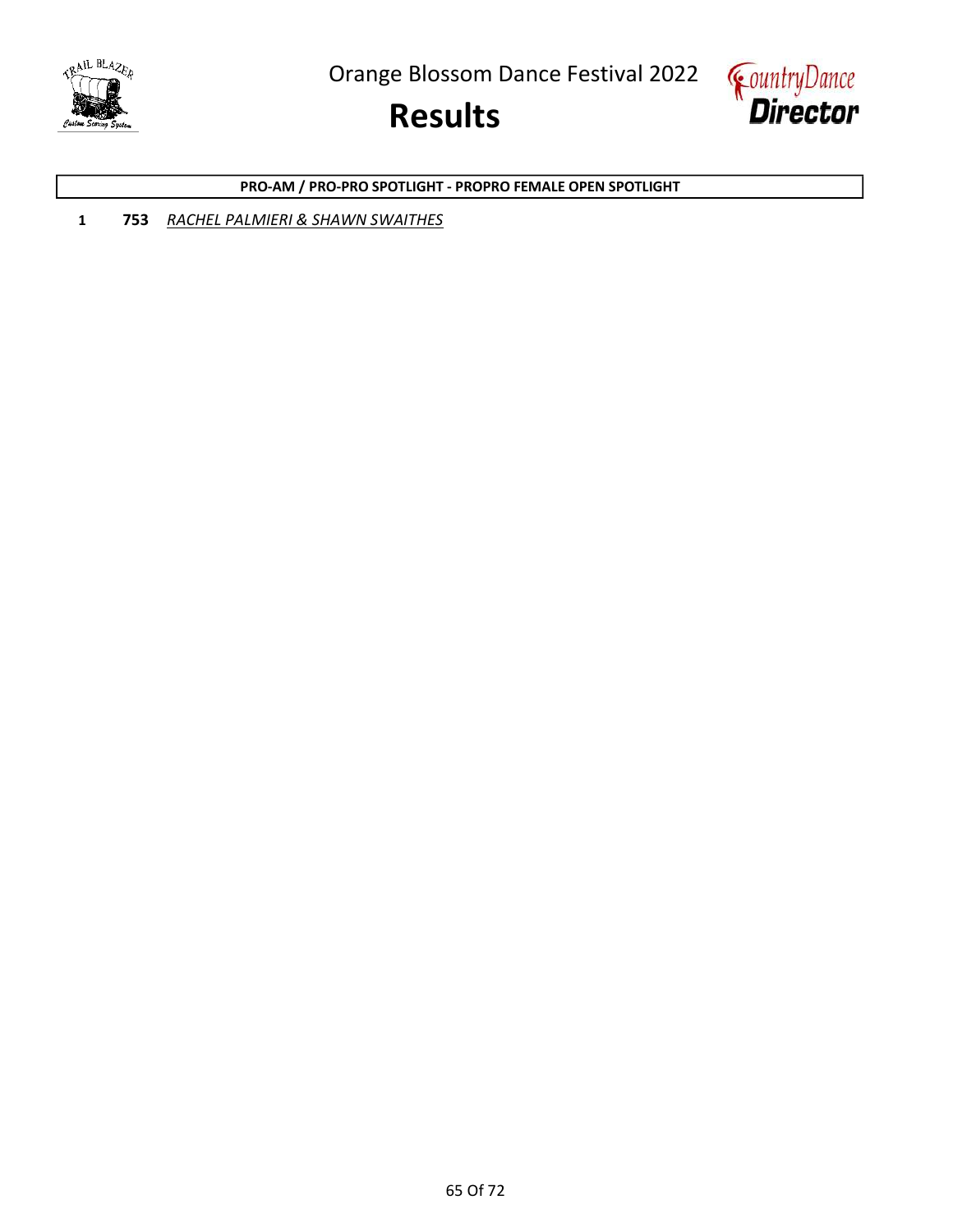

# Results



### PRO-PRO CLASSIC/SHOWCASE - PROPRO MALE DIAMOND II

| 1 | 615 | ANTHONY FERRARA-SWAITHES & DONNA BONHAM STEINFELD |               |   | ORLANDO, FL   |
|---|-----|---------------------------------------------------|---------------|---|---------------|
|   |     | Triple Two                                        | Gold w/Honors | 1 |               |
|   |     | Polka                                             | Gold          |   |               |
|   |     | NightClub                                         | Gold w/Honors |   |               |
|   |     | Cha Cha                                           | Gold w/Honors |   |               |
|   |     | Waltz                                             | Gold w/Honors |   |               |
|   |     | 2-Step                                            | Gold          |   |               |
|   |     | E. C. Swing                                       | Gold w/Honors |   |               |
|   |     | W. C. Swing                                       | Gold w/Honors |   |               |
| 2 | 741 | STAN WOJCIECHOWSKI & AMANDA CLARK                 |               |   | ALLENTOWN, PA |
|   |     | Triple Two                                        | Gold w/Honors | 2 |               |
|   |     | NightClub                                         | Gold w/Honors |   |               |
|   |     | Cha Cha                                           | Gold          |   |               |
|   |     | Waltz                                             | Gold w/Honors |   |               |
|   |     | 2-Step                                            | Gold          |   |               |
|   |     | E. C. Swing                                       | Gold w/Honors |   |               |
|   |     | W. C. Swing                                       | Gold          |   |               |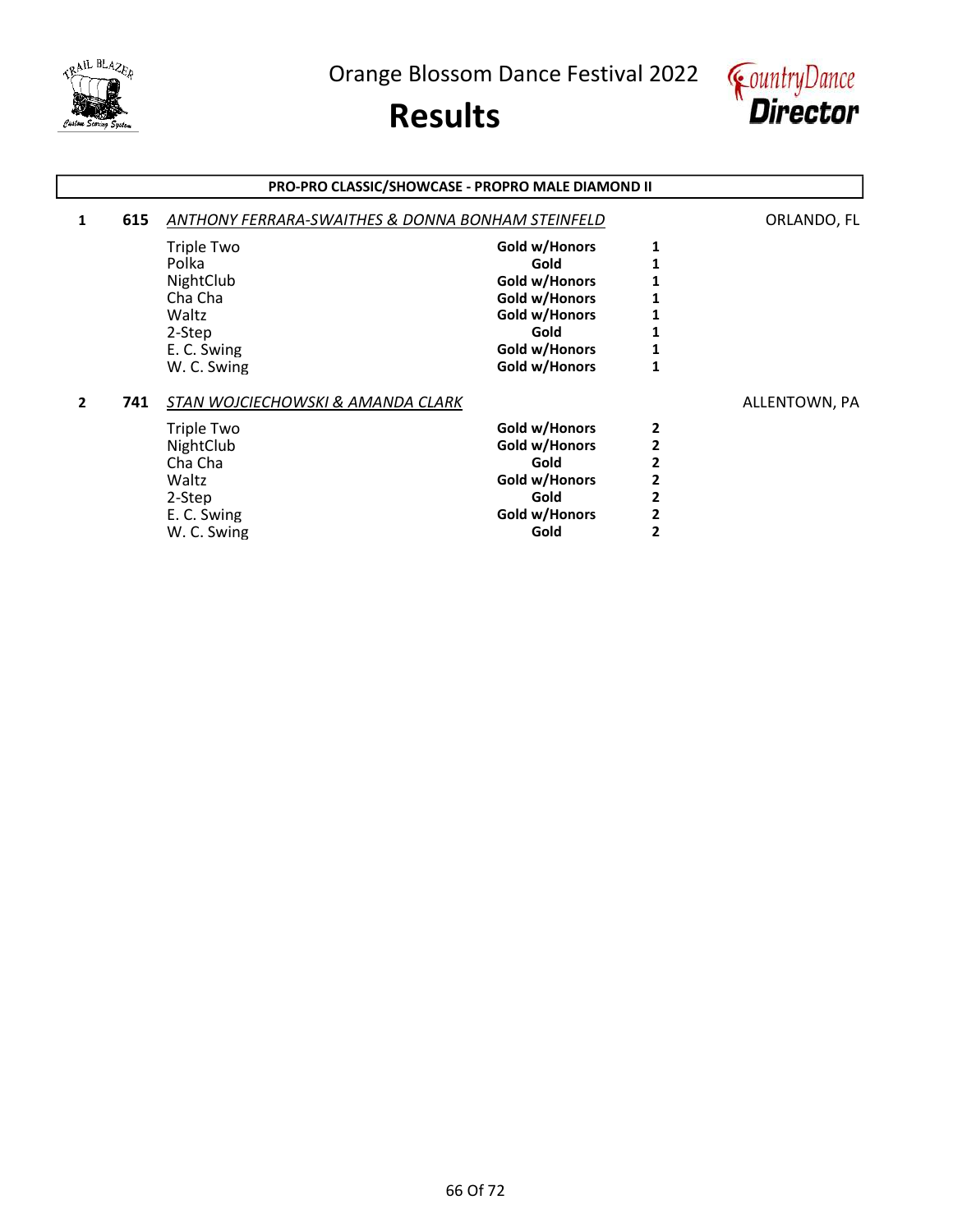



### PRO-PRO CLASSIC/SHOWCASE - PROPRO MALE OPEN II

### 1 615 ANTHONY FERRARA-SWAITHES & DONNA BONHAM STEINFELD **CRLANDO, FL** Triple Two Gold w/Honors 1<br>Polka Gold 1 Polka and the contract of the Gold contract of the Gold contract of the Contract of the Contract of the Contract of the Contract of the Contract of the Contract of the Contract of the Contract of the Contract of the Contra NightClub Gold w/Honors 1<br>
Cha Cha **Gold w/Honors** 1 Cha Cha Gold w/Honors 1 Waltz Gold w/Honors 1 2-Step and 1 and 2012 1 and 2014 1 and 2014 1 and 2014 1 and 2014 1 and 2014 1 and 2014 1 and 2014 1 and 2014 1 E. C. Swing Gold w/Honors 1<br>
W. C. Swing Gold w/Honors 1 Gold w/Honors

AIL BLAZEA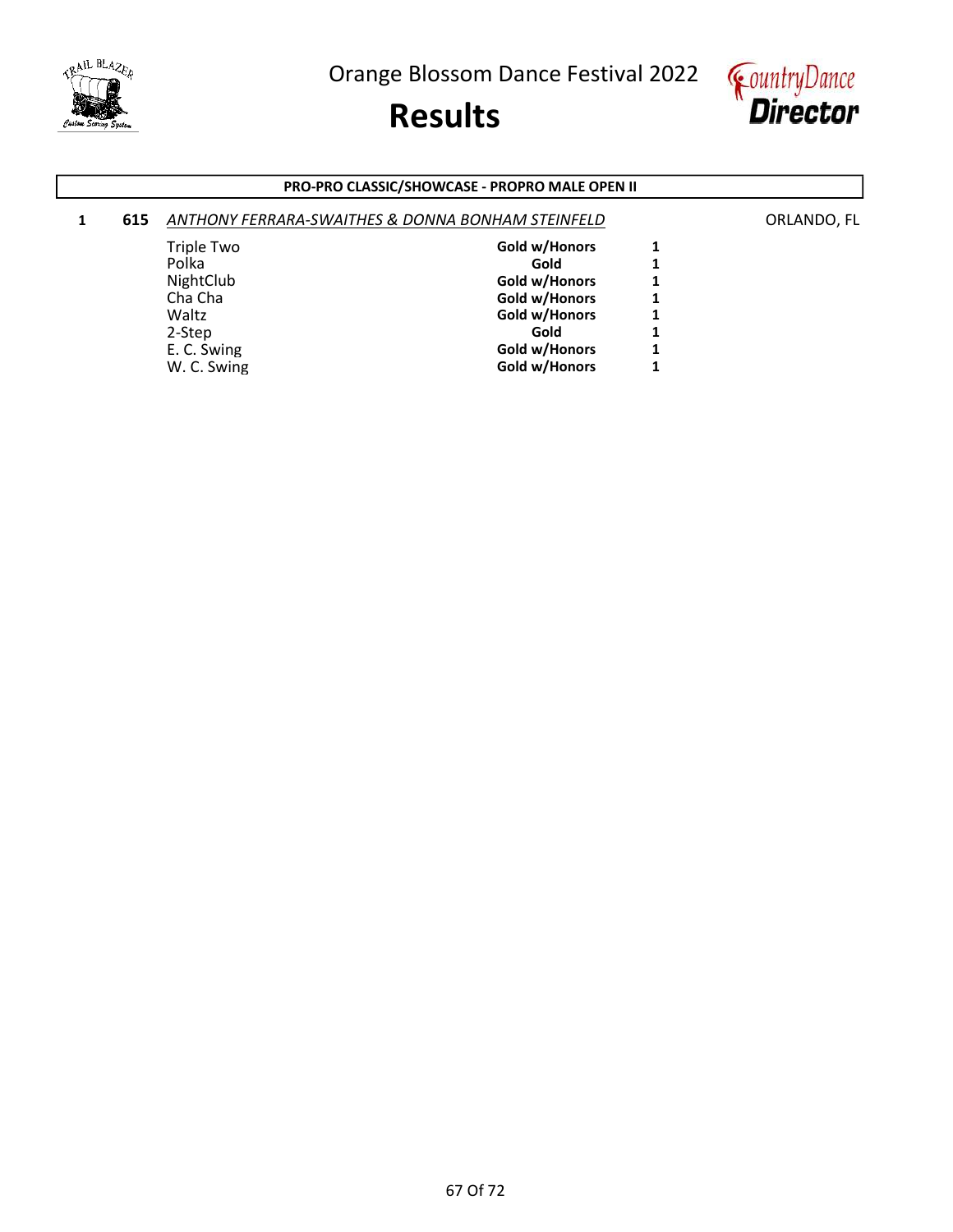





### PRO-PRO CLASSIC/SHOWCASE - PROPRO FEMALE OPEN II

### 1 753 RACHEL PALMIERI & SHAWN SWAITHES

| NightClub   | Gold w/Honors        |   |
|-------------|----------------------|---|
| Cha Cha     | Gold w/Honors        |   |
| Waltz       | <b>Gold Graduate</b> |   |
| 2-Step      | Gold w/Honors        | 1 |
| E. C. Swing | Gold w/Honors        |   |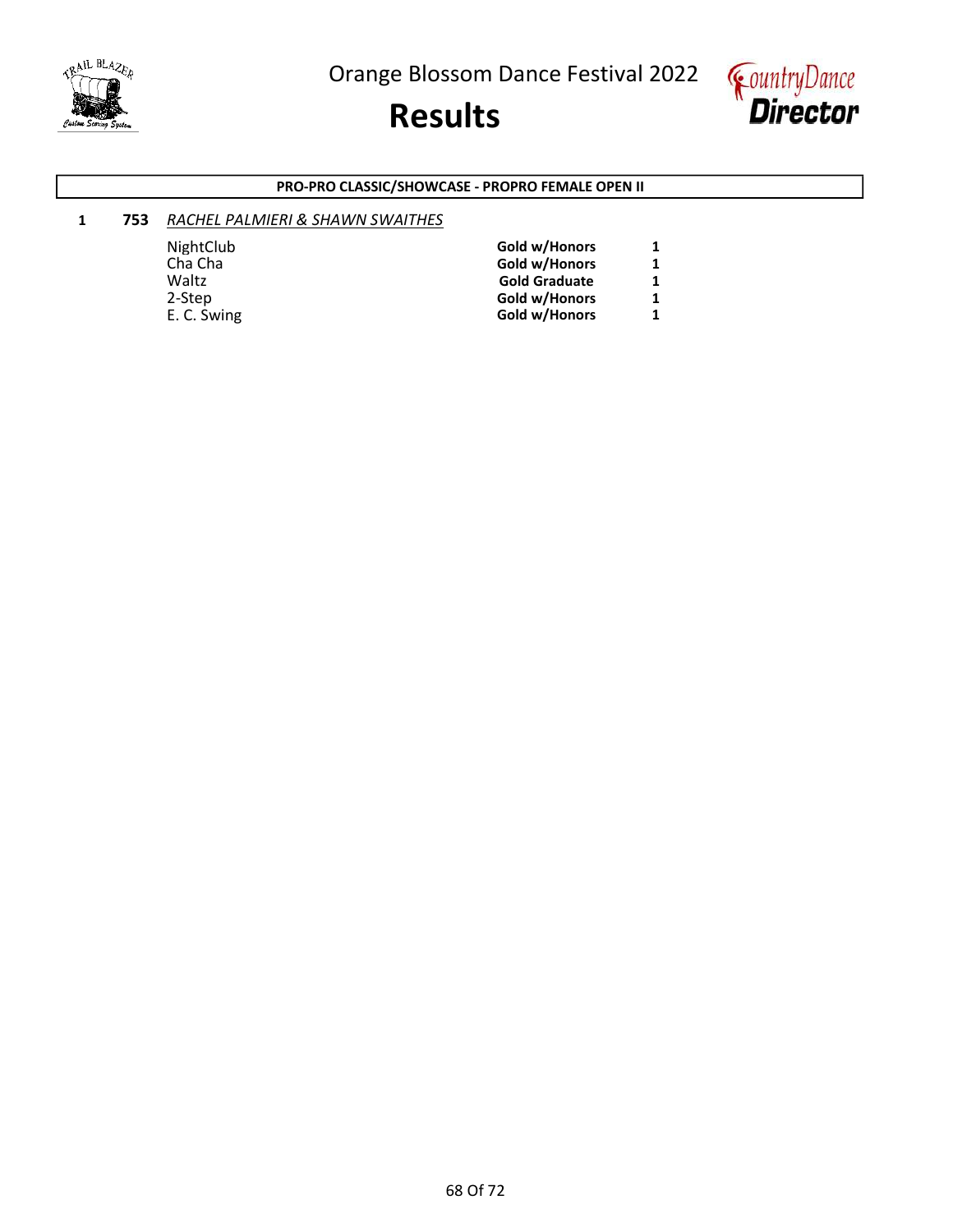





### PRO-PRO CLASSIC/SHOWCASE - PROPRO MALE DIAMOND I

## 1 999 PJ TURNER & RACHEL CHAMPION **And CHAMPION** KNOXVILLE, TN

### NightClub Gold w/Honors 1 Cha Cha Gold w/Honors 1 Waltz Gold w/Honors 1 2-Step **Gold w/Honors** 1<br>
2. W. C. Swing **COLOUT COLOUT COLOUT COLOUT COLOUT COLOUT COLOUT 1 Gold Graduate**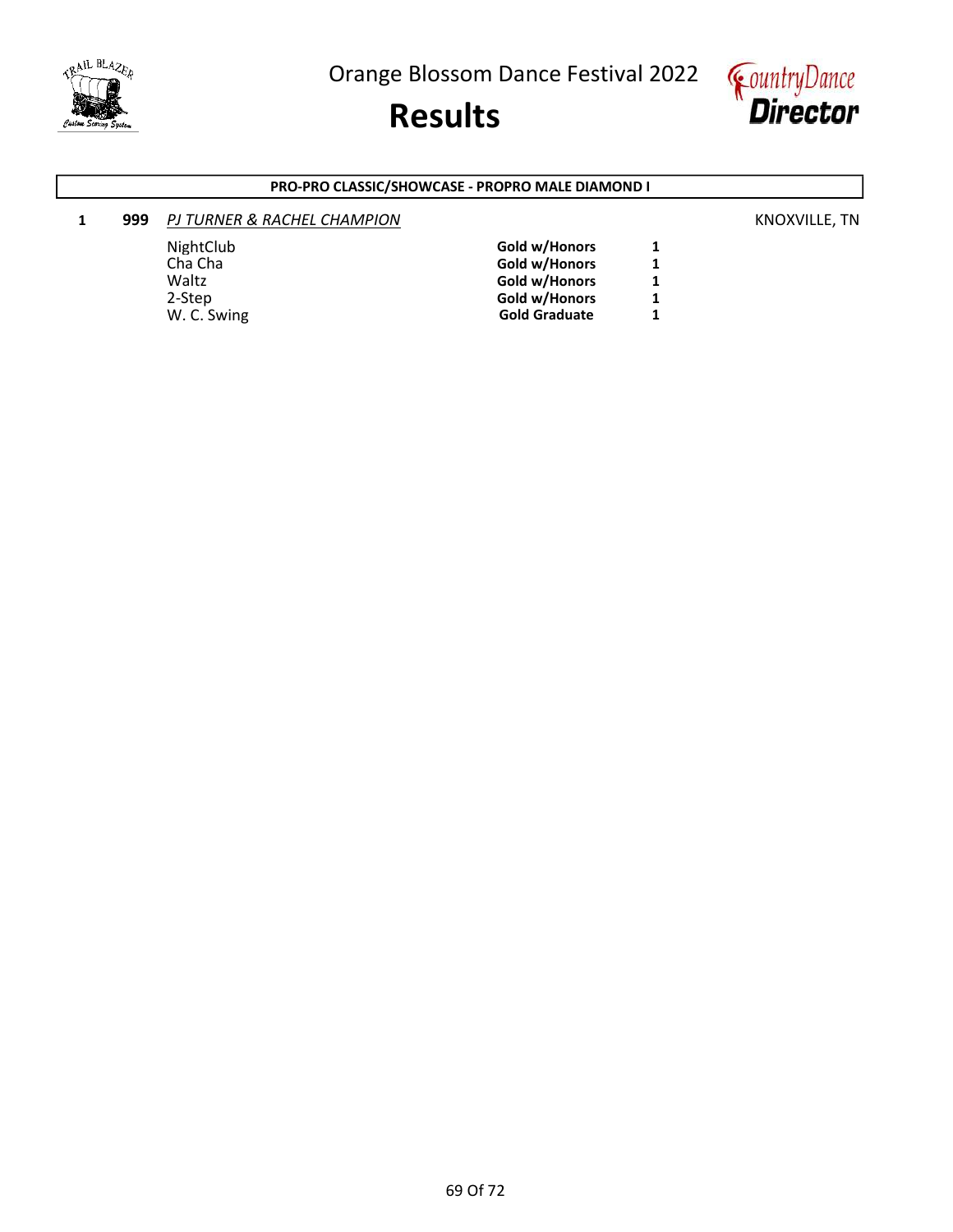

# Results



### PRO-PRO CLASSIC/SHOWCASE - PROPRO FEMALE DIAMOND I

# 1 610 AIMEE ALLEN & MIKE WAGNER CONTROLLER SERVICE STATES AND ASSESSED AT A CONTROL ORLANDO, FL

| Triple Two  | Gold w/Honors | 1 |
|-------------|---------------|---|
| Polka       | Gold w/Honors | 1 |
| NightClub   | Gold w/Honors | 1 |
| Cha Cha     | Gold w/Honors | 1 |
| Waltz       | Gold w/Honors | 1 |
| 2-Step      | Gold w/Honors | 1 |
| E. C. Swing | Gold w/Honors | 1 |
| W. C. Swing | Gold w/Honors | 1 |
|             |               |   |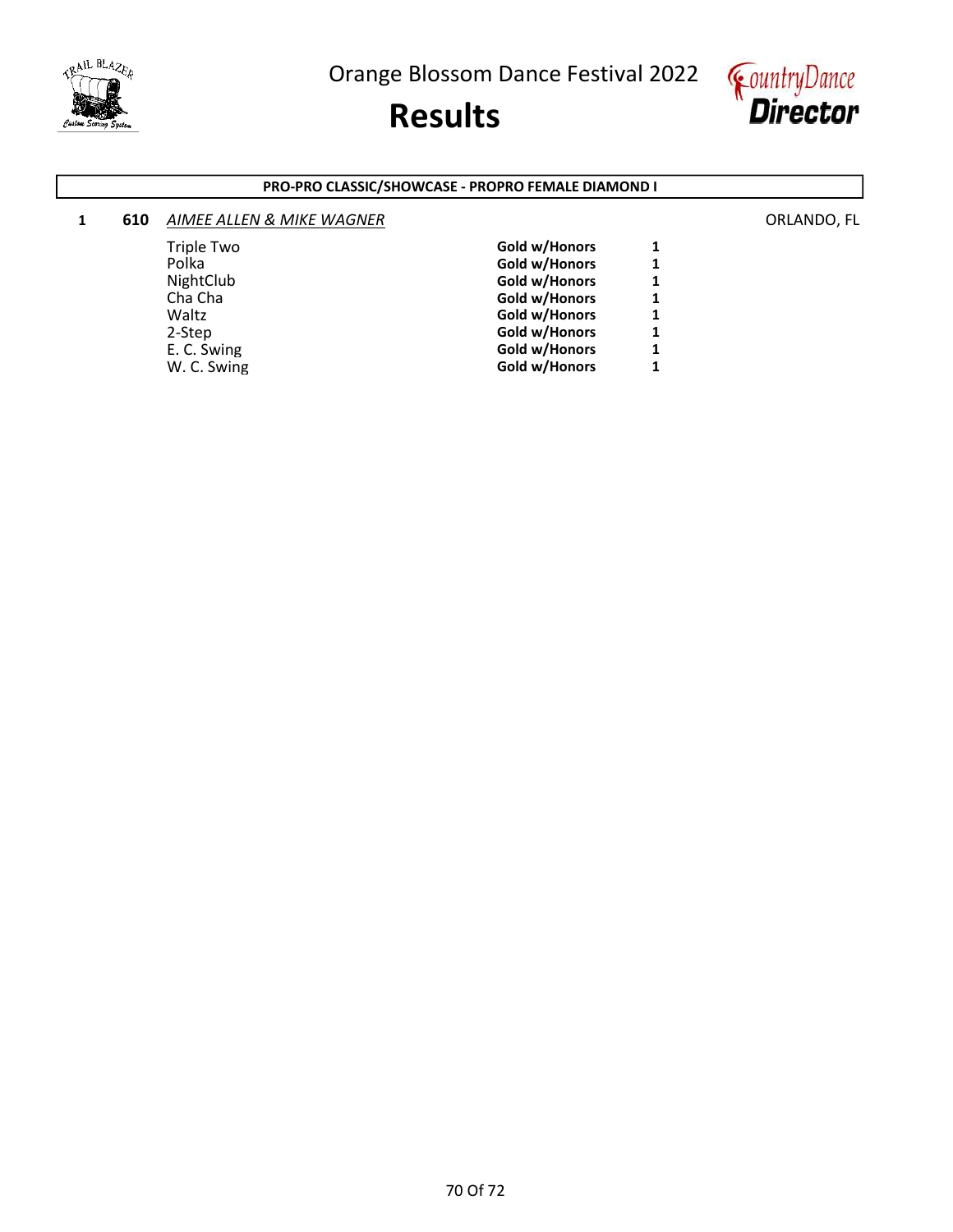

# Results



|              |     |                              | PRO-PRO CLASSIC/SHOWCASE - PROPRO MALE OPEN I |   |                |
|--------------|-----|------------------------------|-----------------------------------------------|---|----------------|
| 1            | 999 | PJ TURNER & RACHEL CHAMPION  |                                               |   | KNOXVILLE, TN  |
|              |     | NightClub                    | Gold w/Honors                                 | 1 |                |
|              |     | Cha Cha                      | Gold w/Honors                                 |   |                |
|              |     | Waltz                        | Gold w/Honors                                 | 2 |                |
|              |     | 2-Step                       | Gold w/Honors                                 |   |                |
|              |     | W. C. Swing                  | <b>Gold Graduate</b>                          |   |                |
| $\mathbf{2}$ | 755 | DEVIN RYAN & BRITTNEY VALDEZ |                                               |   | VILLA PARK, IL |
|              |     | Polka                        | Gold                                          | 1 |                |
|              |     | Cha Cha                      | Gold w/Honors                                 | 2 |                |
|              |     | Waltz                        | Gold w/Honors                                 |   |                |
|              |     | 2-Step                       | Gold w/Honors                                 | 2 |                |
|              |     | W. C. Swing                  | Gold w/Honors                                 | 2 |                |